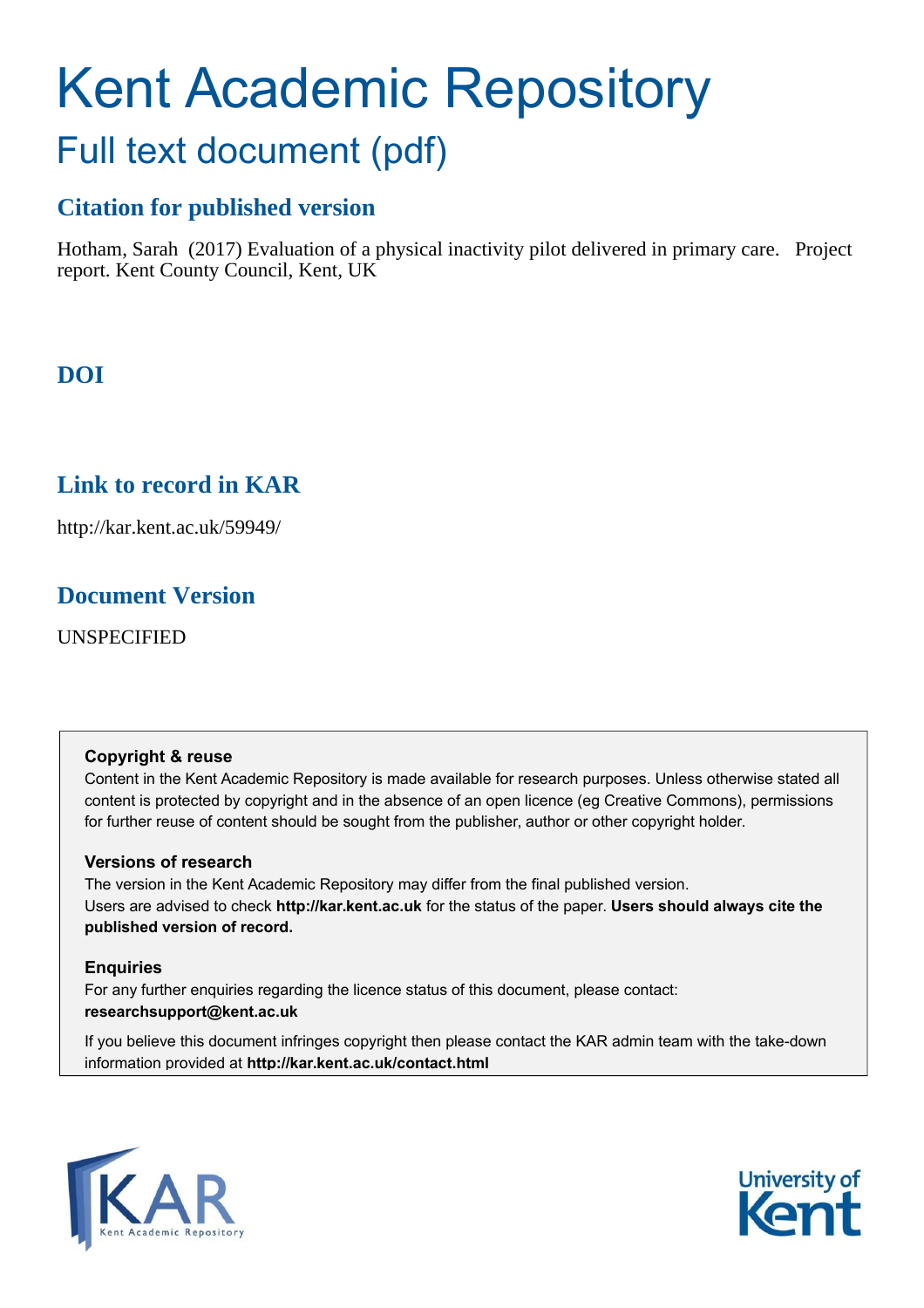



**Centre for Health Services Studies** 

# EVALUATION OF A PHYSICAL INACTIVITY PILOT DELIVERED IN PRIMARY CARE SEPTEMBER, 2016 COMMISSIONED BY KENT COUNTY COUNCILL

**Dr Sarah Hotham,** Chartered Psychologist & Research Fellow. Centre for Health Services Studies, University of Kent.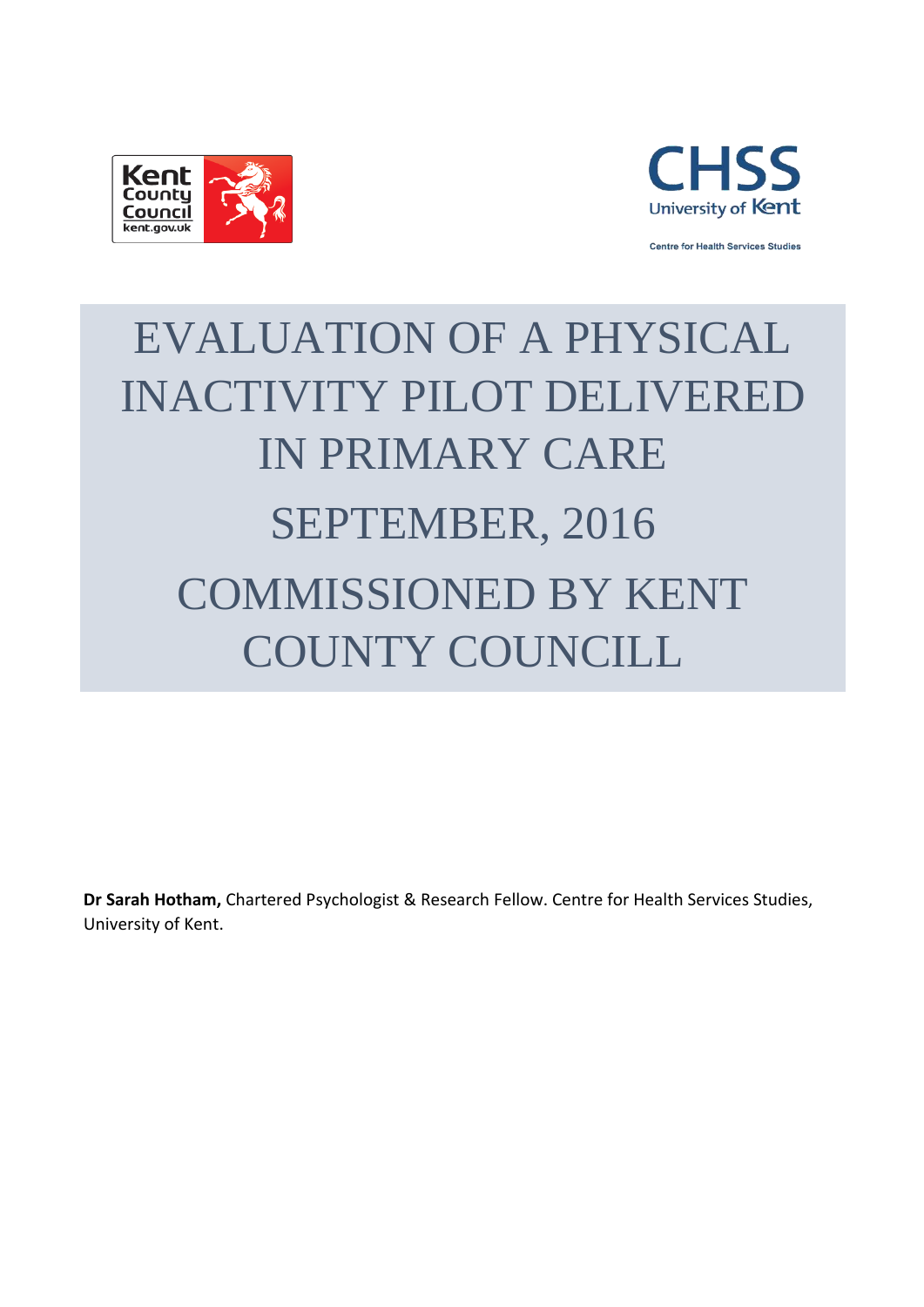#### Acknowledgements

Let's Get Moving (LGM) is a physical activity pathway developed by the Department of Health. Kent County Council commissioned ukactive to deliver the LGM intervention and Centre for Health Services Studies, University of Kent to conduct the evaluation. Dr Sarah Hotham led the evaluation, with assistance from Vanessa Abrahamson who undertook the telephone interviews with participants and staff.

We would like to extend thanks for the ongoing assistance and support provided by Kent County Council (Andy Fairhurst, Alex Emby, Malti Varshney and Victoria Tovey) and ukactive (Elisa Smith, Ellie Johnson, Steve Mann and Kenny Butler).

We would also like to thank the Community Exercise Professionals and the GP surgeries involved in recruiting and delivering the LGM intervention.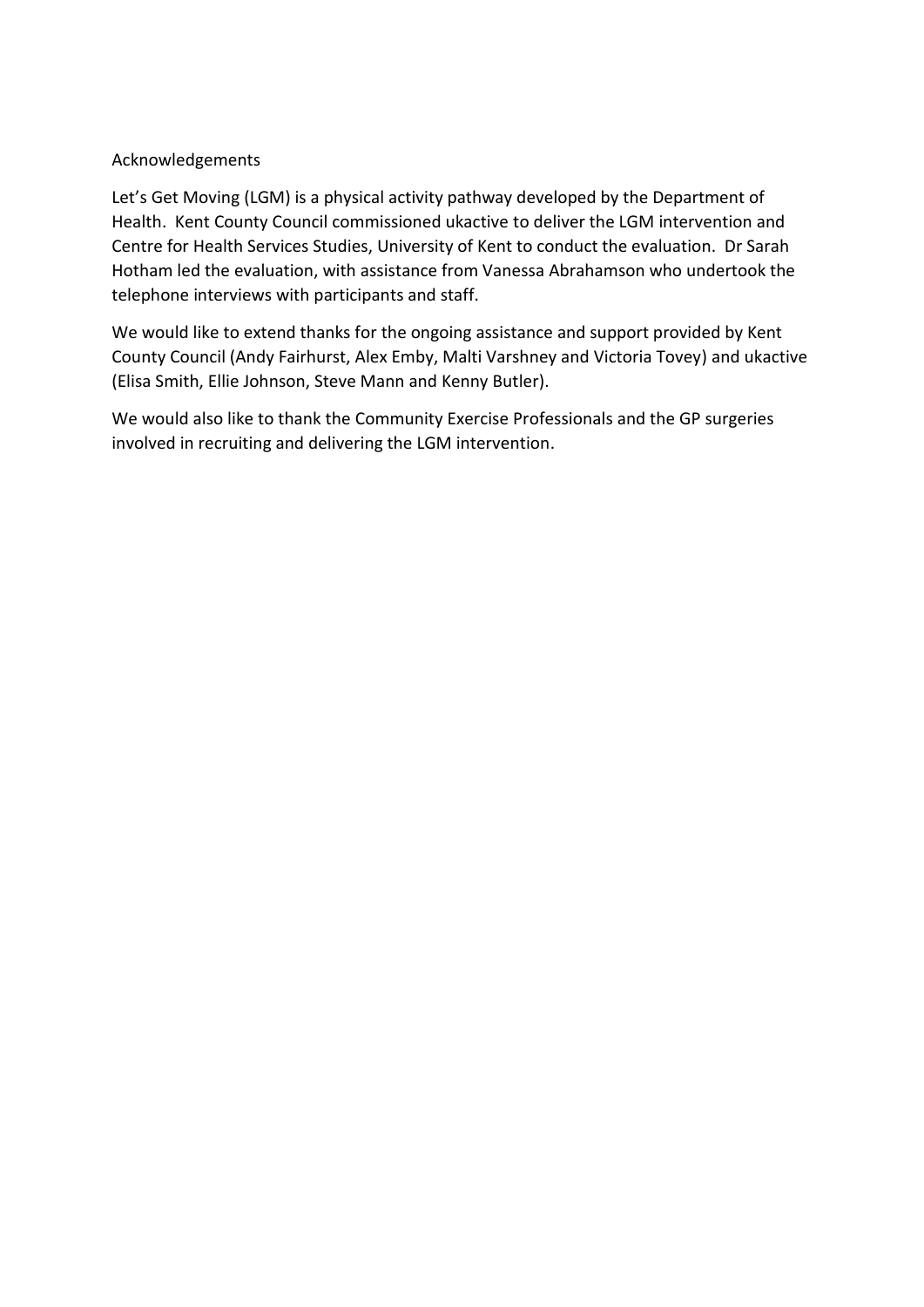## **Contents**

| 1. |  |
|----|--|
| 2. |  |
|    |  |
|    |  |
|    |  |
|    |  |
|    |  |
|    |  |
|    |  |
|    |  |
|    |  |
|    |  |
|    |  |
|    |  |
|    |  |
|    |  |
|    |  |
|    |  |
|    |  |
|    |  |
|    |  |
|    |  |
|    |  |
|    |  |
|    |  |
|    |  |
|    |  |
|    |  |
|    |  |
|    |  |
|    |  |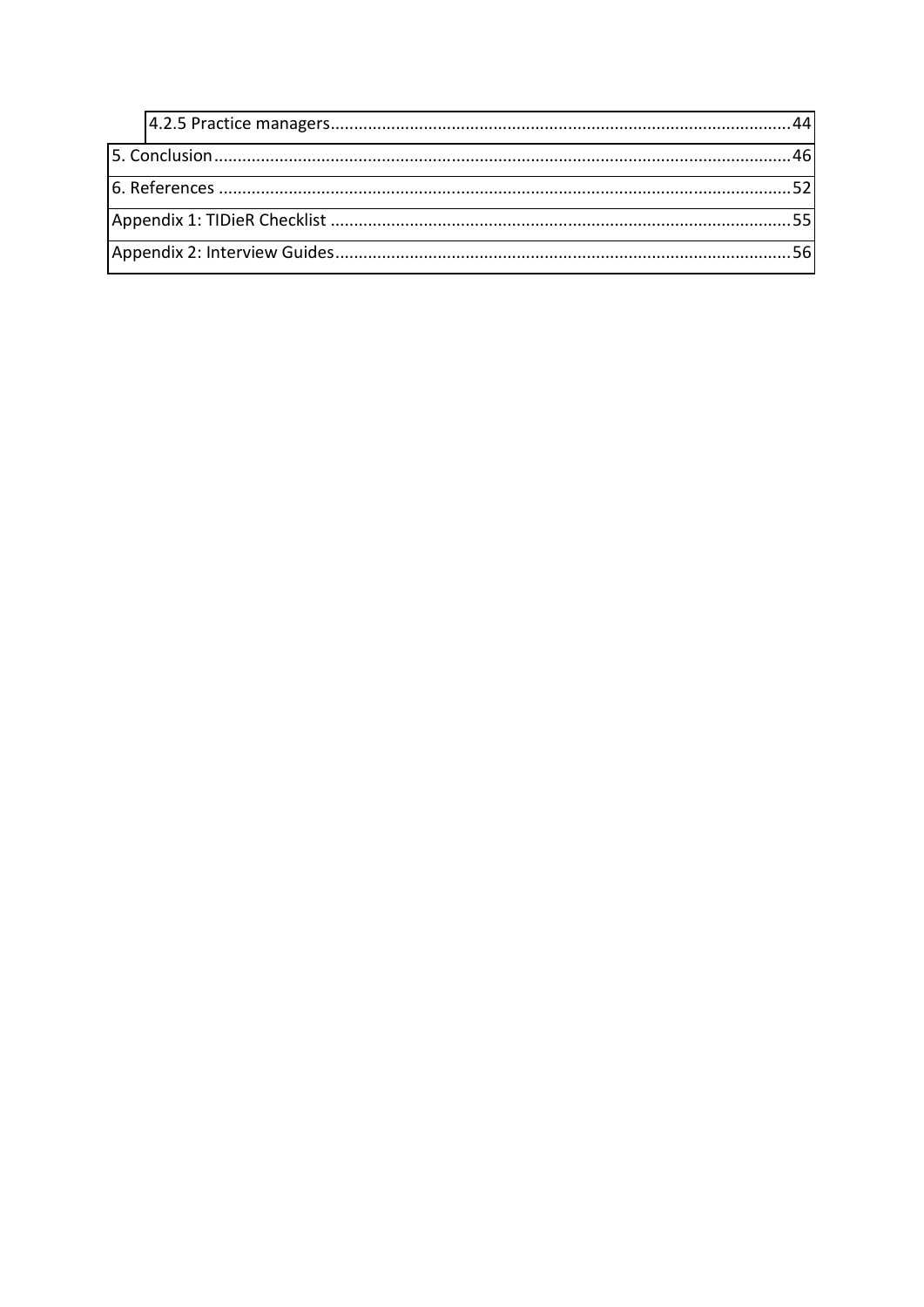<span id="page-5-0"></span>

| Figure 1 Breakdown of age groups for patients invited to book initial appointment13        |  |
|--------------------------------------------------------------------------------------------|--|
|                                                                                            |  |
|                                                                                            |  |
|                                                                                            |  |
|                                                                                            |  |
|                                                                                            |  |
|                                                                                            |  |
| Figure 8 Breakdown for number of disabilities & long-term health conditions22              |  |
|                                                                                            |  |
| Figure 10 Proportion of participants in each activity group at baseline, 12 weeks, and 6   |  |
|                                                                                            |  |
| Figure 11 Change in physical activity levels from baseline vs. 12 weeks and 6 months27     |  |
| Figure 12 Median values for total physical activity baseline, 12 weeks & 6 months30        |  |
| Figure 13 Median values for walking at baseline, 12 weeks & 6 months 31                    |  |
| Figure 14 Median values for moderate activity at baseline, 12 weeks & 6 months 33          |  |
| Figure 15 Mean baseline vs. 12-week levels of confidence and importance35                  |  |
|                                                                                            |  |
| Figure 17 Median total MET values at baseline, 12 weeks and 6 months for each readiness to |  |
|                                                                                            |  |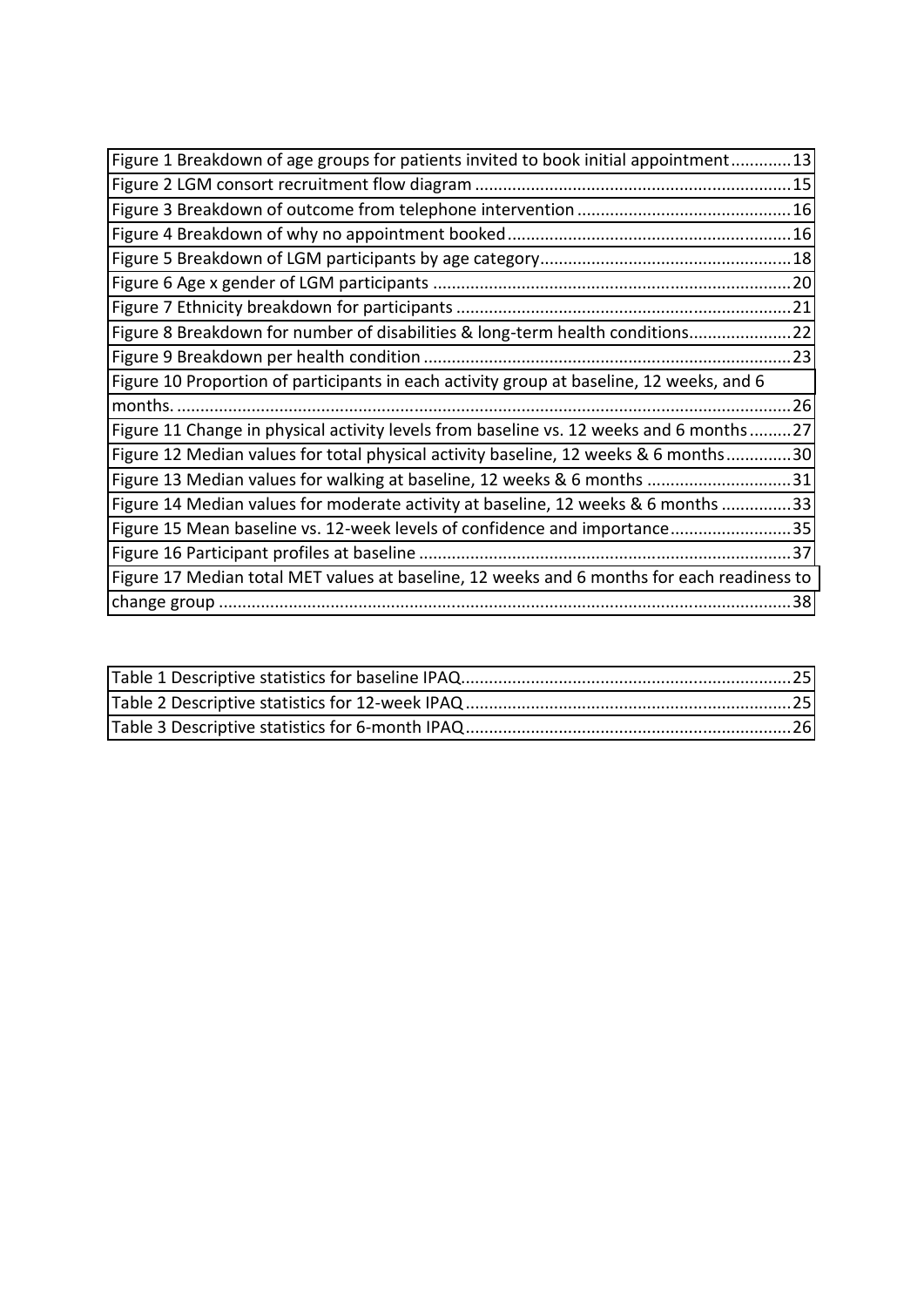#### 1. Executive Summary

This report details the evaluation of a nationally recognised physical activity programme  $-$ Let's Get Moving (LGM) – developed by the NHS and the Department of Health (Department of Health, 2012). LGM is a 12-week programme delivered in a primary care setting by Community Exercise Professionals (CEP). The programme focuses on the use of Motivational Interviewing (MI) techniques to promote positive changes in health behaviour. Kent County Council (KCC) Public Health commissioned ukactive to deliver LGM through two GP Surgeries based in north Kent, in partnership with Dartford, Gravesham & Swanley (DGS) and Swale Clinical Commissioning Groups (CCG).

KCC commissioned the Centre for Health Services (CHSS), University of Kent, to conduct an evaluation of LGM's impact on participants, and to explore the intervention's reach and implementation. The evaluation employed a mixed-methods approach, using participant questionnaire and interview data to assess impact on physical inactivity. Interview data from the practice managers, GPs and CEPs was also collected to explore the LGM intervention's implementation and adaptation.

A total of 242 participants enrolled on the LGM intervention between August 2015 and February 2016. At baseline, participants self-reported their level of physical activity (IPAQshort form), confidence to engage in physical activity and the importance of physical activity. These measures were assessed at baseline, 12 weeks and 6 months. Further IPAQ assessments will take place at 12 months, beginning in August 2016 through to February 2017. This data will be analysed and reported on April 2017.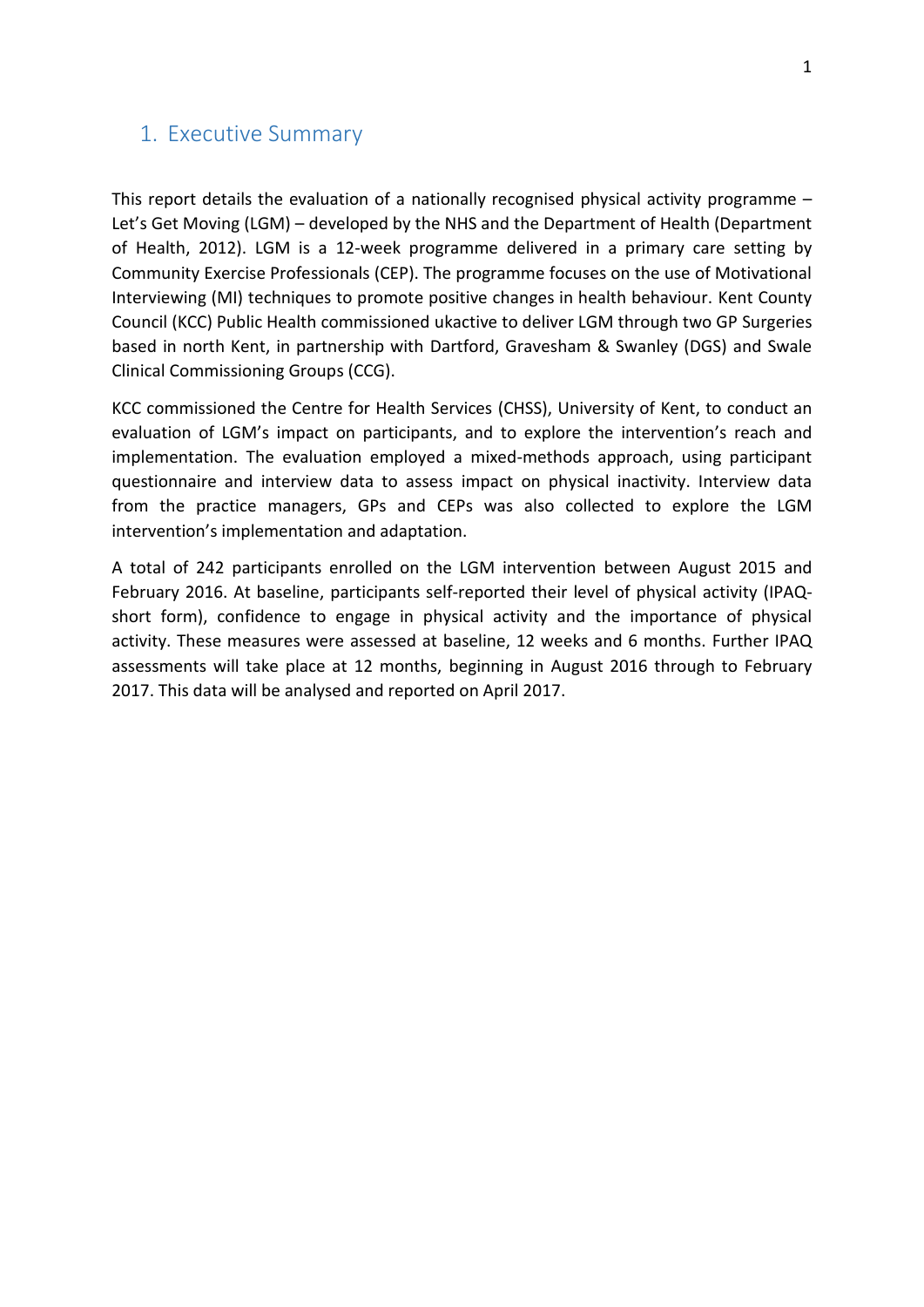# **Main findings** 2

**Impact on physical activity** 

 Overall, **statistically significant increases** in walking, moderate and vigorous activity were observed at **12 weeks** and **6 months** compared to baseline levels.

 **Total physical activity significantly improved from baseline** at both **12 weeks** and **6 months** and between **12 weeks and 6 months**.



**62.1%** of participants were categorised as 'low' for overall physical activity at baseline. At 12 weeks, this proportion **decreased** to **30.6%** and to **19.3%** at 6 months.

**30.4%** were categorised as 'moderate' for overall physical activity at baseline. At 12 weeks, this proportion **increased** to **52.0%,** then fell to **42.4%** at 6 months.

• **7.5%** were categorised as 'high' for overall physical activity baseline. At 12 weeks, this proportion **increased** to **17.3%** and **38.6%** at 6 months.

 **70.3% (n=121)** of the participants who returned at 12 weeks report a **positive change** in total physical activity, with this rising to **87.1% (n=142)** from the sample of participants who returned **at 6 months.**

 Of the 92 participants who reported an increase in physical activity at 12 weeks, **64.1% (n=59)** reported **further increases between 12 weeks and 6 months.** This suggests that the majority of participants who initially increased their levels of physical activity were able to maintain or further improve this increase at 6 months.

 Of the 34 participants who reported a decrease in physical activity at 12 weeks compared to baseline, **85.2% (n=29) subsequently reported a positive change in behaviour between 12 weeks and 6 months.**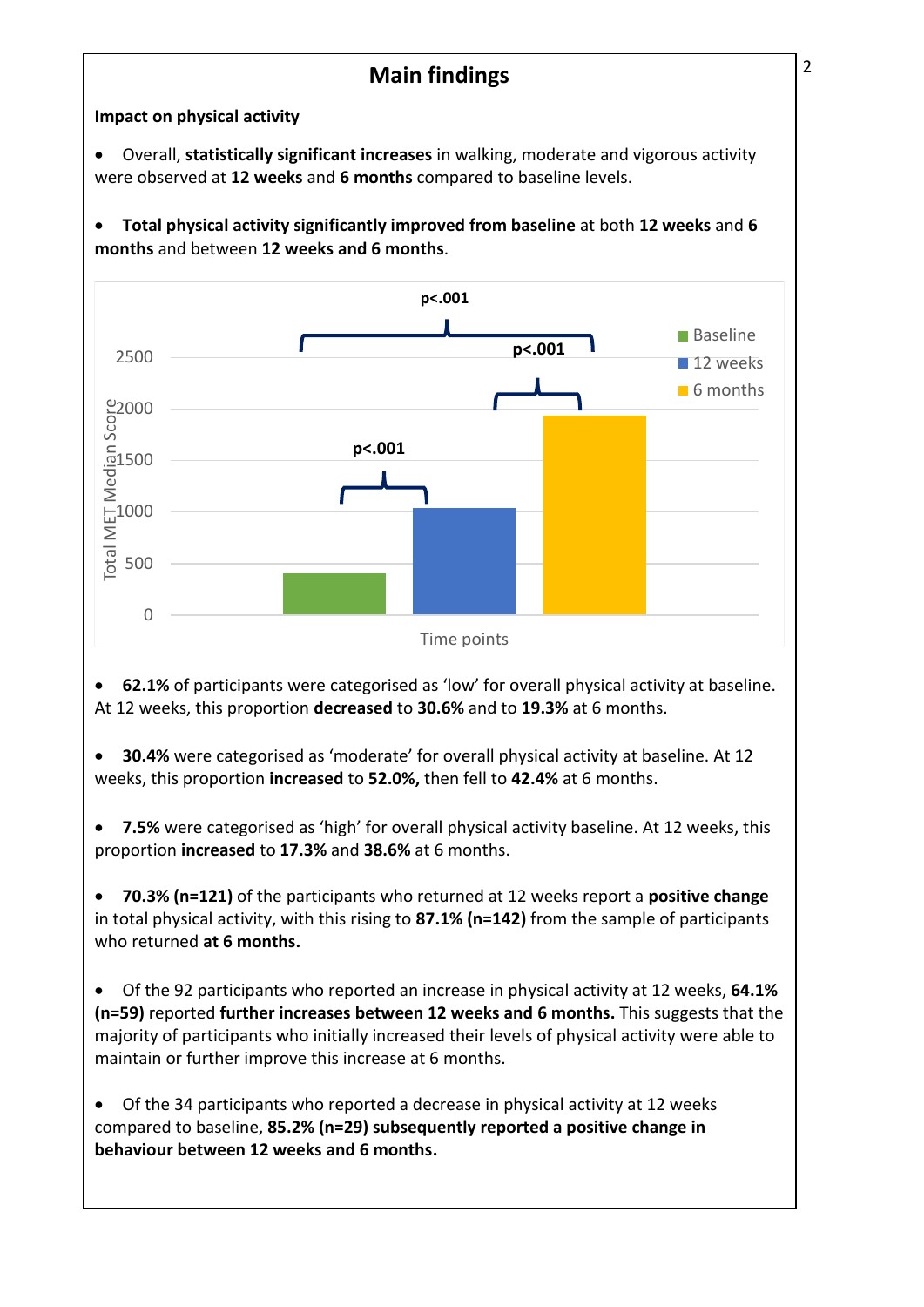#### **Types of physical activity**

 Walking and moderate physical activity were the main drivers of the uptake in physical activity. Of the 121 participants who reported an increase in activity at 12 weeks compared to baseline, **75.2%** reported an increase in **walking** and **65.3%** in **moderate** activity.

<span id="page-8-0"></span> Of the 142 participants who reported an increase in physical activity at 6 months compared to baseline, the improvement was driven by **vigorous activity** for **42.3% (n=60)**, by **moderate activity** for **82.4% (n=117)**, and by **walking** for **66.2% (n=94)**.

#### **Gender and physical activity**

**ひ** A significant increase in walking activity was observed in both males and females, which suggests that the impact of the LGM intervention on walking was equivalent across genders.

<span id="page-8-2"></span><span id="page-8-1"></span>• Differences according to gender did emerge for vigorous activity. Levels of vigorous activity only changed significantly for females, which suggests that the noted improvement in vigorous activity was predominately among this group of participants.

#### **Quality of the intervention**

- Only a small proportion (1.2%, n=6) reported the intervention's location or hours as unsuitable, which suggests that the use of GP surgeries as locations for health improvement services is acceptable to patients.
- The sample that attended an appointment **64.0% female (n=158), 36.0% male (n=89).** This suggests that using GP surgeries for recruitment was, to some extent, more appealing to females than males.
- <span id="page-8-3"></span> The intervention recruited a larger proportion of older males compared to females. Conversely, a higher proportion of females were recruited from the younger age groups.
- Overall, **59.7% (n=148)** of participants indicated that they had an underlying health condition or self-identified as disabled. The number of different types of co-morbid health conditions or disabilities reported by participants ranged from one to five. **34.7% (n=86**) reported one health condition, while the remaining **25.0% (n=62)** reported multiple health concerns. This suggests that the LGM intervention was a highly effective method of recruiting individuals with multiple underlying health conditions and disabilities. These are 'high value' individuals, who typically may not be able to participate in mainstream sport offerings.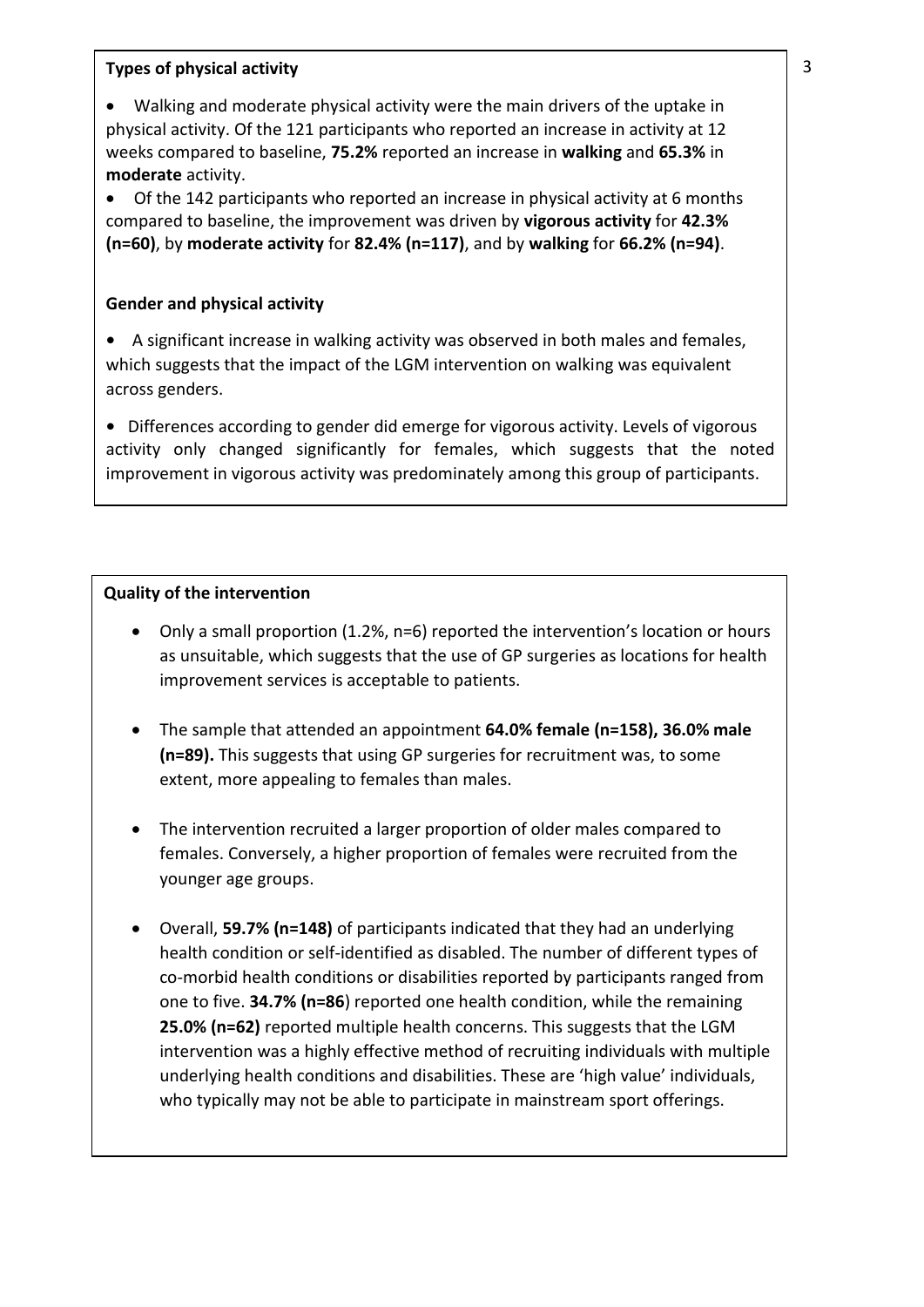### 2. Introduction

<span id="page-9-0"></span>This report details the evaluation of a pilot programme focused on the delivery of a nationally recognised physical activity programme – Let's Get Moving (LGM) – developed by the NHS and the Department of Health (Department of Health, 2012). LGM is a 12-week programme delivered via primary care by Community Exercise Professionals (CEPs). The programme focuses on the use of Motivational Interviewing (MI) techniques to promote positive changes in health behaviour. Kent County Council (KCC) Public Health commissioned ukactive to deliver LGM via two GP surgeries based in north Kent, in partnership with the Clinical Commissioning Groups (CCGs) for their respective areas.

#### 2.1 Background

#### 2.1.1 Physical inactivity

Regular physical exercise is a vital factor in the prevention and treatment of various healthrelated conditions (Lee et al., 2012). As such, the Department of Health's recommendations specify that adults should engage in at least 150 minutes of moderate physical activity each week (Department of Health, 2011). Moderate physical activity includes walking, cycling, gardening and dancing, as well as lower-intensity sport and exercise activities.

Self-reported data collected by the Department of Health suggests that, overall, fewer than half of all adults meet the current physical activity guidelines (Department of Health, 2011). However, objectively measured data suggests a much lower proportion  $-$  less than 10% (NHS Information Centre for Health and Social Care, 2009). More recent data shows that 45% of women and 33% of men do not engage in the recommended amount of physical activity (Public Health England, 2014). With regard to Kent, the latest figures suggest that 28.37% of adults in the county are currently classed as physically inactive. Furthermore, the number of physically inactive adults in Kent increased by 1% between 2012 and 2013.

#### <span id="page-9-1"></span>2.1.2 Physical inactivity interventions

Interventions aimed at changing behaviour utilise a variety of techniques to address the reported high levels of physical inactivity and promote positive change. Recent systematic reviews suggest that the most effective techniques are self-monitoring, teaching individuals to use prompts to promote physical activity (Olander et al., 2013), and self-monitoring of behaviour and goal-setting to promote walking (Bird et al., 2013).

<span id="page-9-3"></span><span id="page-9-2"></span>Building on this research evidence, the NICE guidance (2014) on behaviour change interventions recommends the use of interventions that will motivate and support positive change. One such intervention is MI, which focuses on a patient-centred approach in order to strengthen the individual's intrinsic motivation to change their behaviour (Miller & Rollnick, 2002). MI consists of two main phases  $-$  building motivation for change and strengthening commitment to change. This process of change is driven by the individual concerned, who identifies the reasons for change, barriers and challenges, their motivation and their level of confidence in their ability to change. In partnership with the professional, individuals set goals, devise plans and commit to the process of changing their behaviour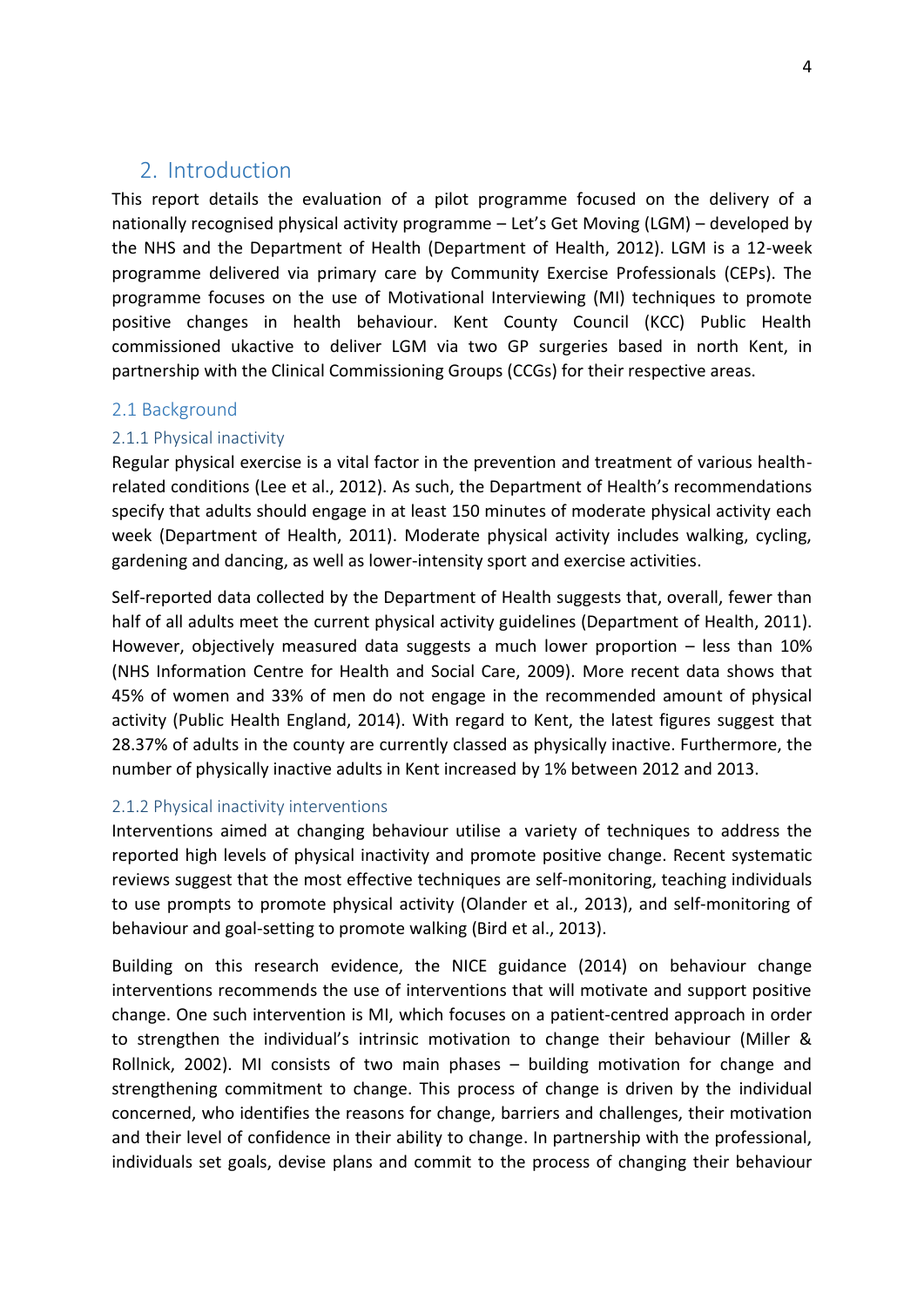(Dixon, 2008). As such, MI encompasses the techniques identified by research as effective, and therefore provides an ideal intervention for improving health outcomes. A recent review of MI in medical care settings supports this assertion, and concludes that the approach is particularly effective at decreasing sedentary behaviour (Lundahl et al., 2013). Recent evidence also suggests that low-intensity MI interventions can be effective in the initiation and maintenance of long-term changes in physical activity (Hardcastle et al., 2013).

#### 2.1.3 Let's Get Moving Kent: Evaluation

The evaluation detailed in this report had four main aims:

- 1. To establish whether recruiting participants through systematic screening of GP surgery patient lists is recommended
- 2. To establish whether recruiting participants through systematic screening of GP surgery patient lists is an effective method of recruitment
- 3. To establish whether recruiting a practitioner workforce specifically to deliver interventions is feasible and effective
- 4. To explore the characteristics of service users who successfully changed their behaviour, who could be used to predict success in future cohorts or identify service users likely to require greater support.

These questions were addressed via a mixed-methods approach, using participant questionnaires and interview data to assess impact on physical inactivity. Interview data from practice managers, GPs and CEPs was also collected to explore the implementation and adaptation of the LGM intervention.

#### 3. Methods

The TIDieR (Template for Intervention Description and Replication) checklist (Hoffman et al., 2014) has been recommended as a means of improving the reporting of behaviour change interventions (Johnston, 2014). This checklist ensures that complete descriptions for an intervention are reported, thereby facilitating a reliable basis from which future research can be replicated and built upon. The TIDierR checklist includes 12 sections,<sup>1</sup> all of which are covered below when describing the LGM intervention in Kent.

#### <span id="page-10-0"></span>3.1 Measures

#### 3.1.1 Quantitative data

#### *Physical activity*

.

The International Physical Activity Questionnaire (IPAQ-SF, WHO 1998; Craig et al., 2003) was used to assess levels of physical activity. The IPAQ is designed primarily for populationlevel measurement of physical activity in adults and requires participants to report on three types of activity -vigorous, moderate and walking.

<span id="page-10-1"></span>The measure has undergone extensive reliability and validity testing across different countries and in different languages (Brown et al., 2004; Craig et al., 2003; Hallal & Victora,

 $1$  The 12 sections are listed in the blank copy of the TIDieR checklist included in Appendix 1.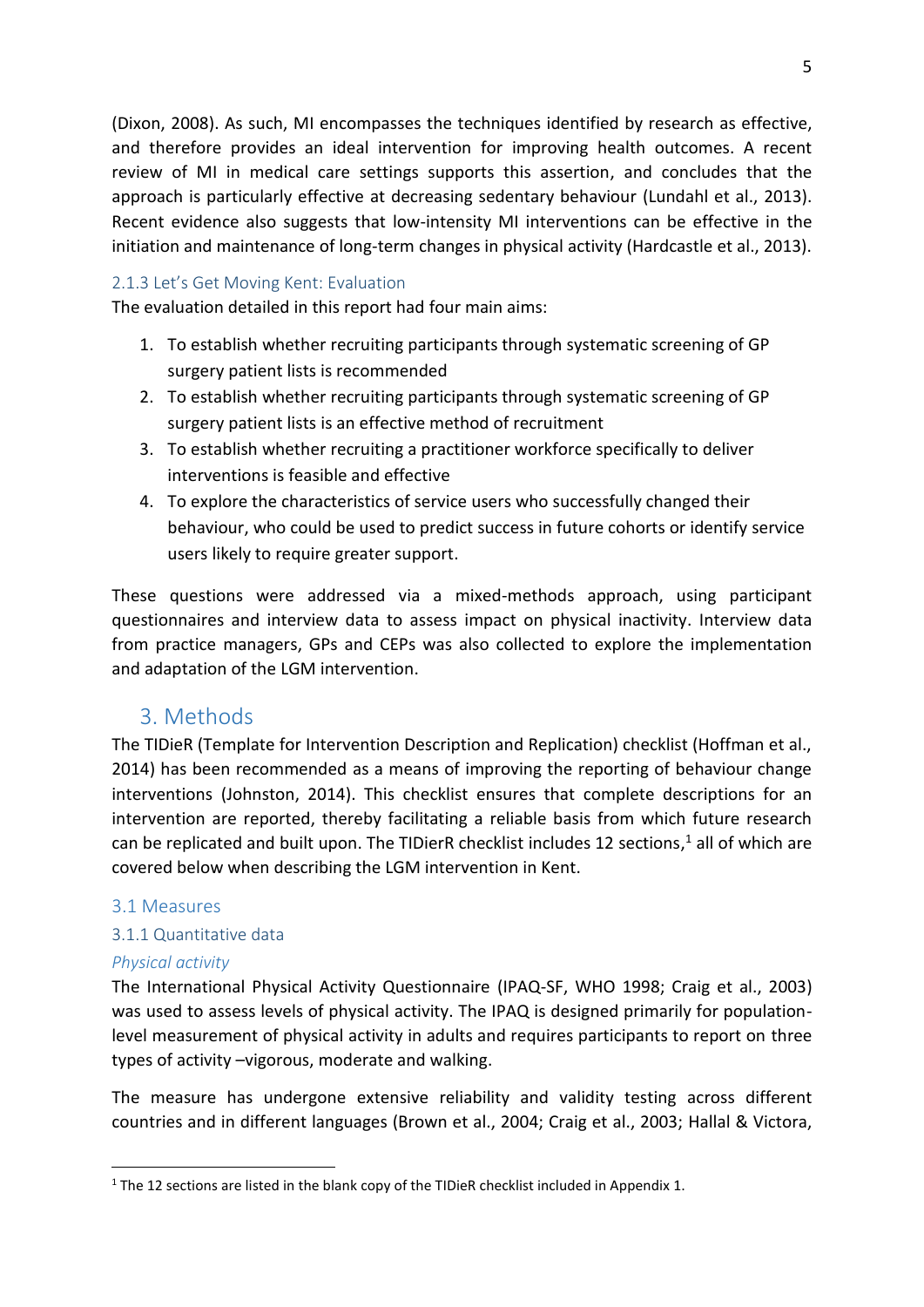2004). Overall, the results from these studies demonstrate that the IPAQ is appropriate to many settings and can be adapted to different languages, and is suitable for national population-based prevalence studies of participation in physical activity.

Participants were asked to recall the amount of time they have spent walking and being physically active in the last seven days. With regard to walking, participants were asked to recall how often they walked for at least 10 minutes at a time. Physical activity was broken down in to two categories, based on intensity:

 1) Moderate (activities that require moderate physical effort and make you breathe somewhat harder than normal)

 2) Vigorous (activities that require hard physical effort and make you breathe much harder than normal).

For all categories of activity, participants provided responses for the total number of days and the typical number of hours and minutes spent engaging in the activity on those days.

#### *Confidence and importance measures*

Levels of confidence were assessed with a one-item question: 'On a scale of  $1-10$ , how confident are you that you could become more physically active if you wanted to?' Here, 1 means not at all confident, while 10 means very confident. Higher scores therefore equate to higher levels of confidence.

Importance was also assessed with by a single question: 'On a scale of  $1-10$ , how important is it to you to become more physically active?' Here, 1 means not at all important, while 10 means very important. Again, higher scores equate to higher levels of importance.

#### *Anthropometric measurements*

Height and weight measures were also taken from a small sample of participants recruited from the Surgery 2. Participants were also offered a blood test to assess HbA1c levels, but no one chose to take this option.

#### 3.1.2 Qualitative data

To augment the quantitative data collected from participants, a number of one-to-one interviews were conducted. The aim of these interviews was to explore participants' overall views on LGM, how it was implemented in practice and how it helped change behaviour.

To explore the implementation of LGM, interviews were also conducted with the two practice managers: a GP based at one of the sites and a Community Exercise Professional (CEP).

The research team developed interview guides for all groups (see the appendix).

#### 3.2 Materials

ukactive designed and supplied the majority of participant materials:

 GP invitation letter (English and Punjabi versions). Surgery 2 had a high number of patients of Asian or British Asian ethnicity and so to mitigate any language barriers, the letters sent to these patients were written in both Punjabi and English.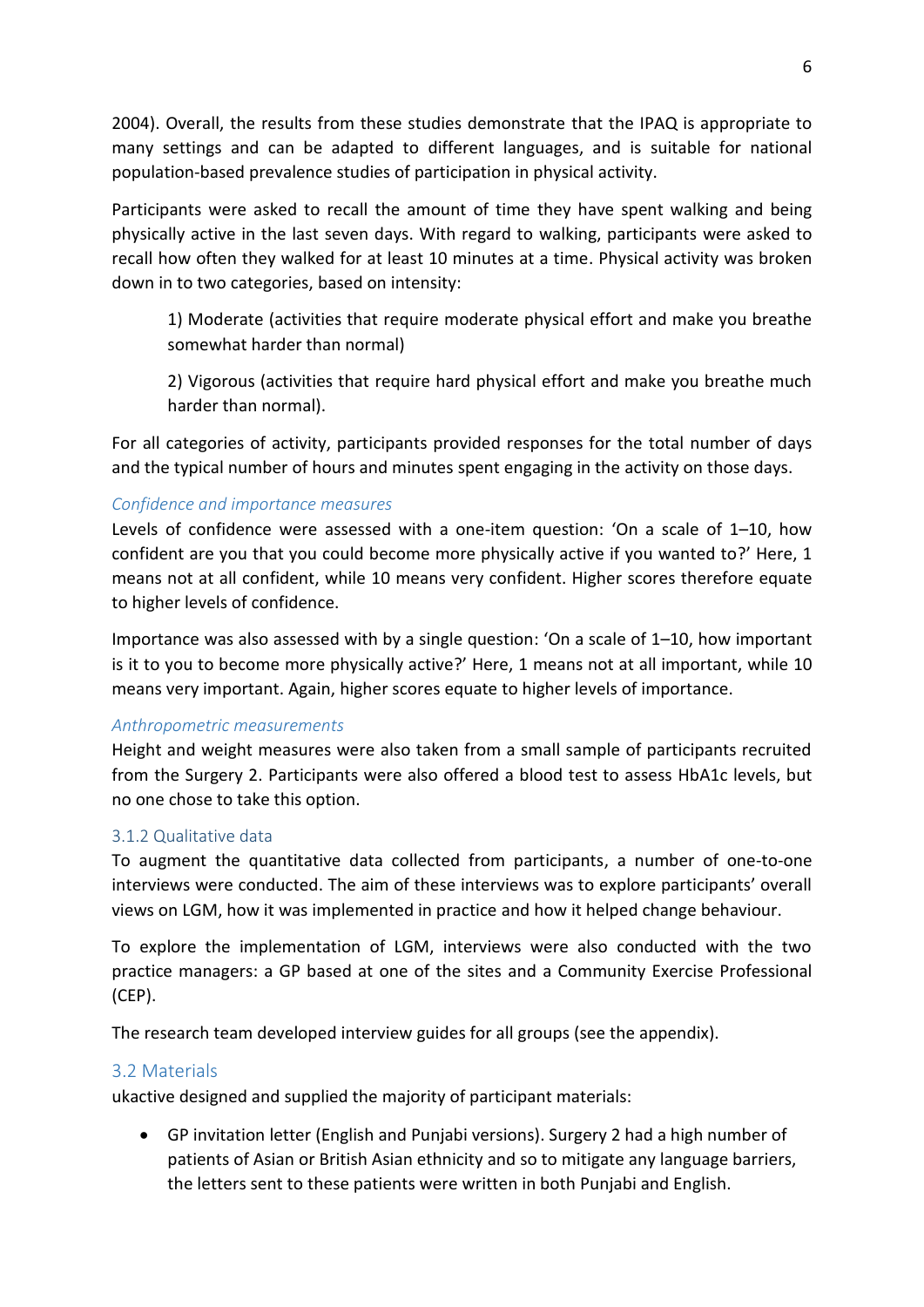- A 12-week activity diary (quantified in minutes)
- A sheet for recording activity goals over the 12 weeks
- Monthly newsletter sent to participants via email
- The ukactive LGM Kent website, which directed participants to local physical activity opportunities (not operational until the final weeks of the 12-week programme)
- User experience feedback form.

The University of Kent supplied the information sheets and consent forms for the qualitative aspect of the evaluation (see the appendix).

#### *Intervention*

The LGM intervention is a nationally recognised programme utilising motivational interviewing (MI) to promote positive behaviour change. The 12-week programme is delivered by Community Exercise Professionals (CEPs) on a one-to-one basis and is hosted in primary care.

The two CEPs recruited had considerable experience in the health and fitness profession. The CEP recruitment process prioritised local exercise practitioners in order to ensure that deliverers had local knowledge. One CEP was employed full-time with a local leisure trust, which agreed to release them one day a week for LGM. No other local recruitment was possible, hence the second CEP was recruited from another LGM programme in London and travelled to Kent. The local CEP was new to LGM, but had local knowledge. The Londonbased CEP was experienced in delivering the programme, but had little local knowledge. The local CEP was Punjabi-speaking.

Prior to the CEP delivering the LGM, ukactive provided a comprehensive two-day training workshop. Core elements of the training course were as follows:

- Introduction to MI principles and training in key MI techniques
- Information on the LGM programme and how it is structured
- Review of the recruitment pathway
- Introduction to the IPAQ and how to complete them
- Information regarding physical activity opportunities in Kent to which participants could be referred
- Meeting with Local Authority leisure trusts and local physical activity providers, in order to facilitate relationships between these organisations and the CEP, and to gather information about the types of activities available to the participants
- Review of ukactive participant materials, e.g. case study form and activity goals record sheet
- <span id="page-12-0"></span> Review of ukactive policies, e.g. safeguarding, confidentiality and consent procedures
- Training in ukactive reporting systems and data collection.

In addition, ukactive holds a quarterly CEP 'Get Together', at which CEPs from different projects come together with the coordinators to discuss any issues, address any technical queries and propose ways in the service could be improved.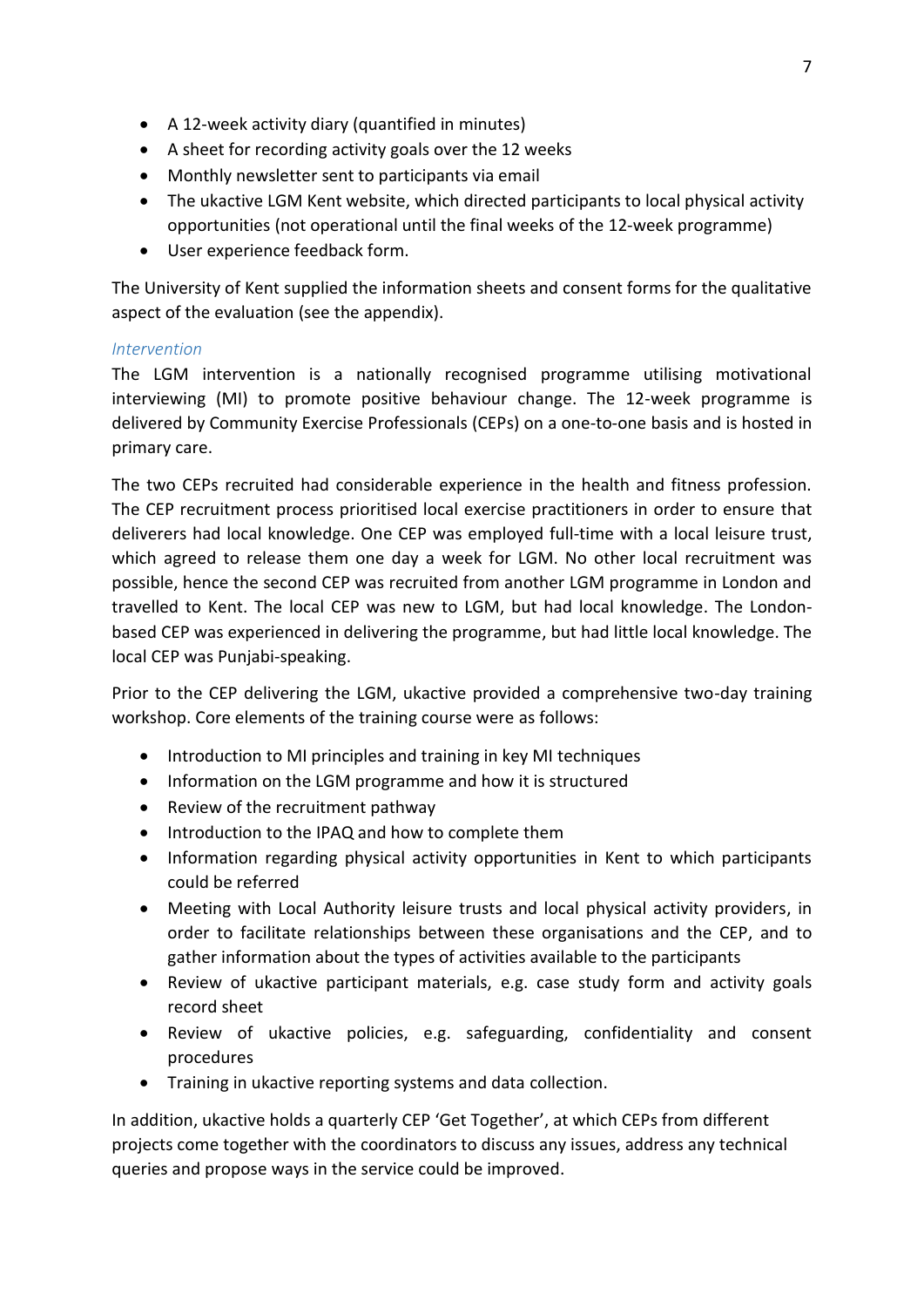During the 12-week period, participants were provided with a brief MI intervention by the CEP in the first and final session. Between these two sessions, the CEPs provided personalised support via email and telephone.

Motivational Interviewing, which was originally used by clinicians to assist patients with a history of substance abuse (Miller, 1983), has since been further developed to support change across a wide-range of behaviours, e.g. weight loss (Armstrong et al., 2011); dietary modification (Hollis et al., 2012); and physical activity (O'Halloran et al., 2014). The effectiveness of MI as an approach to support successful behaviour change has been evidenced in a number of systematic reviews (Armstrong et al., 2011) and meta-analyses (Lundahl et al., 2010). NICE guidelines also highlight this technique as a suitable approach for the management of complex behaviours such as alcohol and substance misuse (NICE: CG115, 2011).

Motivational Interviewing facilitates a variety of techniques in order to evoke behaviour change. It allows the CEP, in a flexible manner, to guide, direct or follow the participant as the situation unfolds. The CEP focuses on behaviour change by asking open questions, using affirmations, reflective listening and summarising participant feedback. In addition, the CEP can choose from a number of strategies and tools to engage the participant, e.g. setting the scene, agreeing the reason for the appointment, describing a typical day, discussing the benefits and challenges associated with behaviour change, and assessing current levels of confidence/importance. The one-to-one session ends with the participant setting realistic goals and agreeing a plan. MI is based on tailoring the approach to the individual; hence the structure of each appointment can differ according to the individual's needs.

The CEPs shared information on physical activity opportunities in the local area, e.g. pointing participants towards local Leisure Trust-operated community leisure centres and swimming pools, local council activities, KentSport, Explore Kent, and KCC Country Parks. In addition, ukactive developed a Kent-specific website detailing local activities that became available as the final (12-week) appointments were scheduled. This resource was developed to help sustain activity levels, but it was not available during intervention. It can now be accessed via the [LGM website.](http://letsgetmoving.org.uk/kent/) Subsequent to the site going live, KCC have monitored ongoing usage from February 2016- August 2016. Data gathered from the site analytics showed very low levels of use for the Kent-specific site, hence it is unlikely to have contributed greatly to the overall impact of the LGM intervention.

The LGM intervention was quality-assured by coordinators who carried out monthly checks to ensure that the CEPs were following best practice.

#### 3.3 Procedure

During the process of developing the project, KCC, ukactive engaged two GP surgeries from which the LGM intervention would run and recruit participants. Practices were chosen with a patient catchment from areas of highest deprivation

ukactive suggested the following criteria to help identify suitable surgeries:

• Approximately 25% of a surgery's list will meet the criteria (aged  $18-75$ , BMI 28-35)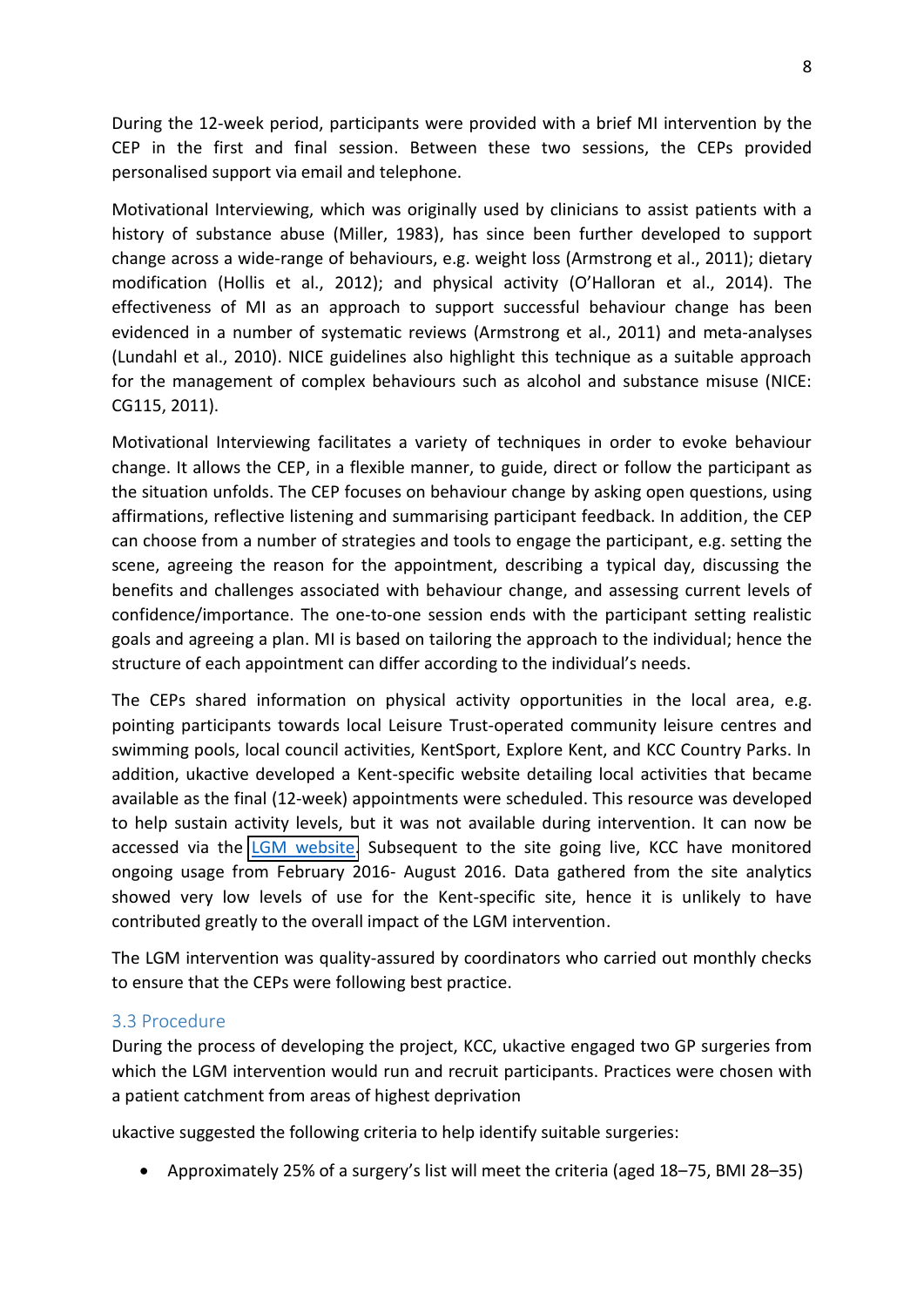To ensure value for money, surgeries that are expected to contribute fewer than 100 participants should not be engaged.

Limited resources and the current NHS landscape dictate that any initiatives designed for integration into a GP surgery must be flexible. The approach adopted by ukactive allows for input from surgery staff but also ensures that the programme can be delivered with very little of their involvement. In addition, it was suggested by ukactive that any surgery hosting LGM should:

- Have a system in place that allows for easy transfer of data, e.g. System1
- Allocate two hours of administrative time to setting up the programme
- Collect the names of people opting out within the 21-day opt-out period and ensure that these people's details are not passed to ukactive
- Supply contact information for lead and deputy safeguarding officials
- Have a room available for a minimum of eight hours per week for six months
- Fully brief their team on the programme (this briefing can be delivered by ukactive)
- Meet with the CEP prior to the date of the first appointments.

Targeting specific patients based upon GP records was the screening approach to recruiting for LGM as delivered by ukactive. ukactive consulted the Information Commissioner's Office and the Head of Information Governance at Public Health England to ensure appropriate safeguards and information governance were in place to deliver this service.

ukactive ensured that all data and records were protected and stored in line with national guidance and in accordance with Data Protection Act 1998. In addition, the Information Commissioner's Office, the Head of Information Governance at Public Health England, the local Clinical Commissioning Group (Caldicott Guardian) and Commissioning Support Unit's Head of Information Governance were informed of the process, and approval was granted. GP surgeries were encouraged to consult a professional legal service regarding any specific questions.

A data-transfer agreement was entered into between the GP surgeries and ukactive; clauses in the CEPs' contracts related to patient confidentiality; and non-disclosure agreements were signed between the CEPs and the GP surgeries.

To comply with the Data Protection Act 1998, GP surgeries were the only actors able to review patient lists and extract patient information. This involved reviewing patient records against the predefined criteria (age 18–75, BMI 28–35). ukactive supported the surgeries' communication with all patients who met the criteria by providing templates and dataextraction guides and funding the mail-out from the commissioned project budget.

Sufficient time (set by the ICO at 21 days) was given for participants to opt out following the receipt of a letter. After the opt-out period, the names, dates of birth and contact details of the patients who had not opted out were securely transferred to ukactive.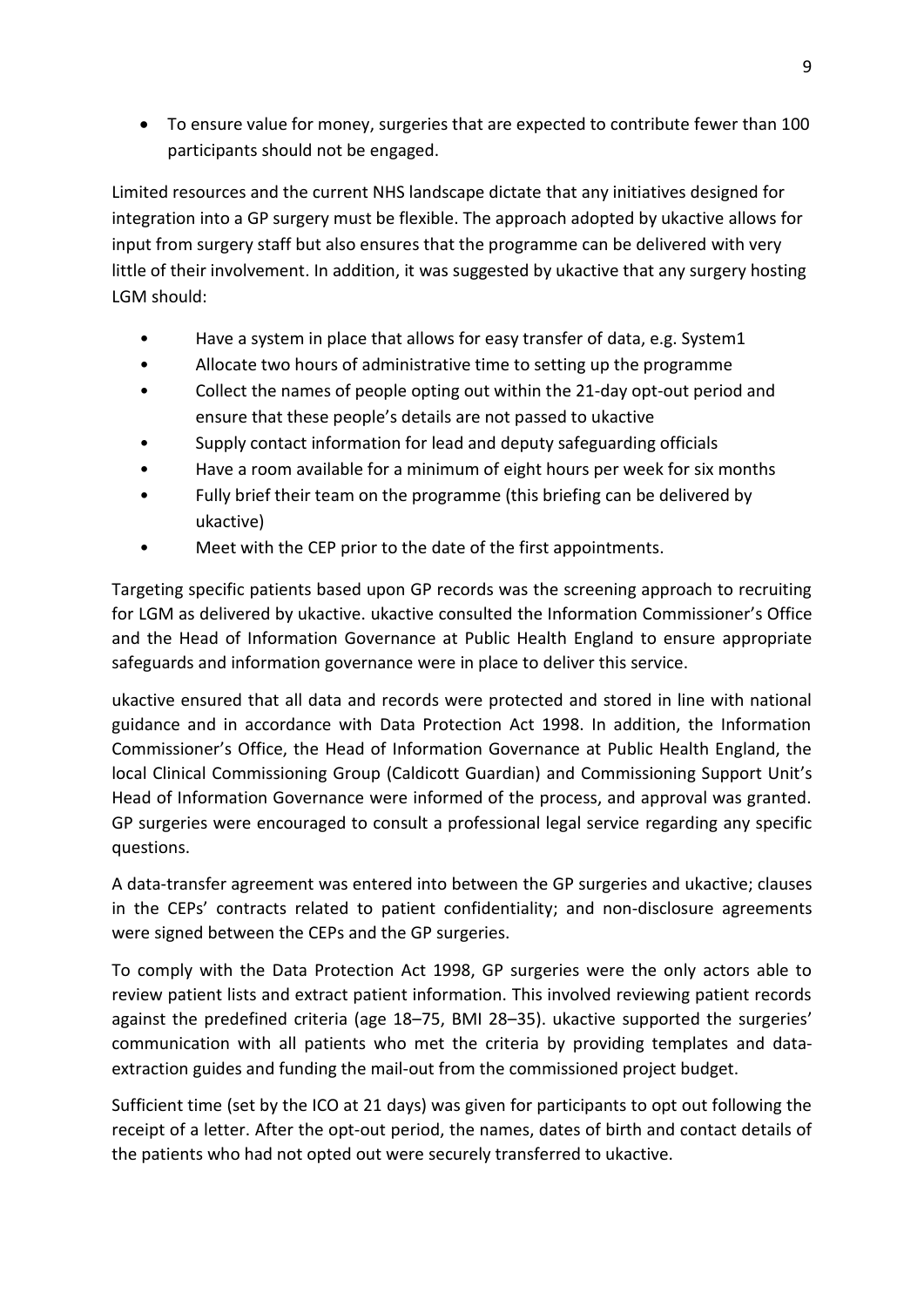Ukactive secured permissions from the GP surgery to contact patients on their behalf and enrol them on the programme. Those contacted who did not wish to take part were not contacted by ukactive again. On arrival at the initial appointment, participants signed a consent form.

ukactive requested an ICO audit in October 2015. As part of this audit, the ICO reviewed the process used to extract patient data and found it to be fully compliant.

#### *Stage 1*

Practice managers downloaded a list of potential participants. From this list, ukactive sent letters to participants that matched the eligibility criteria:

- Aged 18+ years
- $-BMI > 28$
- No contraindications to managing a self-determined increase in physical activity (as defined by ukactive guidelines).

A ukactive coordinator (English- and Punjabi-speaking) made follow-up telephone calls to enquire about current levels of physical activity. If the participant was deemed suitable for the intervention, they were then invited to book an initial appointment. Coordinators are also trained in MI, and can use these techniques on the initial call to establish current levels of motivation and confidence. If participants declined the opportunity, their reason for doing so was recorded. Participants who booked an appointment received a reminder SMS and telephone call.

#### *Stage 2*

The initial 30-minute appointment was held in the patient's GP surgery. At this appointment, the CEP asked participants to complete the IPAQ measure, along with the importance and confidence questions. The participant then received the MI intervention as described in the section above, including discussing any pre-existing conditions with the CEP. The CEP also provided participants with a set of materials designed to support behaviour change over the 12-week period. These resources included an activity diary, goalsetting activities sheet, and the leaflet 'Maintaining a healthy weight'. Participants booked the 12-week appointment and were reminded that the CEP would follow up via telephone at six weeks. If the CEP felt that the participant might benefit from further support, additional telephone calls were made 1–2 weeks after the initial appointment.

Participants recruited from one GP surgery were also offered an appointment in which specific anthropometric measurements were taken (i.e. height and weight, blood pressure, and HbA1c levels via a blood test). The surgery phlebotomist gathered this data a week before or after the initial appointment. The CEP performed the follow-up appointment as part of the 12-week appointment.

#### *Stage 3*

At 6 weeks, participants received a telephone call (10-30 minutes, depending on individual needs) from the CEP, with a view to monitoring progress and offering support and advice. At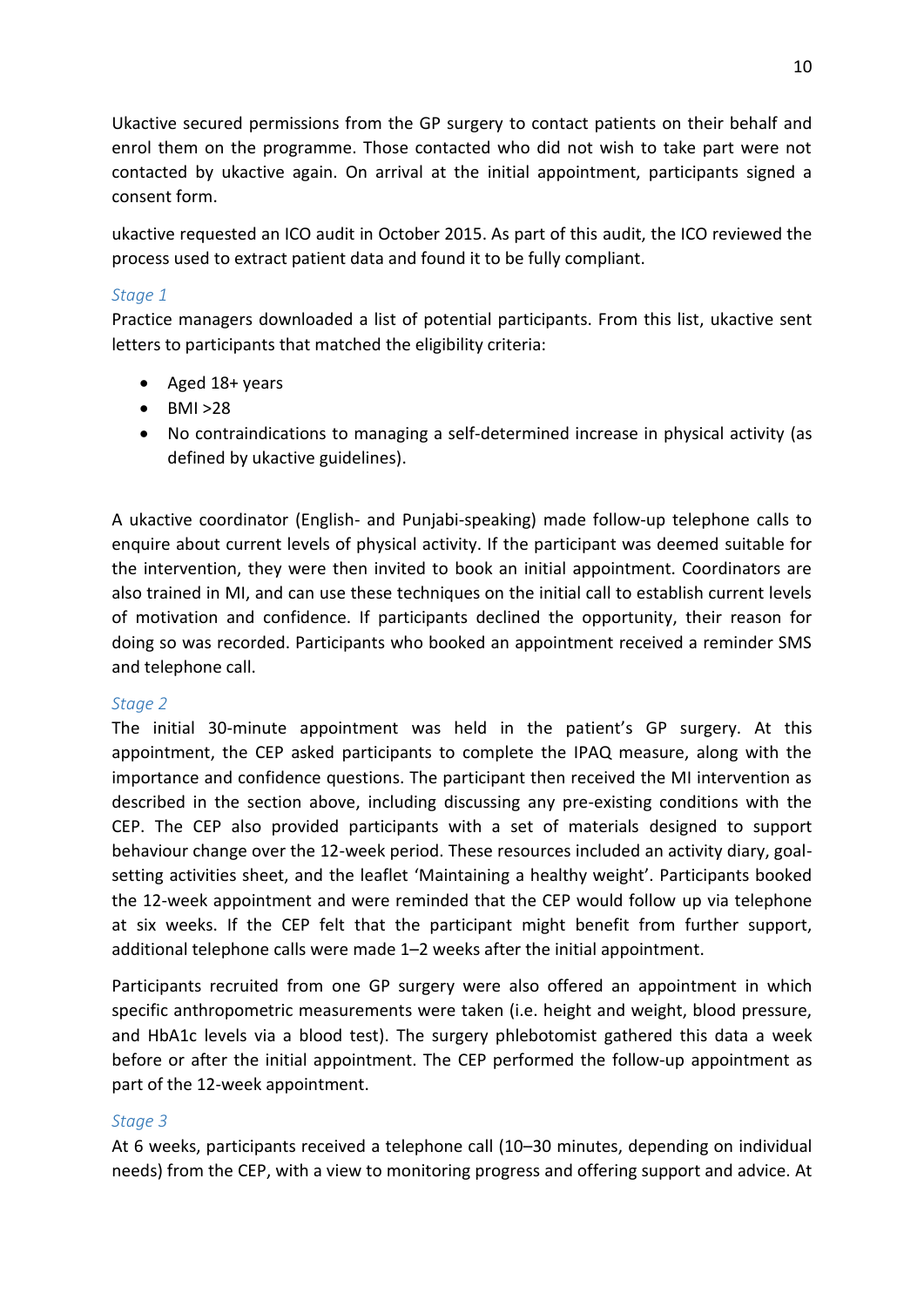this point, where necessary, further MI was provided over the telephone, which afforded the opportunity to set a new plan and agree new goal(s). If the participant was on course to meet the original goals, the CEP provided further encouragement and ensured that the participant had all the practical information they needed to complete the planned physical activity.

#### *Stage 4*

The 12-week appointment was conducted face-to-face at the patient's GP surgery. The participant completed the IPAQ, confidence and importance measures. The CEP used this data as a tool to make comparisons and illustrate the change in physical activity levels. If the participant had not improved, further MI could be provided. The CEP discussed goals set at the initial appointment and longer-term goals were set. The CEP informed the participant that a ukactive coordinator would contact them in 6 and 12 months' time to gather followup information on physical activity. The appointment typically lasted 30 minutes.

<span id="page-16-1"></span><span id="page-16-0"></span>Finally, the CEP distributed a ukactive feedback form to evaluate levels of satisfaction with LGM. The CEP also distributed invitations from researchers at the University of Kent to participate in a telephone interview. Interested participants were asked to return the expression of interest form in the supplied postage-paid envelope.

#### *Stages 5 & 6*

The LGM coordinators conducted the 6-month calls. Coordinators asked participants to complete the IPAQ and answer questions regarding confidence and importance. In addition, the CEP was able to note on the system anything they would like coordinators to ask at this stage, e.g. whether the participant was still attending a particular group. As the coordinators are also trained in MI, a brief intervention could be provided if it were felt that this would benefit the participant. The final stage is the 12-month follow-up, which replicates the same process as described for the 6 months.

#### *Modifications to original intervention*

Interventions are subject to unforeseen events that potentially change the form of delivery described in the protocol. This in itself is not necessarily problematic, but it is important to detail these adaptations in order to improve the reporting of interventions, as advised by the TIDieR checklist. In the event of modification, it is important to explain what was modified, why and when modifications occurred, and how the modified intervention differed from the original (Hoffman et al., 2014). Modifications can demonstrate new knowledge about the intervention, which it is important to share in order to prevent the unnecessary repetition of errors when attempts are made to replicate the intervention. Accordingly, ukactive provided details of all modifications made during the delivery of LGM:

- Some 12-week follow-up appointments were delayed for a few participants due to them being unable to make appointments and difficulty making contact.
- <span id="page-16-2"></span>• Initially, the phlebotomist at the GP surgery gathered the anthropometric measurements. However, as no participants required follow-up blood tests, this data could instead be collected by the CEP, who was trained to take blood pressure and weight measurements. Incorporating these measurements into the 12-week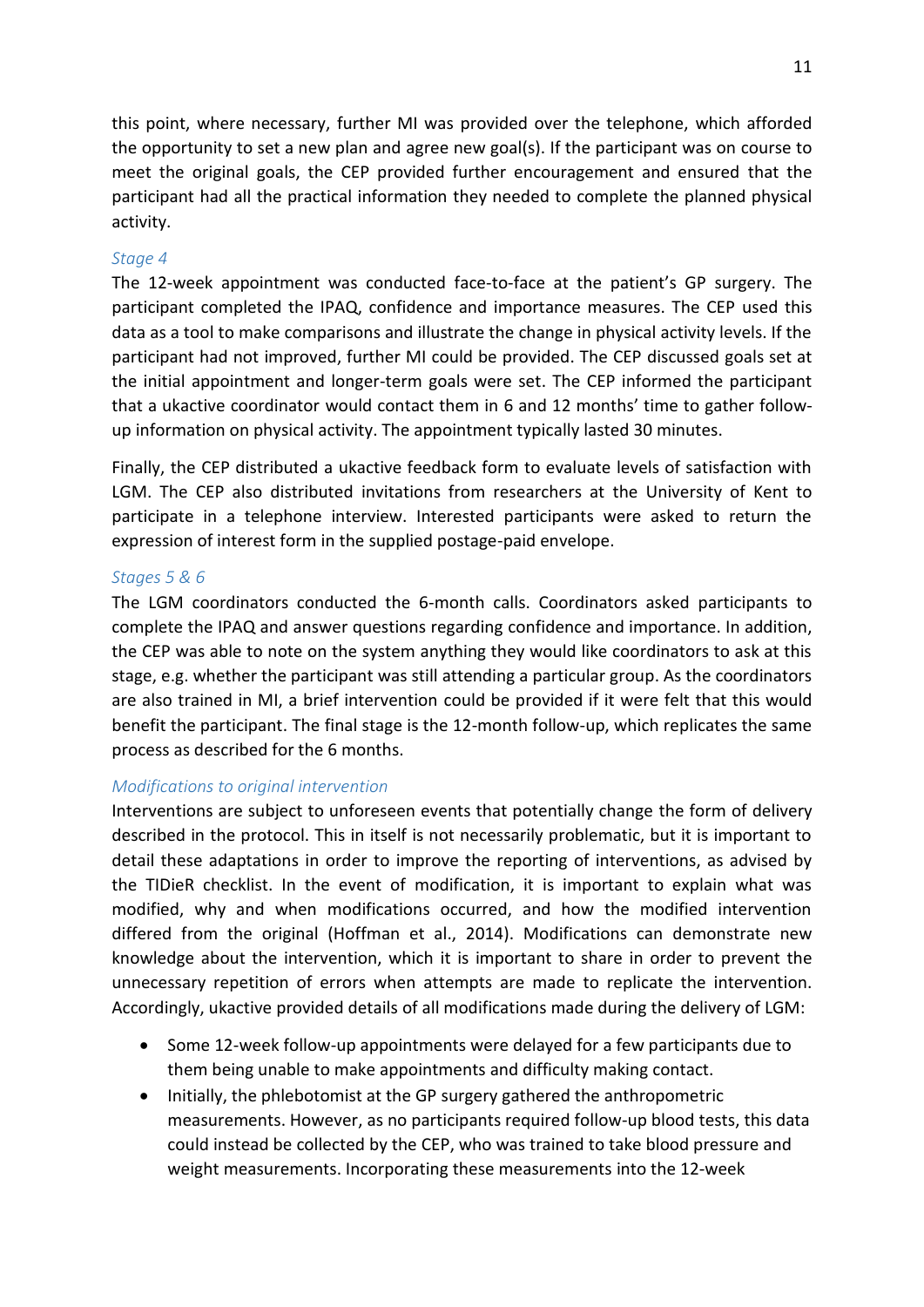appointments improved the implementation of this additional step. Prior to this, participants were required to attend a separate appointment, subject to availability at the GP surgery. This may have deterred participants from attending, due to the additional time commitment. In future iterations, consideration should be given to incorporating the collecting of these measurements into the CEP appointment. This would allow for a greater number to be carried out, ease pressure on the practice staff and offer a more convenient option for participants.

<span id="page-17-0"></span>• Originally, two CEPs had been recruited to deliver the intervention – one for each GP surgery. After one CEP left mid-delivery, the decision was taken that the remaining CEP would take on these additional participants for the remainder of the intervention.

#### <span id="page-17-1"></span>3.4 Design and Analysis

#### 3.4.1 Quantitative data

The primary outcome of interest was improved physical activity levels, as assessed by MET (Metabolic Equivalent Task) minutes/week scores. Secondary outcomes were confidence to engage in physical activity and importance of physical activity. To assess the short-, mediumand long-term impact on the three outcomes, measures were taken at baseline, 12 weeks, and 6 months, with a final follow-up evaluation at 12 months still to come.

To explore the impact of LGM on physical activity, scores across the three time points were prepared in accordance with the IPAQ short form's scoring guidelines (2005). These guidelines recommend using the median (centre of the distribution) for analysis, due to non-normal distribution of scores. As a result, responses across time points were analysed using the Wilcoxon Signed Rank Sum Test.

Where appropriate, bivariate correlations (Spearman rho and Pearson's r) were also performed. This analysis explores whether the relationship between two variables (i.e. as one variable increases, the other also increases; or as one variable increases, the other variable decreases).

Results from all inferential statistical analyses were tested at the standard level of significance (p<.05). If a result is statistically significant (i.e. demonstrates a 'p' value lower than .05), it is unlikely to have occurred by chance and we can assume that the variables are either related (correlation) or demonstrate differences between the groups (t-tests).

For correlations, alongside a 'p' value, the analyses also produce an 'r' value, which represents the magnitude of the correlation (i.e. the strength of the relationship between the two variables of interest). Standard levels against which the 'r' is judged are as follows: .10 'small'; .30 'moderate; .50 'large' (Cohen, 1988).

<span id="page-17-2"></span>All analyses were conducted with SPSS (version 22).

#### 3.4.2 Qualitative data

Interview guides for participants, GPs, CEPs, and practice managers were developed to explore the impact and implementation of LGM in more depth (Appendix 2). All interviews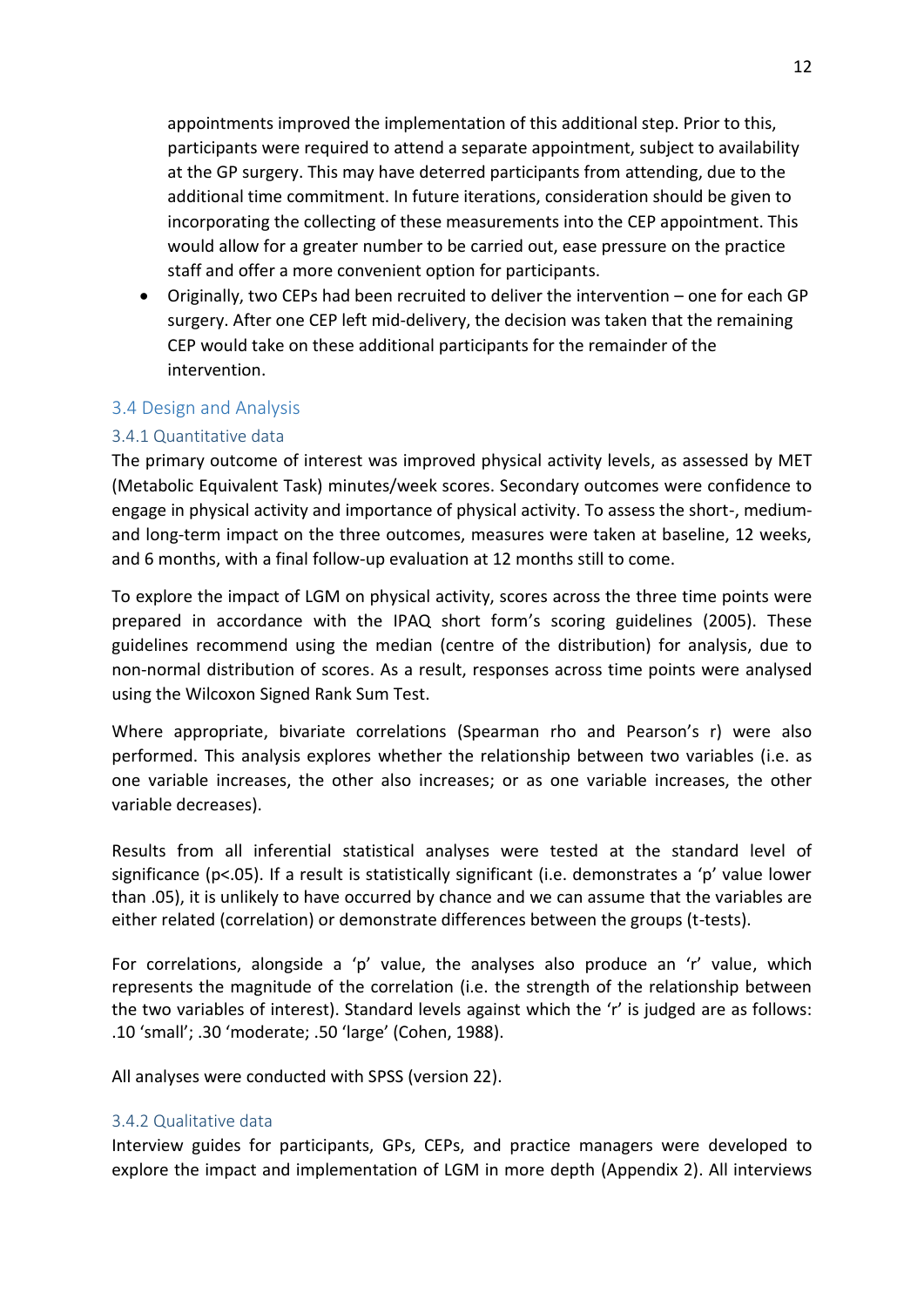were conducted via telephone, recorded and transcribed verbatim. Interviews typically lasted 30-45 minutes.

Data collected from all interviews was analysed using 'Framework analysis' (Ritchie & Lewis, 2003). This analysis involves five key stages: familiarisation; identifying a thematic framework; indexing; charting; mapping and interpretation. 'Framework' is particularly useful in applied research, as it allows pre-determined themes to be explored using more open and emerging categories. The overall thematic framework will allow commonalities to emerge and link the analysis to the quantitative study.

#### 3.5 Participants

1

#### 3.5.1 Initial contact

A stepped approach was adopted when recruiting participants to the intervention. This process is detailed below and illustrated in the LGM consort flow diagram (Figure 2). First, the practice manager downloaded a list of patients in each surgery who met the eligibility criteria of a BMI >28, age 18+ years and no reported contraindications (as defined by ukactive guidelines).

Letters were subsequently sent to a total of **3,030** patients (Surgery 1: n=1830; Surgery 2 n=1200), inviting them to take part in LGM and offering the opportunity to self-refer into the programme. The letters also gave patients a 21-day opt-out period  $-$  anyone opting out would be excluded from any further contact through the programme. Surgery 2 had a high number of patients of Asian or British Asian ethnicity, and so to mitigate any language barriers, the letters sent to these patients were written in both Punjabi and English.

From this sample, ukactive called **2,244** patients (Surgery 1: n=1702, 75.8%; Surgery 2: n=542, 24.2%) to book an initial appointment.<sup>2</sup> Just over half of this sample (55%) comprised female patients (n=1232), with male patients constituting 45% (n=1010). Those contacted ranged from  $18-85$  years, with a mean age of  $50.6$  (SD=14.80). Figure 1 displays the breakdown of age groups. The largest proportion of patients was aged  $51-60$  years (23.4%), followed by 41-50 years (21.8%) and  $61-70$  years (19.8%).

*Figure 1 Breakdown of age groups for patients invited to book initial appointment* 

<sup>&</sup>lt;sup>2</sup> The difference in numbers between letters sent and patients telephoned is due to a surgery having difficulties in transferring data to ukactive following the opt-out period. Consequently, despite the surgery sending over 1,200 letters, ukactive only received data for 475. In addition, after receiving the letter, patients had a three-week window in which to opt out of receiving a telephone call.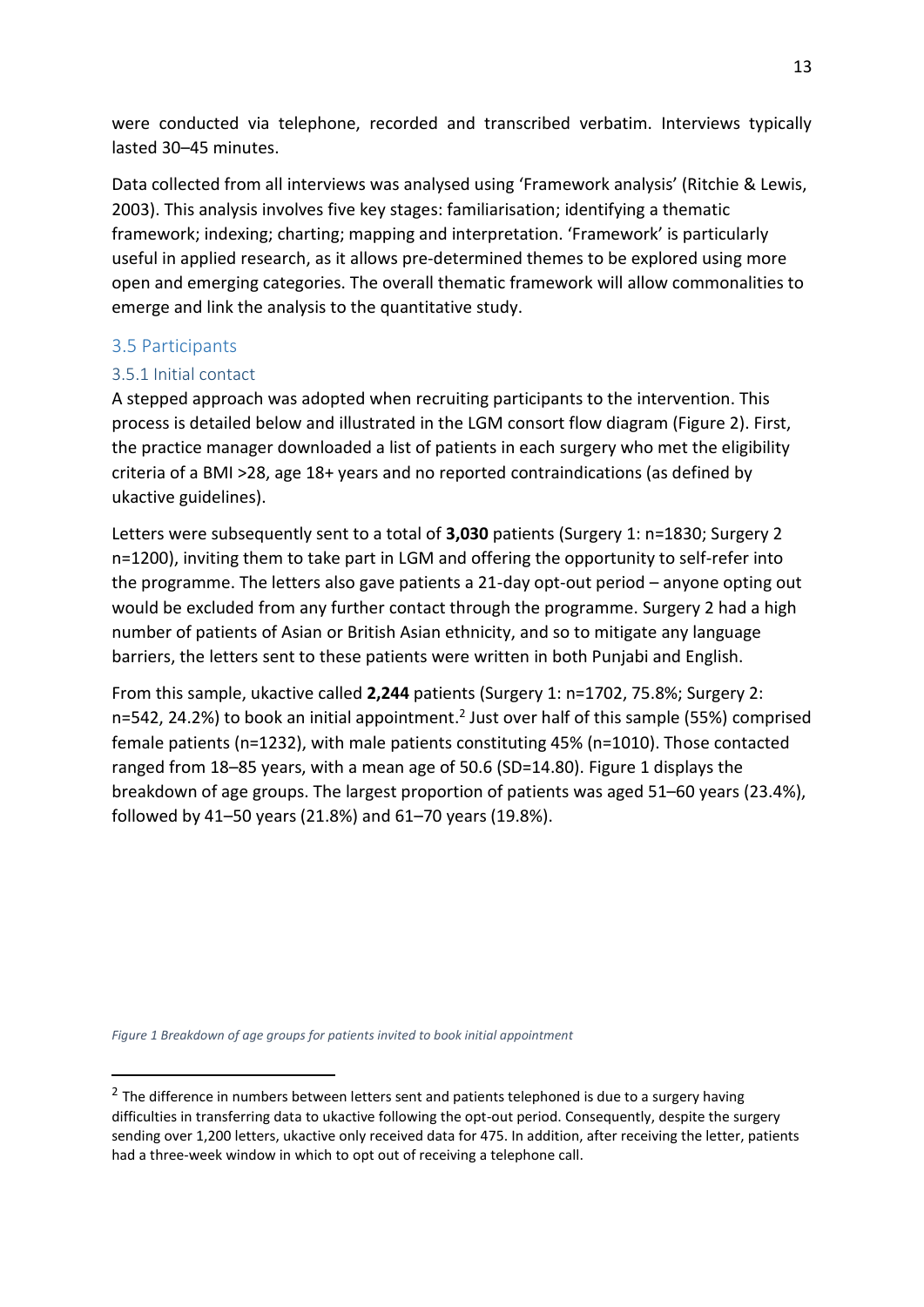<span id="page-19-0"></span>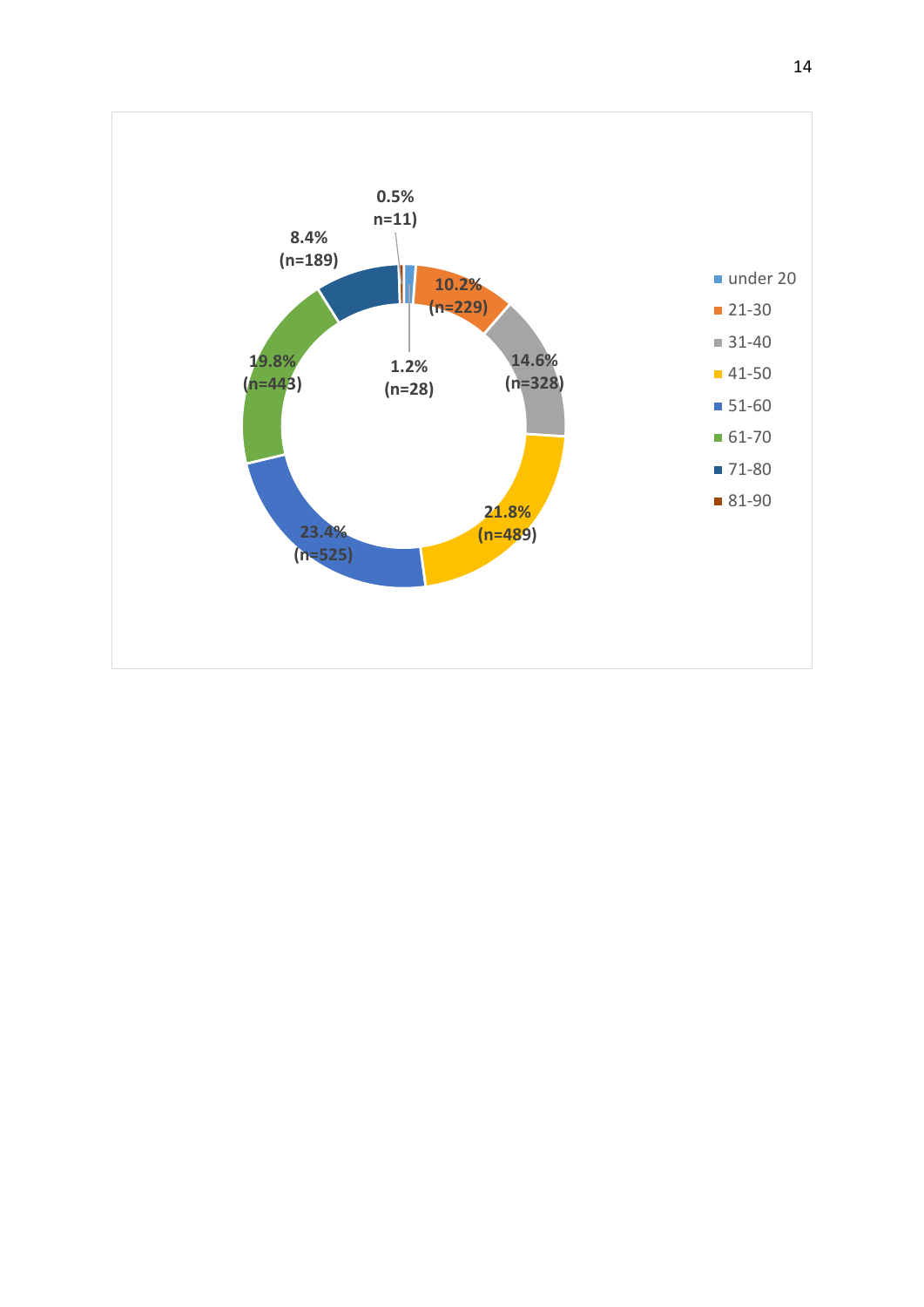<span id="page-20-1"></span><span id="page-20-0"></span>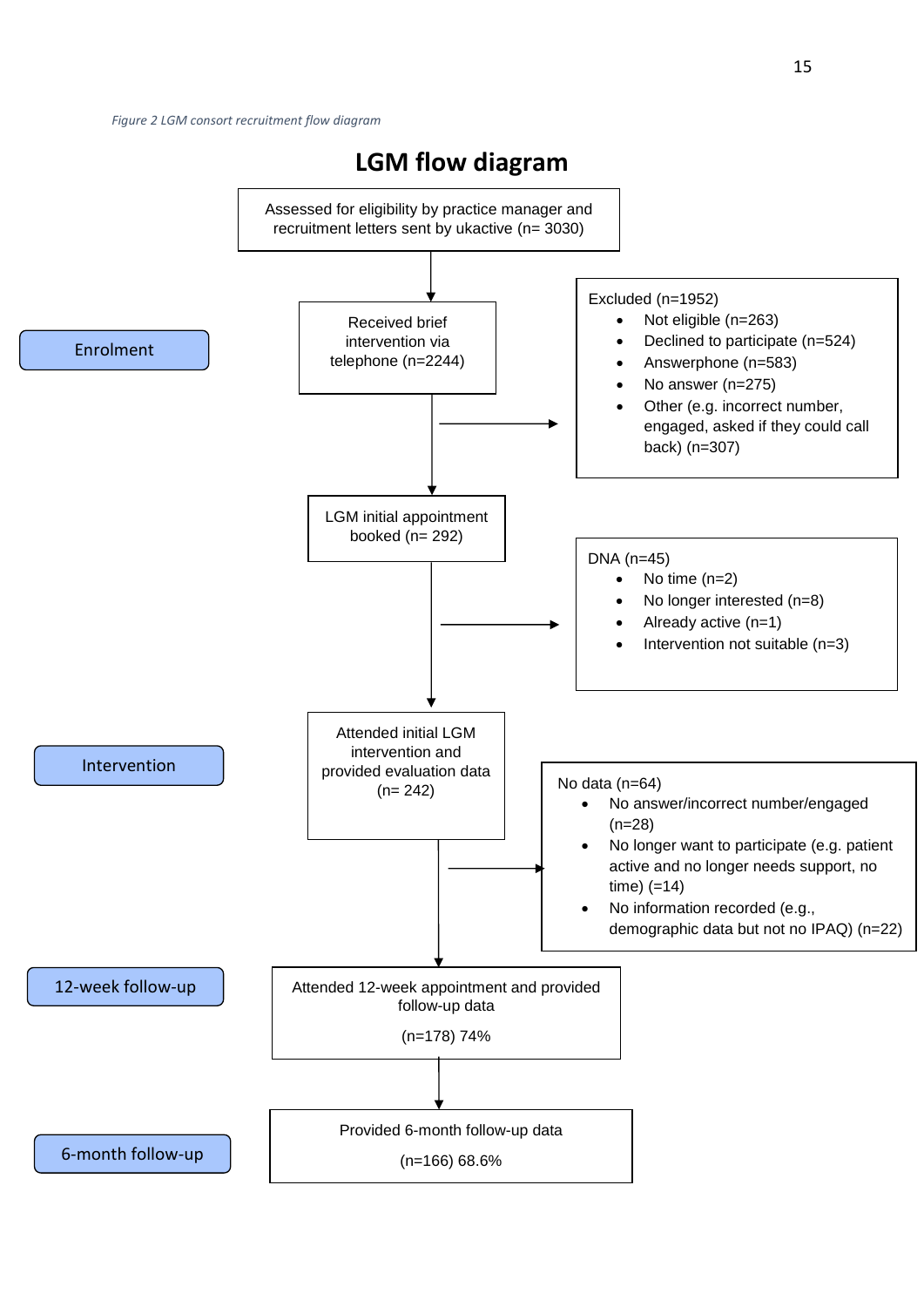Following the initial invitation letter to eligible patients, they were contacted by telephone, which involved screening for physical inactivity and a brief intervention. As a result of the telephone call, 13.0% (n=292, including n=14 patients who self-referred from an incoming call following the invitation letter) enrolled in the LGM intervention. 23.4% (n=524) left the programme. Patients who took the call, but did not book an appointment still received brief advice on physical activity (n=529). Figure 3 displays the full breakdown of outcomes from the brief advice and screening telephone call.



*Figure 3 Breakdown of outcome from telephone intervention* 

<span id="page-21-0"></span>As a follow-up, patients who left the programme without booking an appointment were asked why. In total, 514 patients provided a reason, with the largest proportion  $-44.2$  %  $(n=227)$  - identified as 'already active', followed by 38.1% (n=196) reporting they were 'not interested' in the opportunity. Overall, only a small proportion (1.2%, n=6) reported that the surgery location or hours were unsuitable, which suggests that the use of GP surgeries as locations for health improvement services is acceptable to patients.

Figure 4 provides a full breakdown of the reasons why no appointment was booked.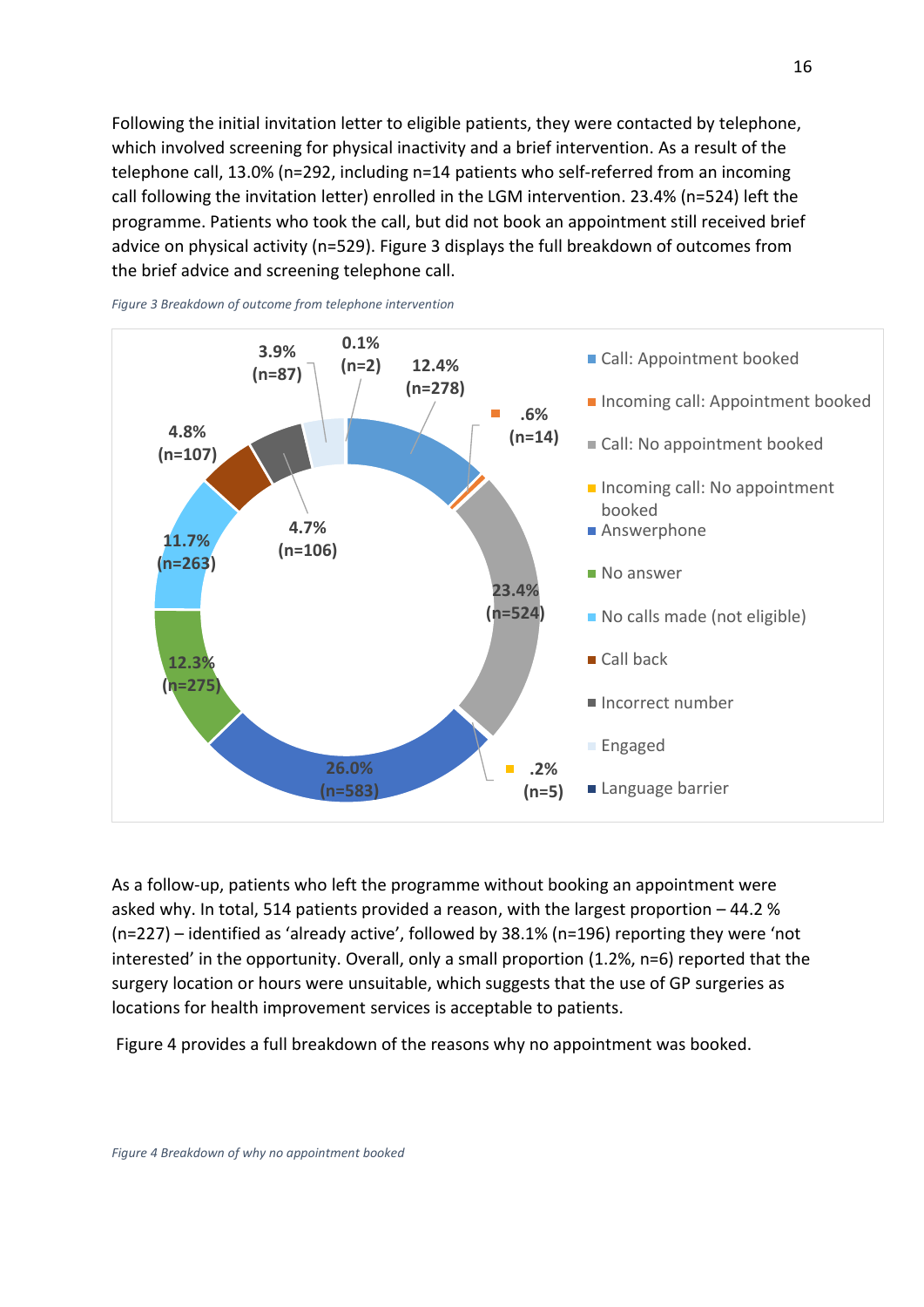

#### <span id="page-22-0"></span>3.5.2 Attendance at LGM appointment

As a result of the telephone call, a total of **292** patients booked an appointment, with **248**  (84.9%) subsequently attending and providing demographic data. Of this sample, **242** also provided evaluation data (i.e. IPAQ, confidence, importance measures).<sup>3</sup> Just over half of the sample  $-53.2\%$  (n=132) – were recruited from Surgery 1 and 46.8% (n=116) from the Surgery 2.

#### *Gender*

.

Of those who attended an appointment, 64.0% were female (n=158) and 36.0% male (n=89)<sup>4</sup>, which equates to a letter-to-attendance conversion rate of 12.8% for females and 8.8% for males. This suggests that recruiting for an intervention of this kind via GP surgeries was, to some extent, more appealing to females than males. Furthermore, considering females are typically less active compared to males throughout the course of their lives, it suggests that this is an effective method of engaging females and also provides evidence for best practice in relation to this group.

<sup>&</sup>lt;sup>3</sup> Of the 44 patients who did not attend, 14 provided a reason (No time (n=2); No longer interested (n=8); Intervention not suitable (n=3); Already active (n=1)). Six patients did attend the appointment but provided no IPAQ and/or confidence, importance data.

<sup>4</sup> One participant did not provide gender information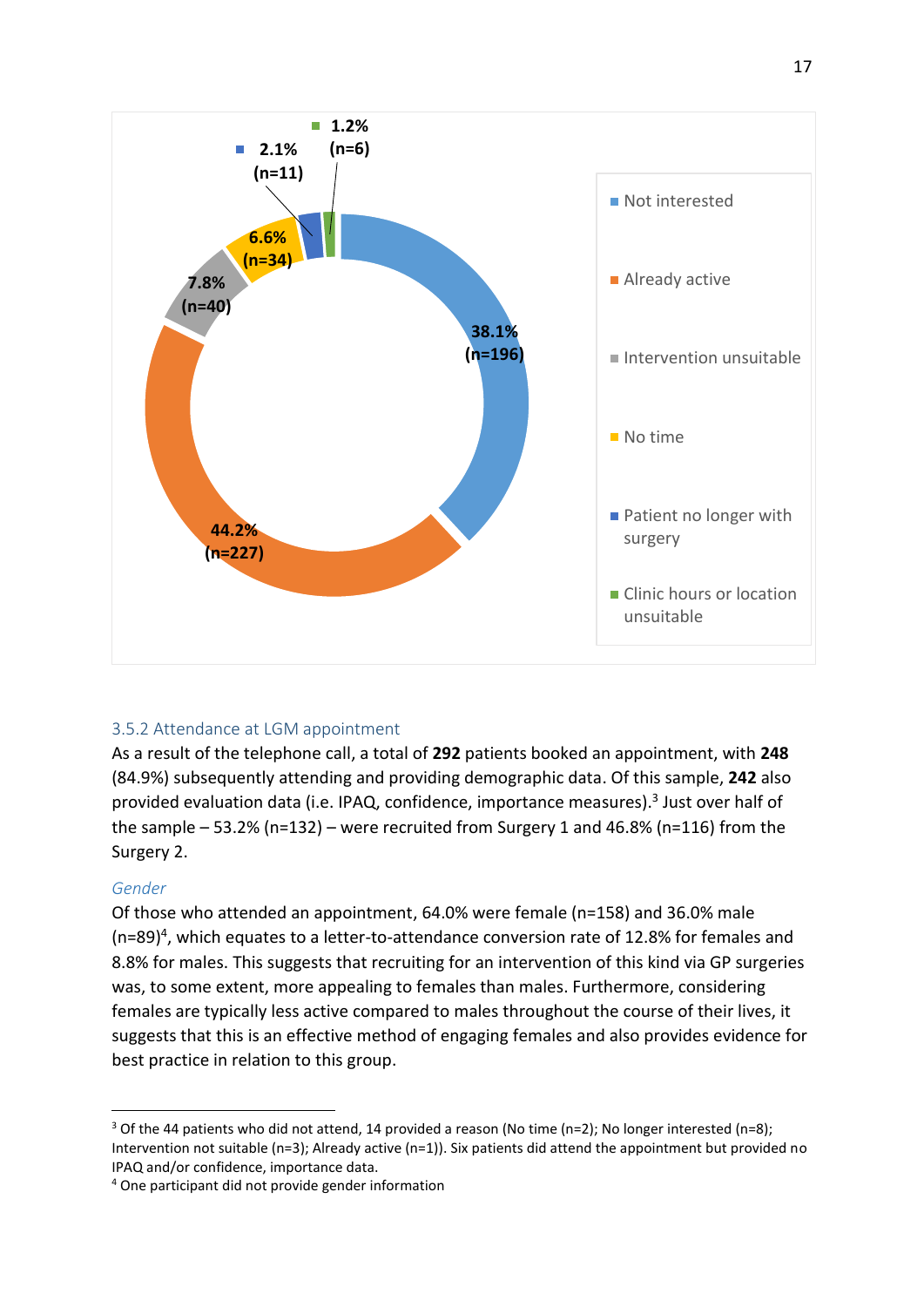#### *Age*

The age of participants ranged from 23-85 years, with a mean age of 58.16 (SD=13.12). The largest proportion of patients fell in the 61-70 years category (28.7%, n=71), followed by 51-60 years (25.5%, n=63) and 71-80 years (17.8%, n=44). The smallest proportions of patients were found at the extremes of the range, with only 2.4% (n=6) in 21 $-30$  years and 1.2% (n=3) in the  $81-90$  years category.

Focusing on the letter-to-attendance conversion rates for each age group provides additional information. The older age groups' conversion rates were 23.2% (71–80); 27.0%  $(81-90)$ ; 16.0% (61-70); and 12.0% (51-60), while the rates in the younger age groups were relatively low, at 6.7% (41–50) and 8.2% (31–40).

Taken together, these results suggest that the LGM intervention appealed in particular to middle-aged people and older. This is noteworthy, as older adults typically become less physically active with age, and therefore constitute an important target group for this kind of intervention.

Figure 5 presents a full breakdown by age.

*Figure 5 Breakdown of LGM participants by age category* 



The average age of females who participated in the programme was 55.75 years (SD=13.62), while the average age for males was slightly higher, at 62.43 (SD=11.33).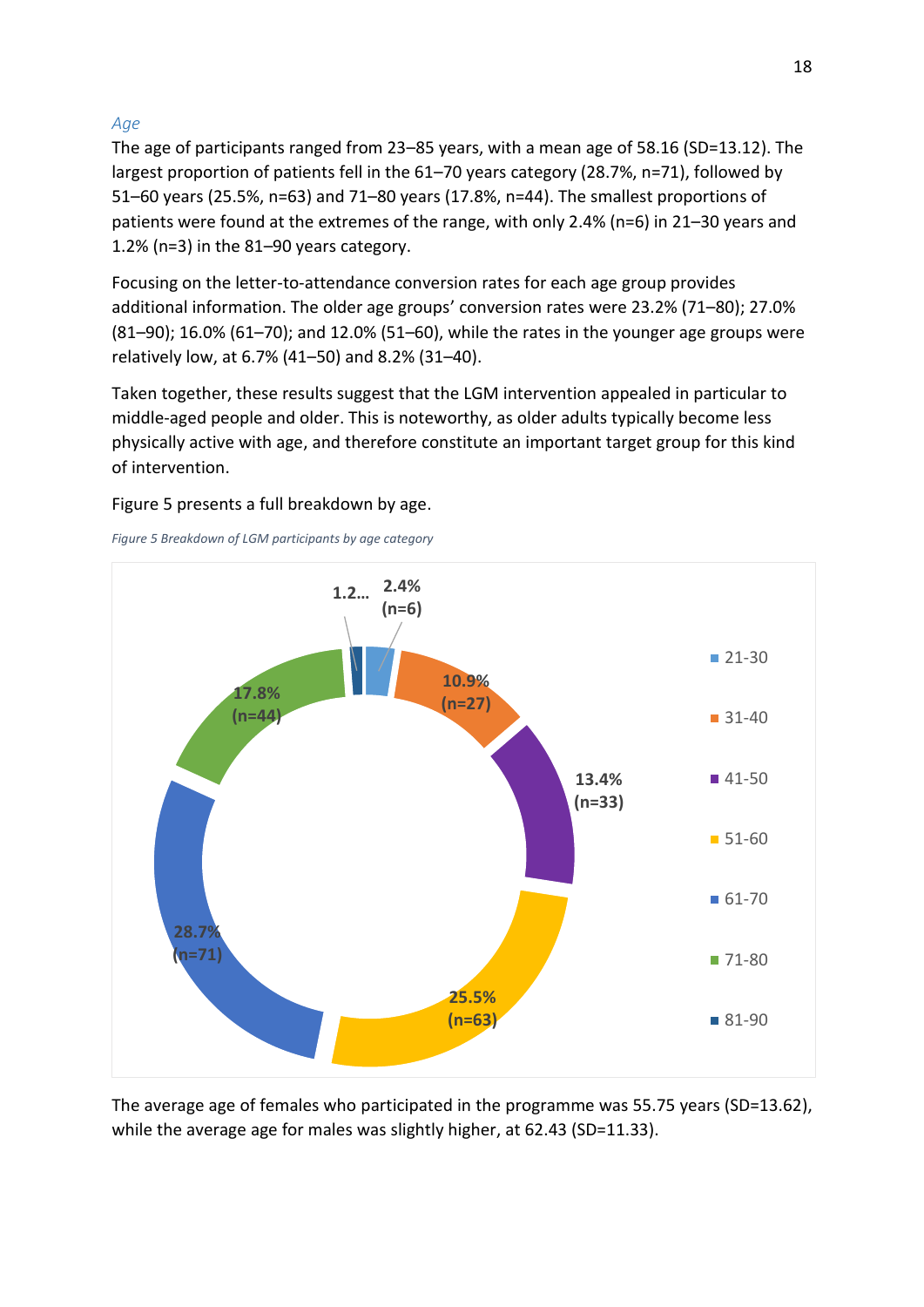<span id="page-24-0"></span>Within each gender, the largest proportion of participants were drawn from the 51–60 and  $61 - 70$  age groups.

Comparing proportions between the genders two key observations stand out. First, there was a larger proportion of males in the two older age groups (61-70 & 71-80), suggesting the programme appealed more to older males compared to females. Conversely, in the younger age groups (31-40 & 41-50), higher proportions of females were recruited, suggesting increased levels of engagement in mid-life females compared to males. Figure 6 shows the age x gender profile of the LGM participants

In summary, these results suggest that the LGM intervention appeals in particular to younger females and older males. It is difficult to reach any firm conclusions as to why this pattern emerged, as the evaluation did not ask participants to detail the reasons for engaging with LGM; however, looking at previous research on barriers and facilitators to physical activity participation may offer some explanation. For example, it may be that younger females feel more comfortable with a one-to-one approach, as typical gym-based environments can often be intimidating. Previous research has documented female discomfort in gyms as a contributory factor to non-attendance (Pridgeon & Grogan, 2012). By employing other facilities and resources, LGM may therefore have been seen as a preferable means of improving physical activity.

With regard to the smaller proportion of males in the younger age groups, the latest Sport England-funded Active People Survey (2015–2016) may offer an explanation. The survey highlighted that younger men are more likely than women to play sport, and as such may already be engaged in adequate levels of physical activity.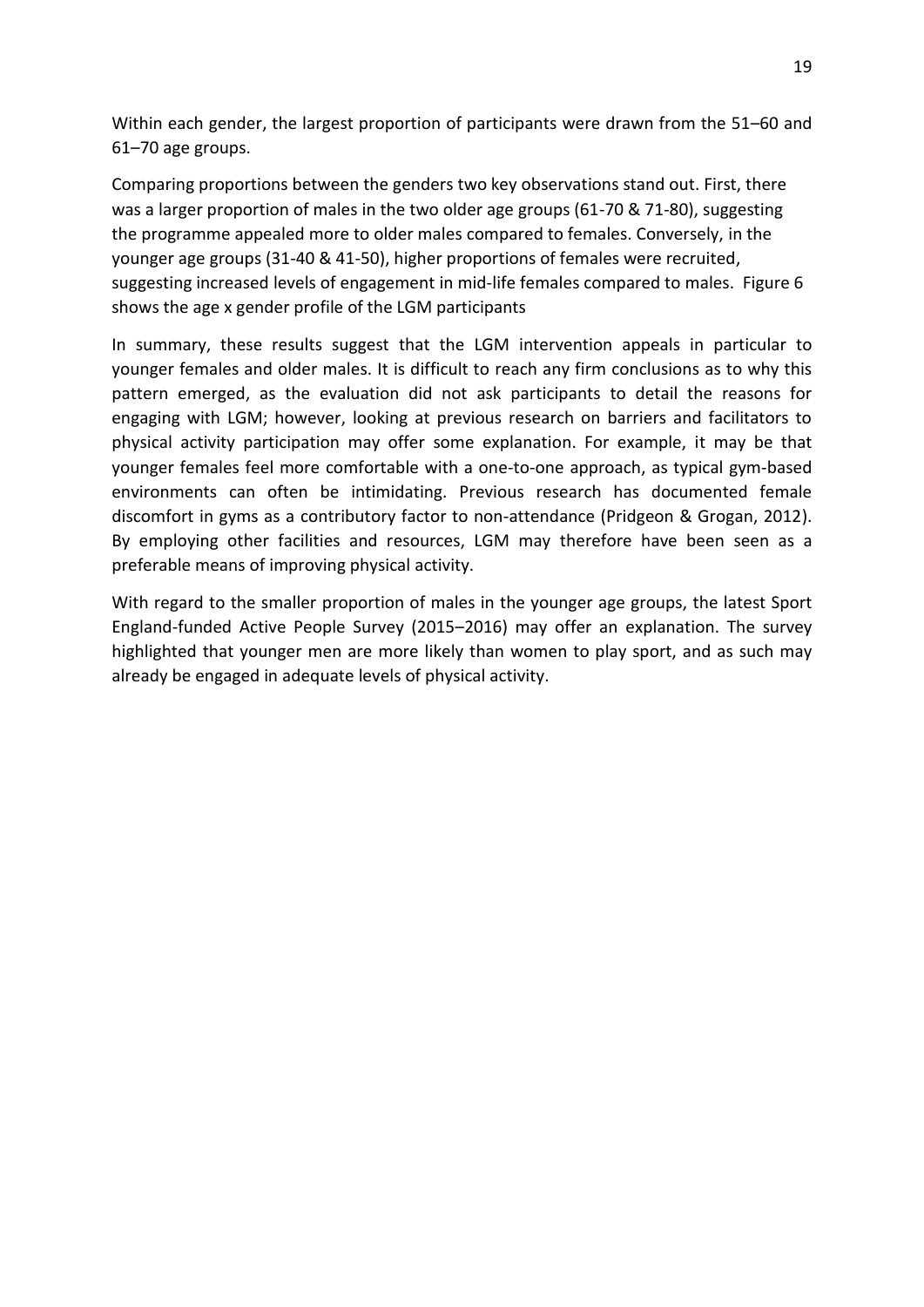<span id="page-25-0"></span>*Figure 6 Age x gender of LGM participants* 



#### *Ethnicity*

The majority of participants identified themselves as 'white British' (75.8%, n=172). The second largest proportion was 'Asian British' (9.7%, n=22). All participants who identified themselves as 'Asian Indian' or 'Asian British' were recruited from Surgery 2.

Adaptations were made to the standard LGM intervention to reflect the relatively high Asian population in the catchment area for Surgery 2 (i.e. a recruitment letter translated into Punjabi and the recruitment of a Punjabi-speaking CEP and coordinator). This resulted in 27.2% (n=31) of the sample identifying themselves as Asian. This compares favourably with the overall percentage residing in the catchment area of 9.3%. However, we do not have the GP surgery's ethnicity profile, so we are unable to make firm conclusions regarding the impact of these adaptations on recruitment. Figure 7 shows the overall ethnicity breakdown.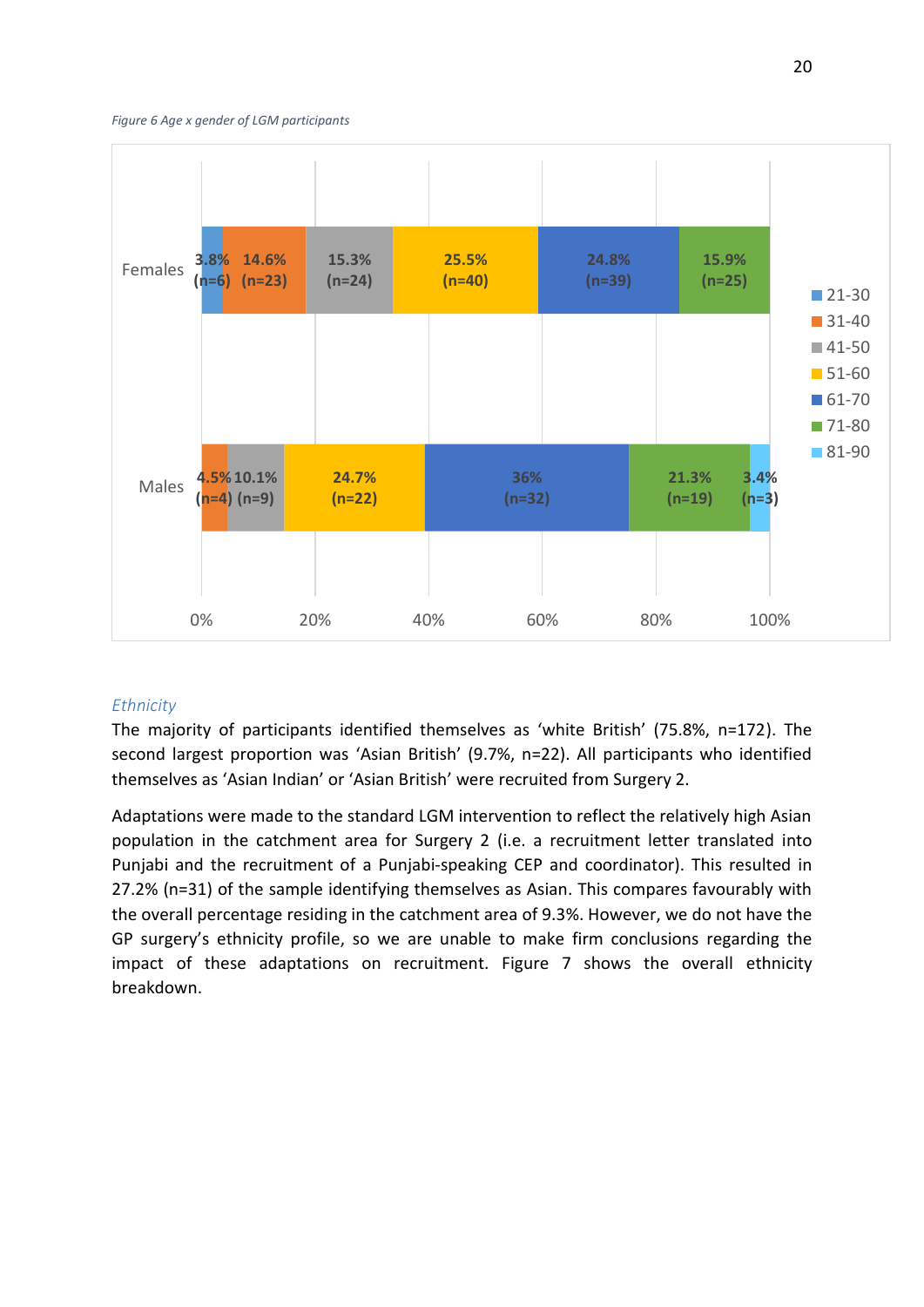<span id="page-26-0"></span>

#### *Health conditions including disability and long-term conditions*

Overall, 59.7% (n=148) of participants indicated that they had an underlying health condition, while 40.3% (n=100) reported none. The number of different types of health conditions reported ranged from  $0-5$  (Mean = 1.00, SD= 1.06). Figure 8 shows that just over a third - 34.7% (n=86) - reported one health condition, while 25.0% (n=62) reported multiple health concerns.

Taken together, these results suggest that the LGM intervention was an effective method of recruiting individuals with underlying health conditions and disabilities. These are 'high value' individuals, who may not be able to participate in mainstream sport, but who may have felt that the LGM intervention offered them an opportunity to gradually improve their level of physical activity and a protected space in which to do so.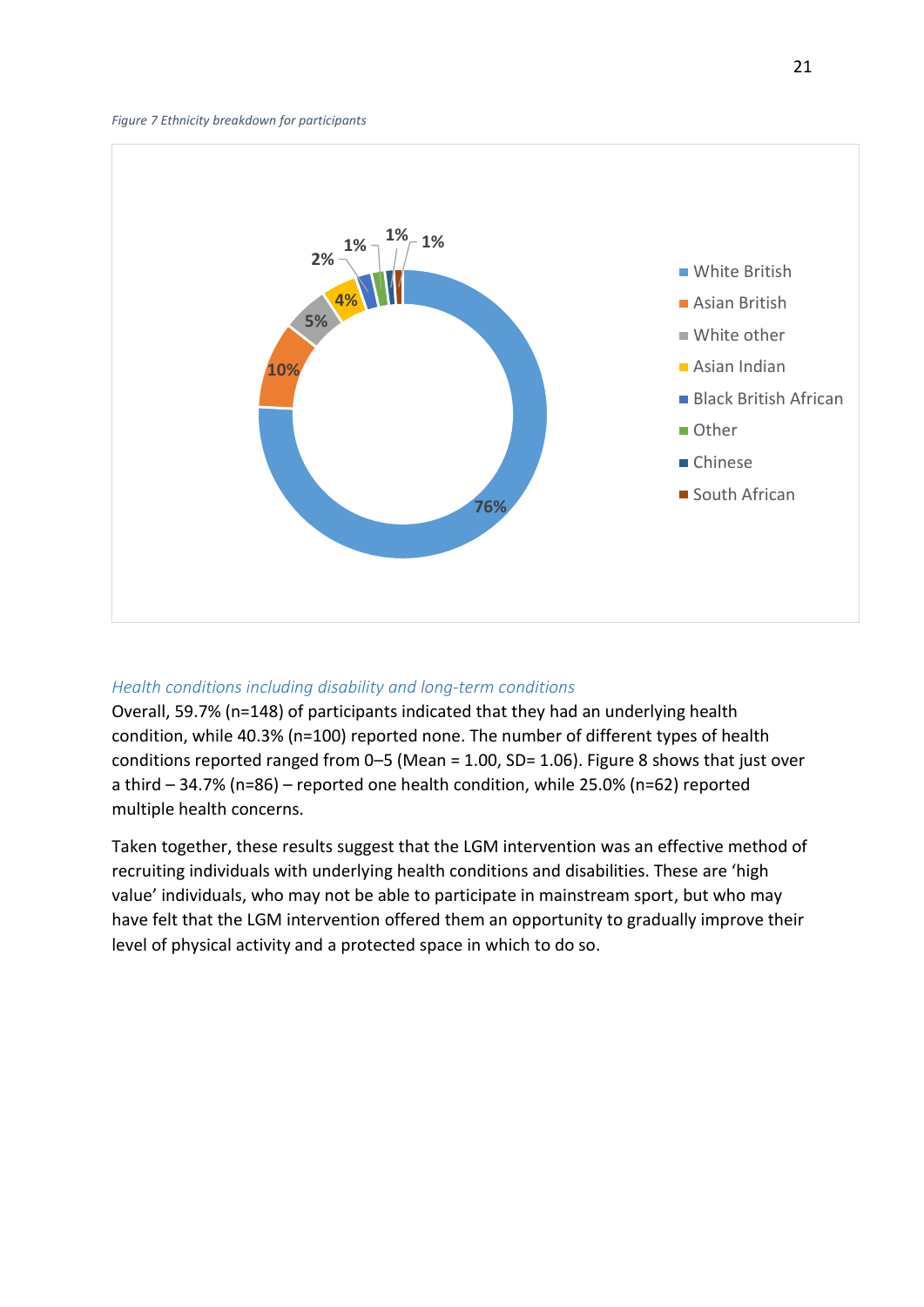<span id="page-27-1"></span>*Figure 8 Breakdown for number of disabilities & long-term health conditions* 



<span id="page-27-0"></span>Of the health conditions reported, the majority can be managed and/or improved by engaging in physical activity, which again demonstrates that the intervention is successful at targeting a key demographic. With regard to the proportions across conditions, the most commonly cited were bone/muscle conditions (e.g. arthritis, back pain, muscle strains), at 28.2% (n=70), followed by diabetes 18.9% (n=47), lung/breathing conditions (e.g. COPD, asthma) 10.5% (n=26), and high blood pressure 9.3% (n=23). A small proportion (6.9%, n=17) reported 'other' conditions, including underactive thyroid, autism, Lyme disease, vertigo and Crohn's disease. Figure 9 presents the full breakdown for all reported health conditions.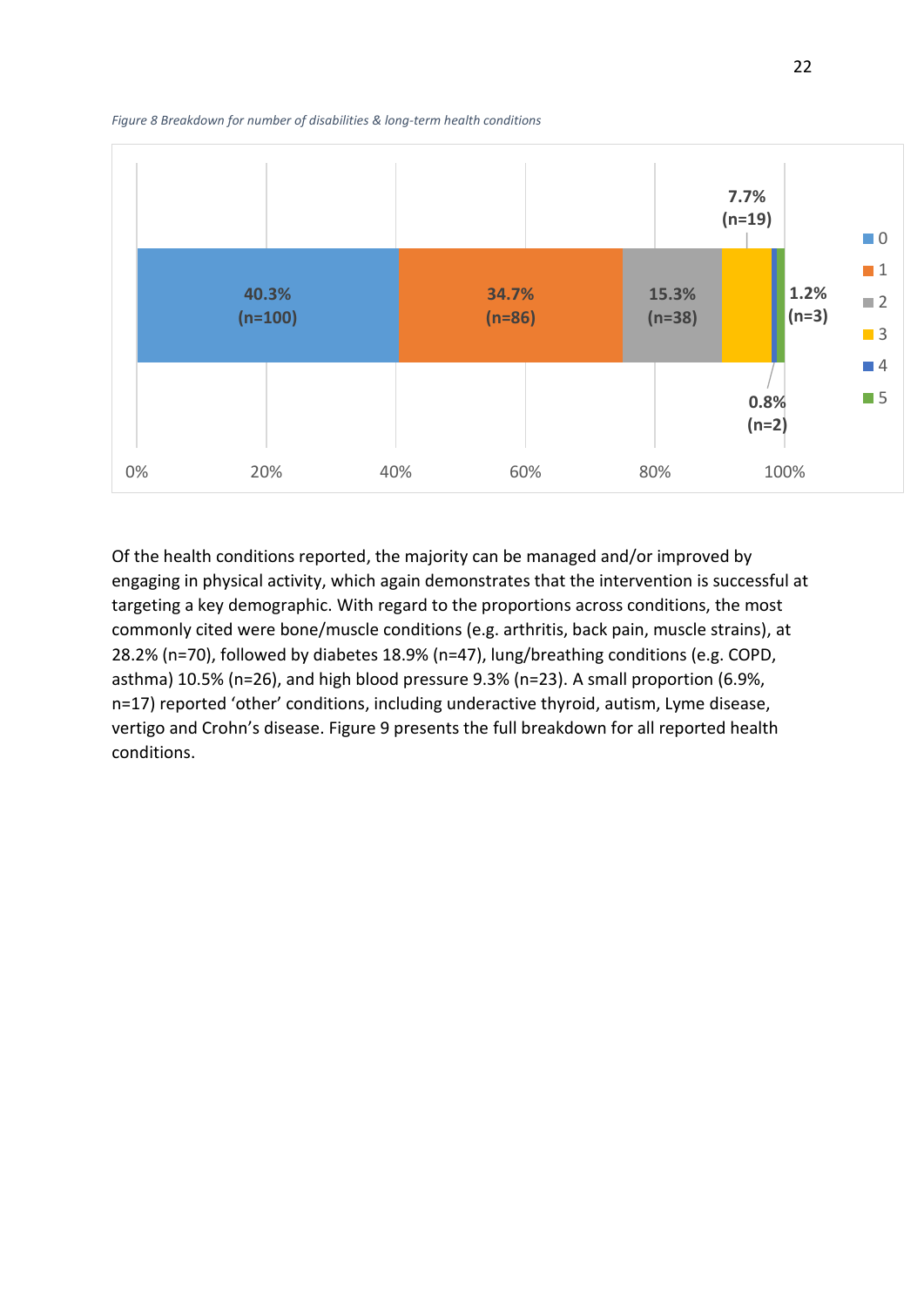#### <span id="page-28-0"></span>*Figure 9 Breakdown per health condition*

<span id="page-28-2"></span><span id="page-28-1"></span>

#### 3.6 Ethics

Service evaluations do not normally require NHS ethical approval. However, in relation to the introduction of blood tests at one of the GP surgeries, it was advised that an application should be made. Accordingly, ethical approval for the evaluation was gained from the NHS NRES London-Bromley committee (15/LO/1590) on 02/09/2015, alongside institutional approval from the University of Kent. In addition, R&D approval and a Letter of Access were obtained from both GP surgeries. Participants were treated in accordance with the ethical guidelines issued by the NHS and the University of Kent.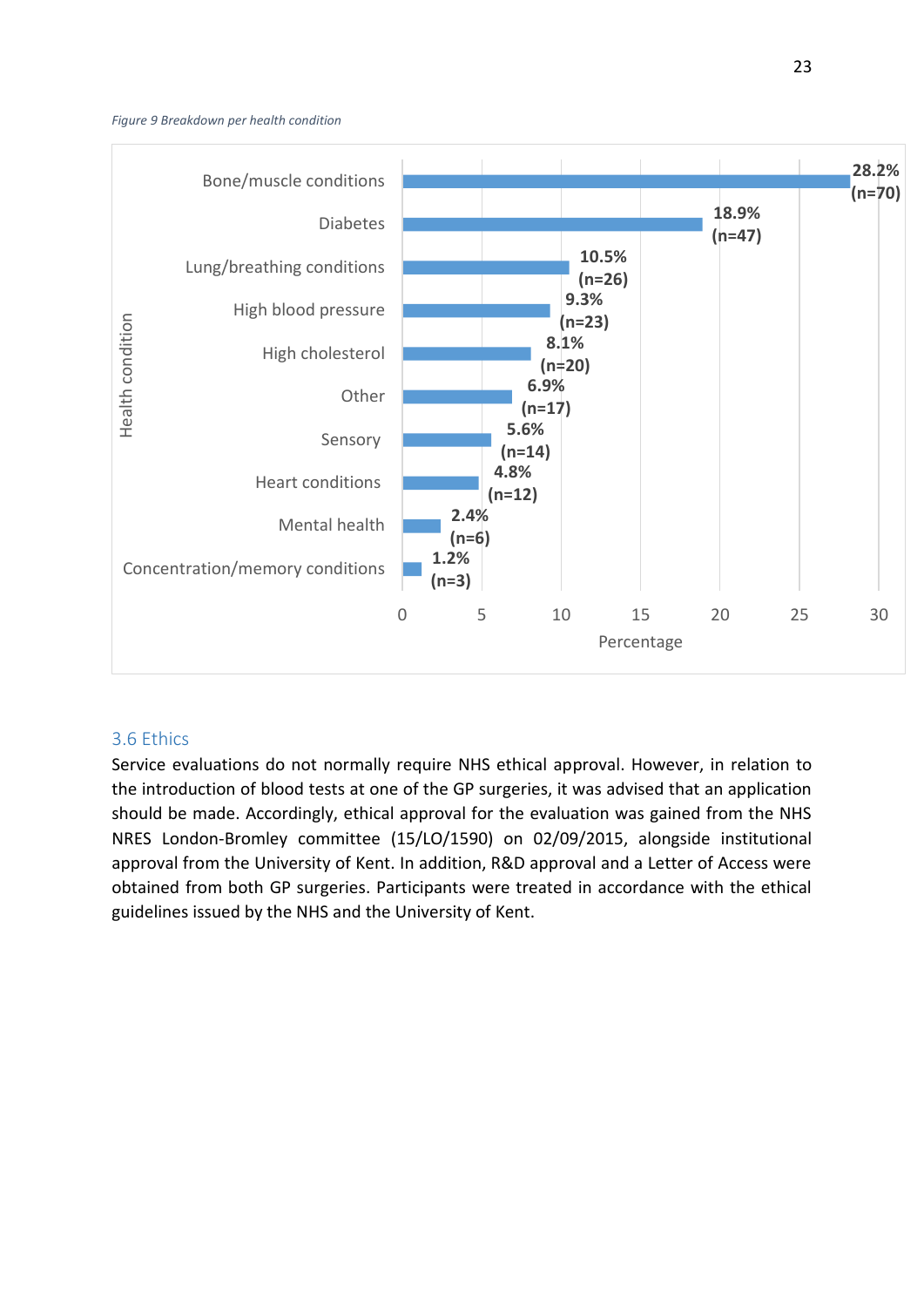### 4. Results

#### 4.1 Quantitative data

#### 4.1.1 Physical activity

#### *Data Preparation*

IPAQ data was prepared for analysis in accordance with the scoring guidelines for the shortform IPAQ (2005). First, the data was recoded to reflect the recommended minimum and maximum values. Accordingly, activity of less than 10 minutes was recoded to 0, while any reported activity above 180 minutes was recoded using 180 as a maximum value.

Responses on the IPAQ are converted to MET values (Metabolic Equivalent Task). MET is a standardised and accepted measure of physical activity, in which the calculation takes into account the intensity of an activity while also allowing for comparison of energy expenditure among individuals of different weight. IPAQ uses the standard MET codes, as published in the ACSM's Guidelines for Exercise Testing and Prescription (2013).

MET-minutes/week for each type of activity  $-$  vigorous, moderate, and walking  $-$  are calculated using the standardised formula below:

- <span id="page-29-0"></span>Walking MET-minutes/week = 3.3 x walking minutes x walking days
- $\bullet$  Moderate MET-minutes/week = 4.0 x moderate minutes x moderate days
- Vigorous MET-minutes/week = 8.0 x vigorous minutes x vigorous days

This score measures the volume of activity by weighting each type of activity by its specific energy requirements as defined in METS (multiples of the resting metabolic rate) to yield a score in MET-minutes.

These calculations provide a MET-minute/week score for each activity and can also be combined to form a 'total physical activity MET-minutes/week' score. Higher scores equate to higher levels of physical activity.

The total for each individual is subsequently categorised into one of three groups: low, moderate or high. The parameters for each group were as follows:

#### <span id="page-29-1"></span> **1) Low**

• Individuals who did not meet the criteria for moderate or high

#### **2) Moderate**

- Total physical activity of at least 600 MET-minutes/week, made up of:
	- o At least 20 minutes of vigorous intensity activity per day for three or more days per week OR
	- o At least 30 minutes of moderate intensity activity per day for five or more days per week OR
	- o Five or more days of any combination of walking, moderate-intensity or vigorous-intensity activities.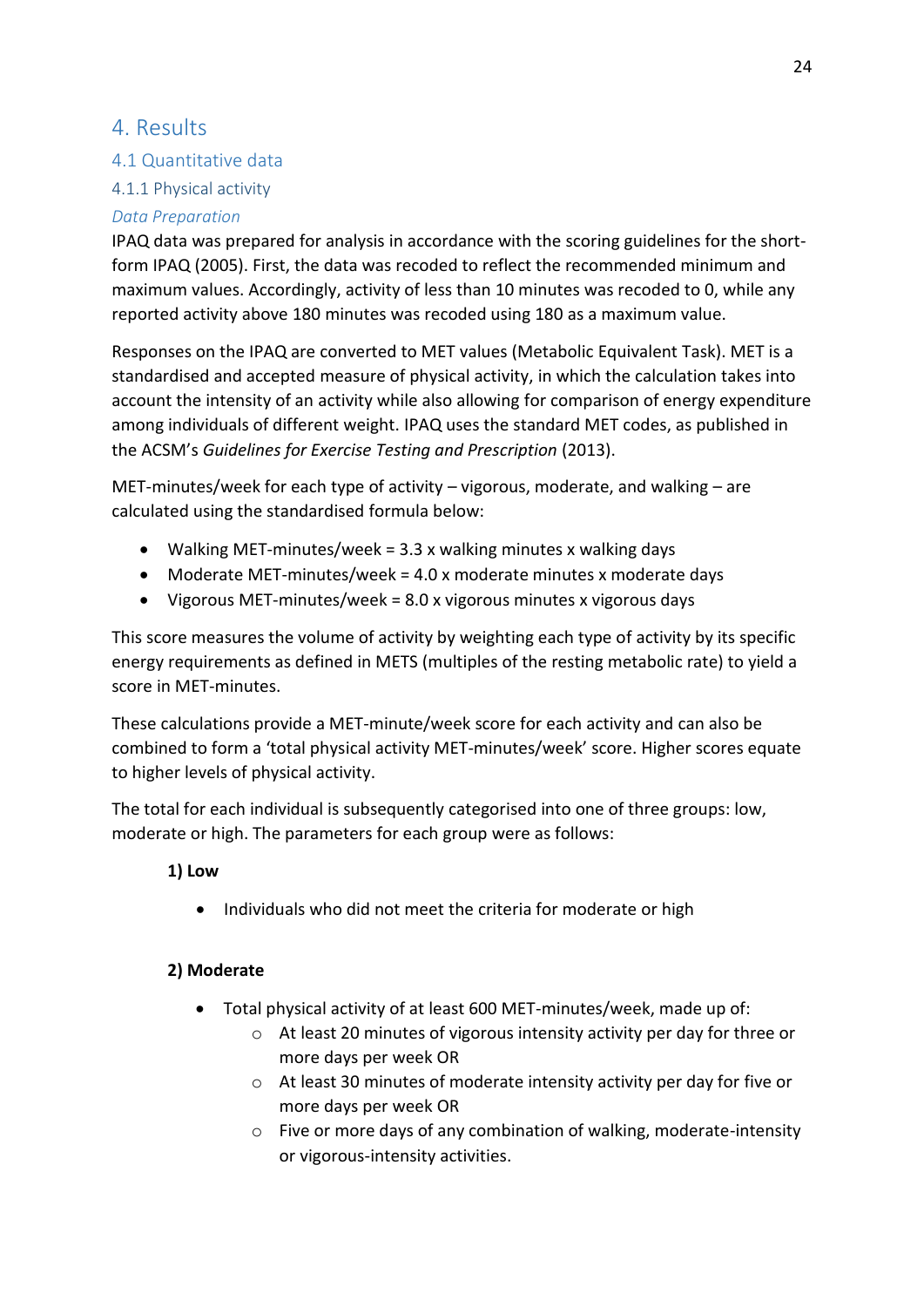#### **3) High**

- Vigorous-intensity activity on at least three days, achieving a minimum total physical activity of at least 1,500 MET-minutes/week OR
- Five or more days of any combination of walking, moderate-intensity or vigorous intensity activities achieving a minimum total physical activity of at least 3,000 MET-minutes/week.

<span id="page-30-1"></span>The IPAQ scoring guidelines recommend using the median (centre of the distribution) for analysis, due to non-normal distribution of scores. For the purpose of this report, both median and mean values will be reported for descriptive statistics, while the median alone will be used for comparisons.

#### *Baseline descriptive statistics*

At baseline, n=240 participants provided IPAQ data. Table 1 below summarises the descriptive statistics for each type of activity and total physical activity.

| Activity       | Mean    | Median | SD      | Range      |
|----------------|---------|--------|---------|------------|
| <b>Walking</b> | 480.92  | 198.00 | 749.90  | $0 - 4158$ |
| Moderate       | 365.20  |        | 787.30  | $0 - 5040$ |
| Vigorous       | 198.33  |        | 1103.90 | 0-10080    |
| Total activity | 1044.45 | 410.00 | 1985.36 | 0-16524    |

*Table 1 Descriptive statistics for baseline IPAQ* 

<span id="page-30-0"></span>In terms of overall physical activity groups, 62.1% (n=149) of participants were classified as 'low' physical activity, 30.4% (n=73) as 'moderate', and 7.5% (n=18) as 'high'.

#### *12-week descriptive statistics*

.

At 12 weeks, n=173<sup>5</sup> participants provided IPAQ data<sup>6</sup>. Table 2 below summarises the descriptive statistics for each type of activity and total physical activity.

| Activity       | Mean    | Median  | SD      | Range       |
|----------------|---------|---------|---------|-------------|
| <b>Walking</b> | 741.12  | 445.50  | 870.26  | $0 - 4158$  |
| Moderate       | 678.03  | 300.00  | 992.39  | $0 - 5040$  |
| Vigorous       | 546.41  |         | 1646.07 | 0-10080     |
| Total activity | 1720.72 | 1038.00 | 2251.57 | $0 - 16524$ |

<sup>&</sup>lt;sup>5</sup> 5 participants attended the appointment and provided confidence & importance data but no IPAQ hence the 173 number.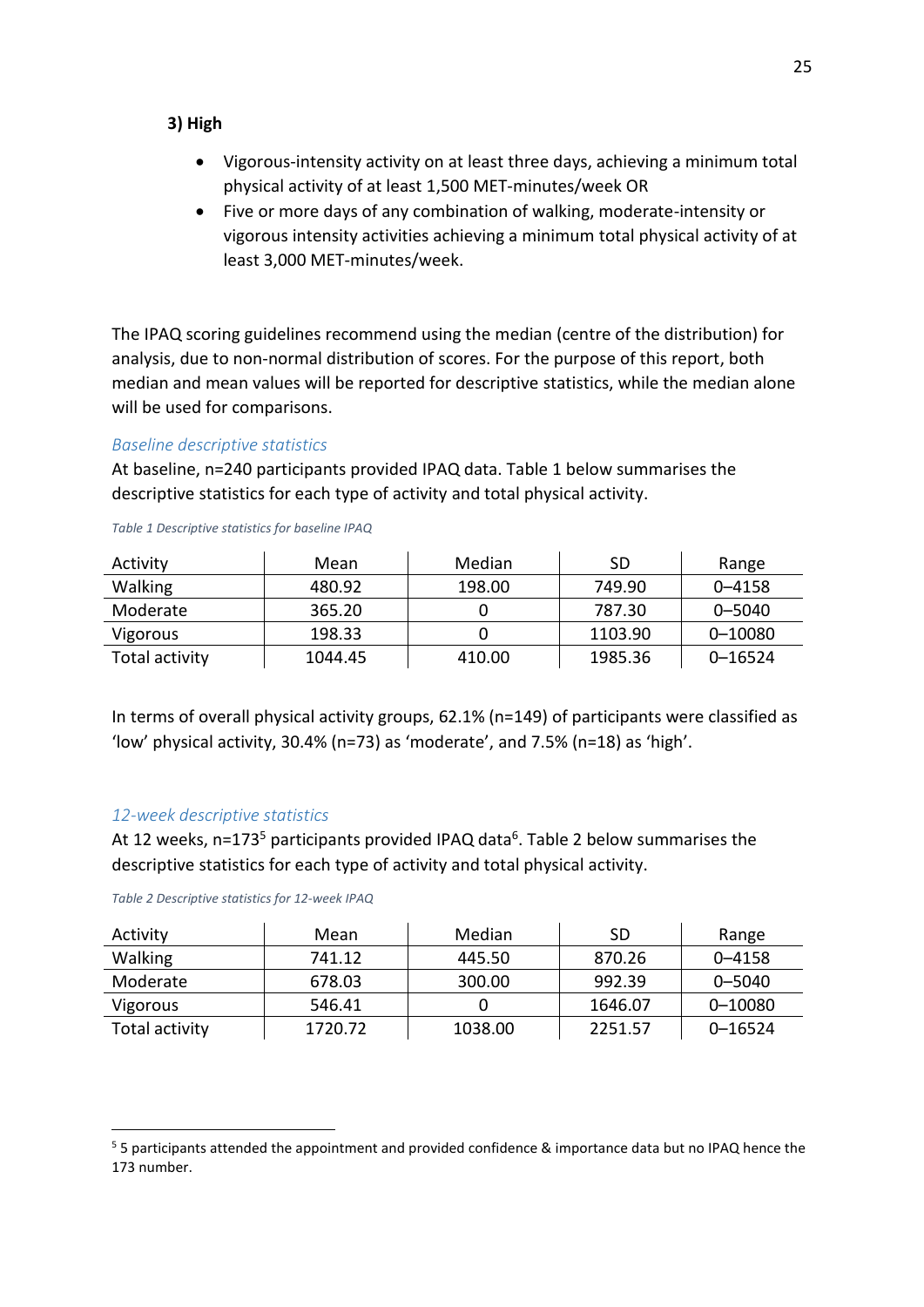Compared to baseline, there was a positive shift in the proportion of individuals categorised as 'low' from 62.1% to 30.6% (n=53). Positive changes were also noted in the proportion of individuals classified as 'moderate' (increasing from 30.4% to 52.0% (n=90)) and in the proportion classified as 'high' (from 7.5% to 17.3% (n=30)).

#### *6-month descriptive statistics*

At 6 months, n= 166 participants provided IPAQ data. Table 3 below summarises the descriptive statistics for each type of activity and total physical activity.

| Activity       | Mean    | Median  | <b>SD</b> | Range       |
|----------------|---------|---------|-----------|-------------|
| <b>Walking</b> | 740.52  | 462.00  | 853.85    | $0 - 4158$  |
| Moderate       | 1281.93 | 840.00  | 1339.13   | $0 - 5040$  |
| Vigorous       | 485.54  |         | 1125.48   | $0 - 10080$ |
| Total activity | 2507.99 | 1934.00 | 2296.88   | $0 - 19278$ |

*Table 3 Descriptive statistics for 6-month IPAQ* 

In terms of physical activity groups, compared to baseline results, again we see a decrease in the proportion of individuals categorised as 'low' to 19.3% ( $n=32$ ) and 'moderate' to 42.2% (n=70), while the proportion for 'high' increased to 38.6% (n=64).

<span id="page-31-0"></span>Figure (10) illustrates the proportion of participants in each physical activity group across three time points.



*Figure 10 Proportion of participants in each activity group at baseline, 12 weeks, and 6 months.*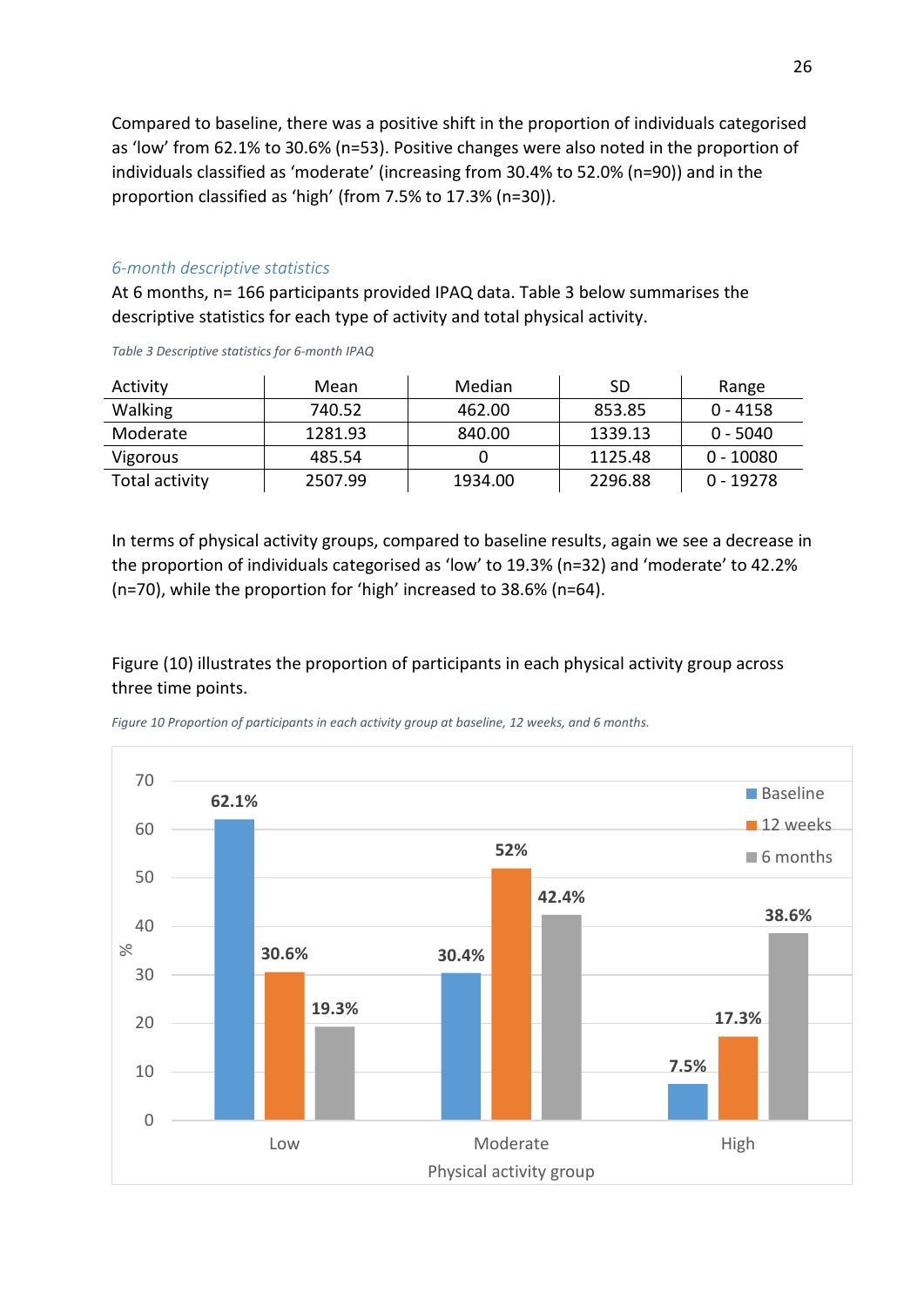#### *Impact of LGM on physical activity*

#### Degree of change in physical activity

A score was calculated to assess the degree of change in physical activity levels from baseline. A positive change score is indicative of an increase in physical activity, while a negative change score indicates a decrease.

For those individuals who returned for the 12-week and 6-month appointments, the mean degree of change in total physical activity was in a positive direction at both **12 weeks (625.18 MET** (SD = 1902.15, range = -9239-11733)) and at 6 months (1421.09 MET (SD= 2056.12, range = -85662–7878)). This suggests an overall increase from baseline in the amount of physical activity undertaken.

To support this finding, **70.3% (n=121)** of the participants who returned at 12 weeks (n=172) reported a **positive change** in total physical activity, rising to **87.1% (n=142)** in the sample of participants who returned **at 6 months** (n=163).

Figure 11 summarises the proportion of individuals who reported increased, stable or decreased levels of total physical activity across the three time points.





The change score also provides insight in to the medium-to-longer-term impacts of the intervention. This can be achieved by exploring the movement of participants within the three change groups  $-$  increase, no change, and decrease  $-$  across the three time points.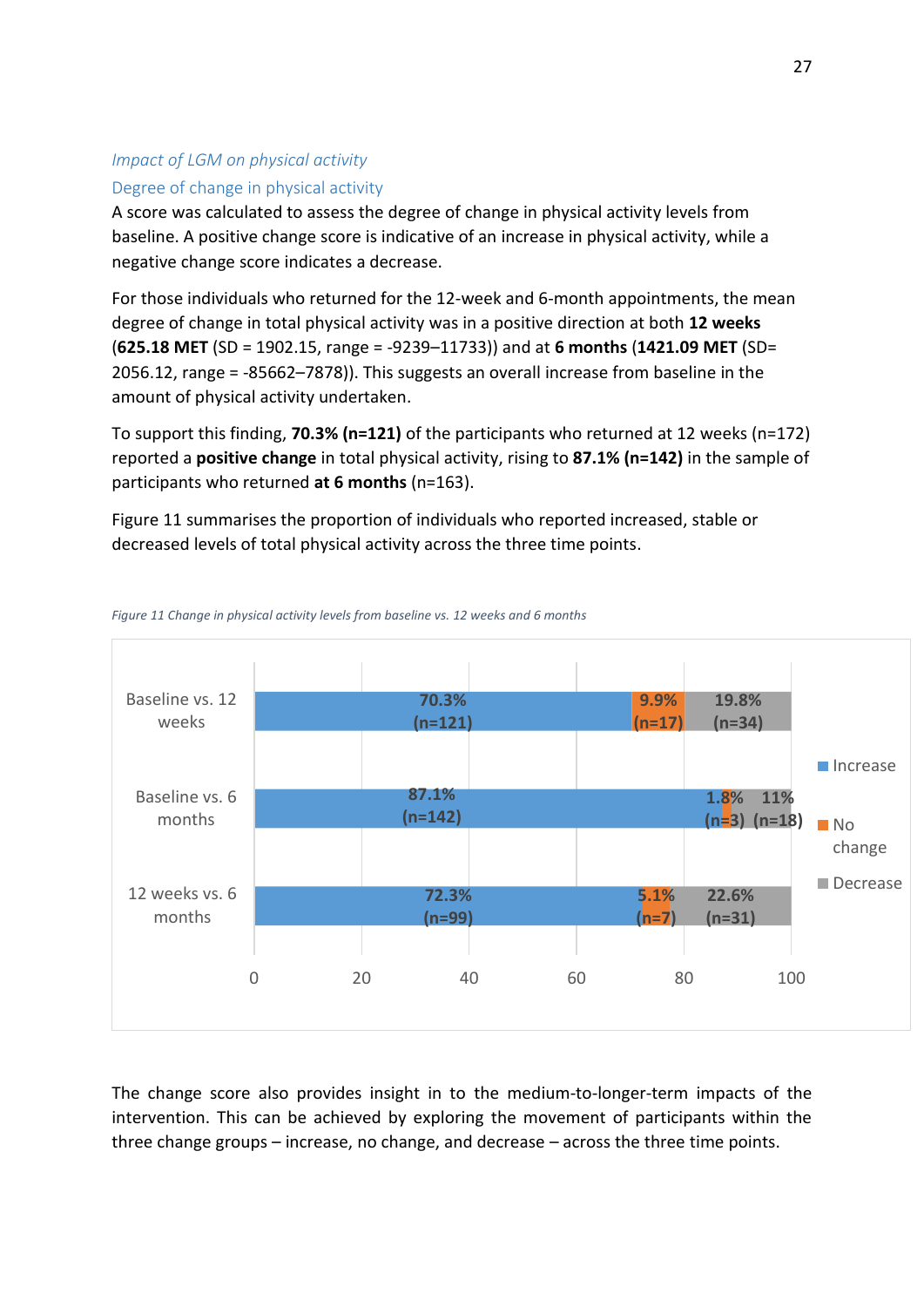134 participants provided IPAQ data for all three time points, which facilitates analysis over the entire period.<sup>7</sup>

Of the 92 participants who reported an increase in physical activity at 12 weeks and provided 6 month follow-up data, 64.1% (n=59) reported further increases in physical activity between 12 and 6 months, 4.3% (n=4) indicated no change and 31.5% (n=29) reported a decrease. This suggests that the majority of participants who initially increased their level of physical activity were able to further improve or maintain this level of behaviour change at 6 months.

Of the 14 participants who reported no change in the level of physical activity at 12 weeks, 71.4% (n=10) reported an increase at 6 months, 21.4% (n=3) remained stable, and one person reported a decrease.

Finally, 96.7% (n=29) of participants who reported a decrease at 12 weeks compared to baseline subsequently changed their behaviour and reported a positive change between 12 weeks and 6 months.

#### Gender

To explore potential differences in degree of change between males and females a one-way ANOVA was conducted.<sup>8</sup> Results revealed no significant differences between males and females in the extent to which total physical activity levels changed from baseline to 12 weeks ( $p=.60$ ), baseline to 6 months ( $p=.21$ ) and 12 weeks to 6 months ( $p=.23$ ). This suggests the LGM intervention had a similar impact across the genders.

#### Age

.

Pearson correlations were conducted to explore the relationship between age and degree of change in total physical activity. There was no significant relationship between age and degree of change from baseline to 12 weeks ( $r = -0.02$ ,  $p = 0.78$ ), baseline to 6 months ( $r = -0.08$ , p=.33), 12 weeks to 6 months ( $r = -07$ , p=.44). This suggests the change in physical activity was not influenced by age of participants.

#### Health conditions including disability and long-term conditions

Pearson correlations were also conducted to explore the relationship between number of co-morbid health conditions and degree of change in total physical activity. There was no significant relationship between number of health conditions and degree of change from baseline to 12 weeks ( $r = -.06$ ,  $p = .44$ ), baseline to 6 months ( $r = -.08$ ,  $p = .34$ ), 12 weeks to 6 months (r= -.01, p=.94). This suggests the programme has similar effects in individuals with none and multiple co-morbid long-term conditions, and that there is no reduction in patient outcomes from the programme with increasing disease burden.

<sup>&</sup>lt;sup>7</sup> Although we have data for 166 participants at 6 months, 29 participants did not provide either baseline or 12-week data and therefore cannot be used in this analysis.

<sup>&</sup>lt;sup>8</sup> In contrast to the raw physical activity data, degree of change data were normally distributed hence the use of a parametric test.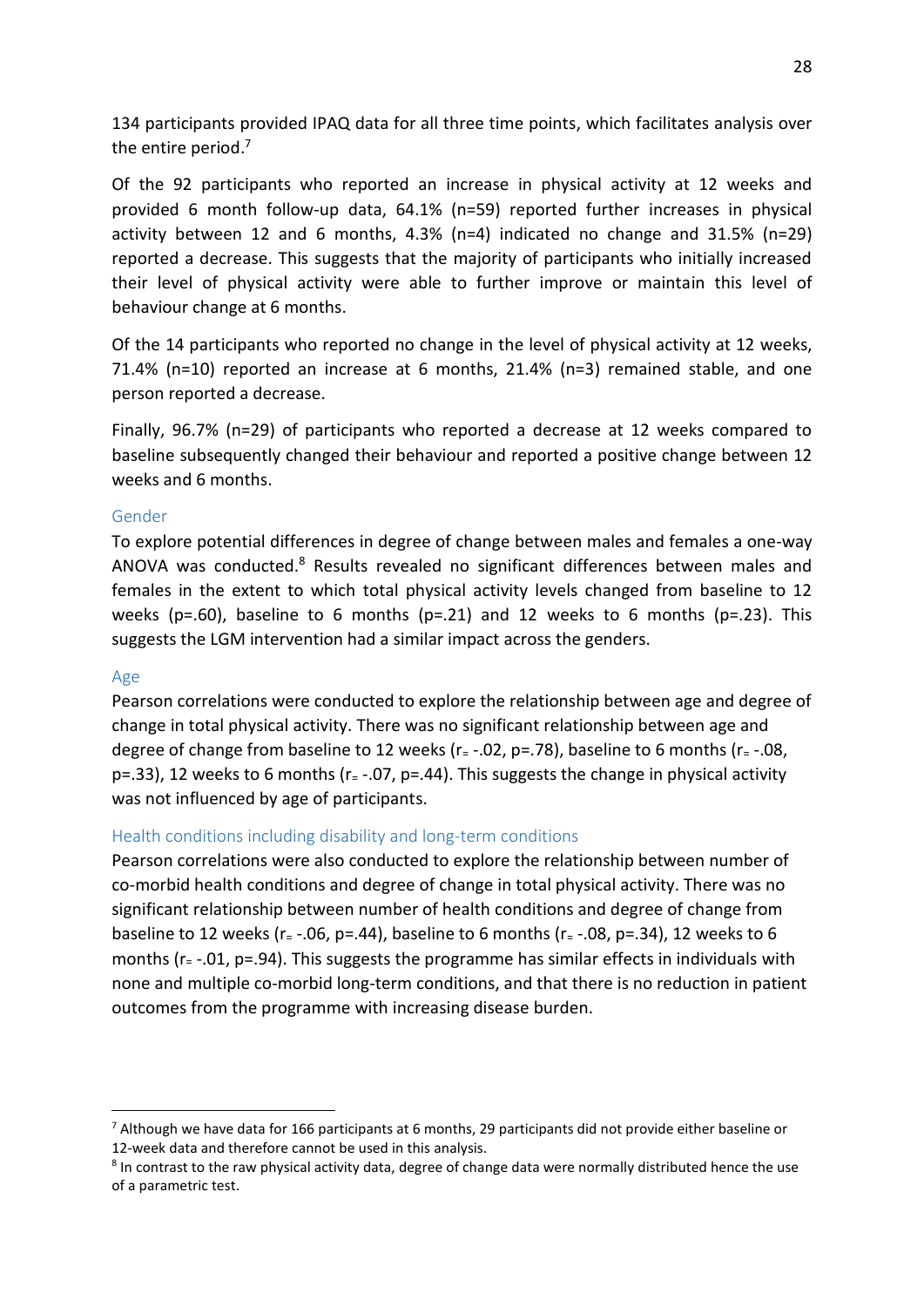#### <span id="page-34-0"></span>How physical activity increased

To further understand how the types of physical activity contributed towards improvement, the data was broken down by activity type  $-$  walking, moderate, and vigorous  $-$  for participants who reported an increase in activity at 12 weeks (n=121) and at 6 months (n=142).

At 12 weeks, of the 121 participants whose physical activity improved, 24.0% (n=29) reported an increase in vigorous activity, 65.3% (n=79) in moderate activity and 75.2% (n=91) in walking. This suggests that the uptake in physical activity at 12 weeks was generally due to increased walking and moderate activity.

At 6 months, of the 142 participants who reported an increase in physical activity from baseline, vigorous activity contributed in 42.3% (n=60), moderate activity in 82.4% (n=117) and walking in 66.2% (n=94). Again, although the proportion of participants engaging in vigorous activity increased from 12 weeks, the leading contributions to improvements in physical activity remain moderate activity and walking.

This conclusion is supported in part by an analysis of the patient notes taken by the CEP, in which the different types of activities recommended were recorded. ukactive shared a number of notes made at the initial appointment. Notes pertaining to 65 participants were shared, 48 of which included a specific activity goal set by the CEP. The most common goal was 'increase walking' (n=25), followed by 'joining an activity class (n=12), 'strengthening exercises' (n=7), and 'cycling' (n=5). Other activities mentioned less frequently included chair-based exercises, attending a gym, exercising at home, swimming and running.

#### Comparison of physical activity levels across time points

Baseline data for walking, moderate, vigorous and total physical activity were compared with 12-week and 6-month data. The distribution of the data was non-normal, hence a Wilcoxon Signed Rank Sum Test was used to explore statistically significant differences between the three time points.

#### *Total physical activity*

For total physical activity levels, the data suggests a statistically significant positive change from baseline (Mdn = 410.00) to 12 weeks (Mdn = 1038.00), T = 2399, p<.001, and baseline to 6 months (Mdn = 1934.00),  $T = 1406$ ,  $p< .001$ . In addition, a positive change in physical activity from 12 weeks to 6 months was also noted,  $T = 1682$ , p<.001. This data is displayed in Figure 12.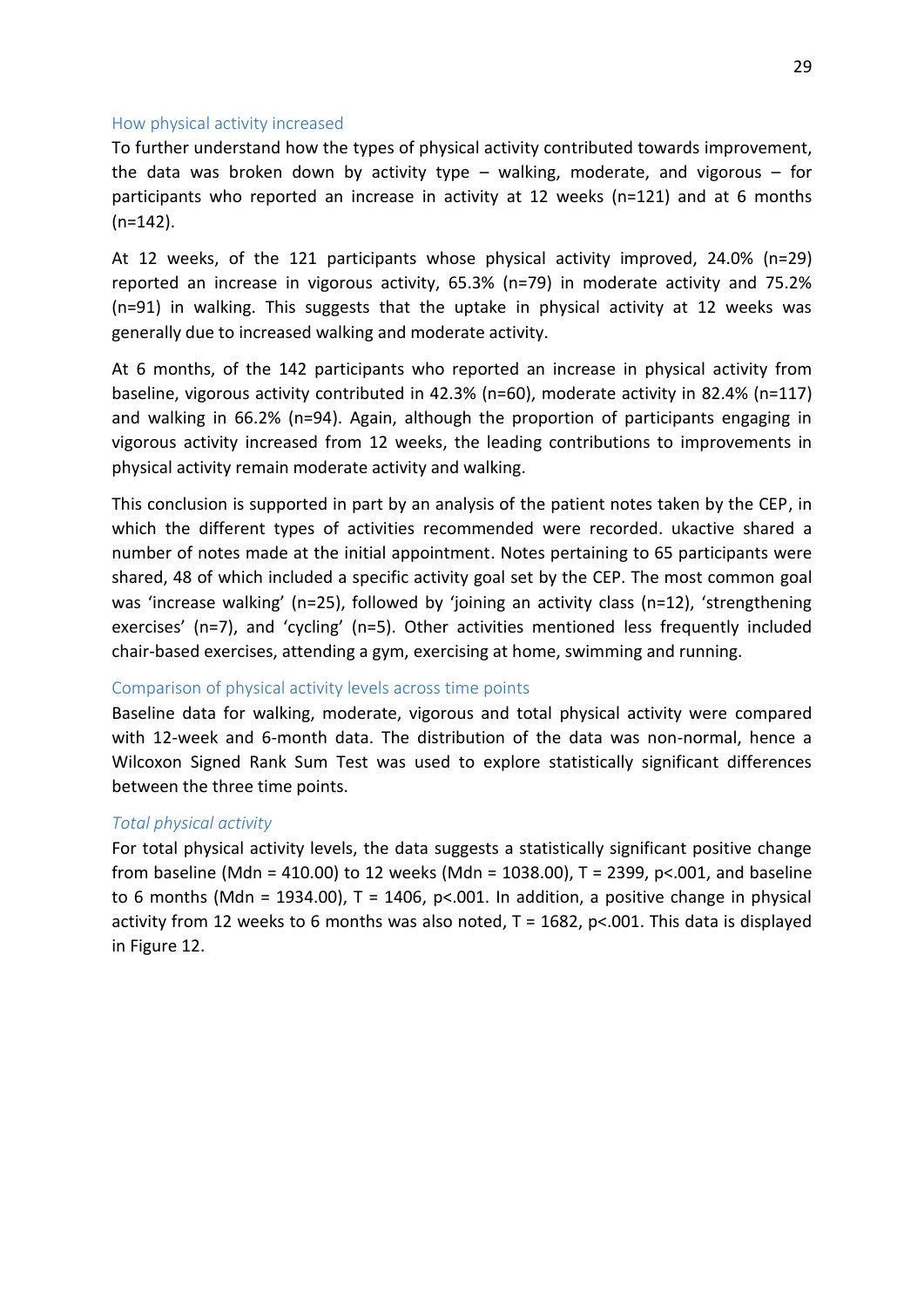



#### Gender

<span id="page-35-0"></span>The results for total physical activity replicated those observed for the whole study population, with both males and females noting a significant increase in total activity at baseline vs. 12 weeks (p<.001), at baseline vs. 6 months (p<.001), and at 12 weeks vs. 6 months (p<001). This suggests that the impact of the LGM intervention on total activity was equivalent for both males and females.

#### Age

.

Spearman's rho correlations were conducted to explore the relationship between age and total physical activity levels<sup>9</sup>. There was no significant correlation between age and total activity at baseline ( $r_{s=}$  .01, p=.89), 12 weeks, ( $r_{s=}$  .01, p=.89) and 6 months ( $r_{s=}$  -.05, p=.55).

Potential differences in impact according to age groups was also investigated by dividing participants into three age groups: 18-40 years (n=33), 41-60 years (n=96) and 61-80 years  $(n=115).^{10}$ 

Across all three age groups, a significant increase in total physical activity was observed at 12 weeks and 6 months, reiterating that the intervention had a similar impact across all age groups.

#### Health conditions including disability and long-term conditions

The impact on total physical activity levels was explored through a number of analyses. First, a Spearman's rho correlation demonstrated a significant negative correlation between

<sup>&</sup>lt;sup>9</sup> Non parametric test due to positive skew of physical activity data.

<sup>&</sup>lt;sup>10</sup> Three participants were above 80 years, but as this group was too small to provide any meaningful conclusions, these individuals have been excluded from the analysis.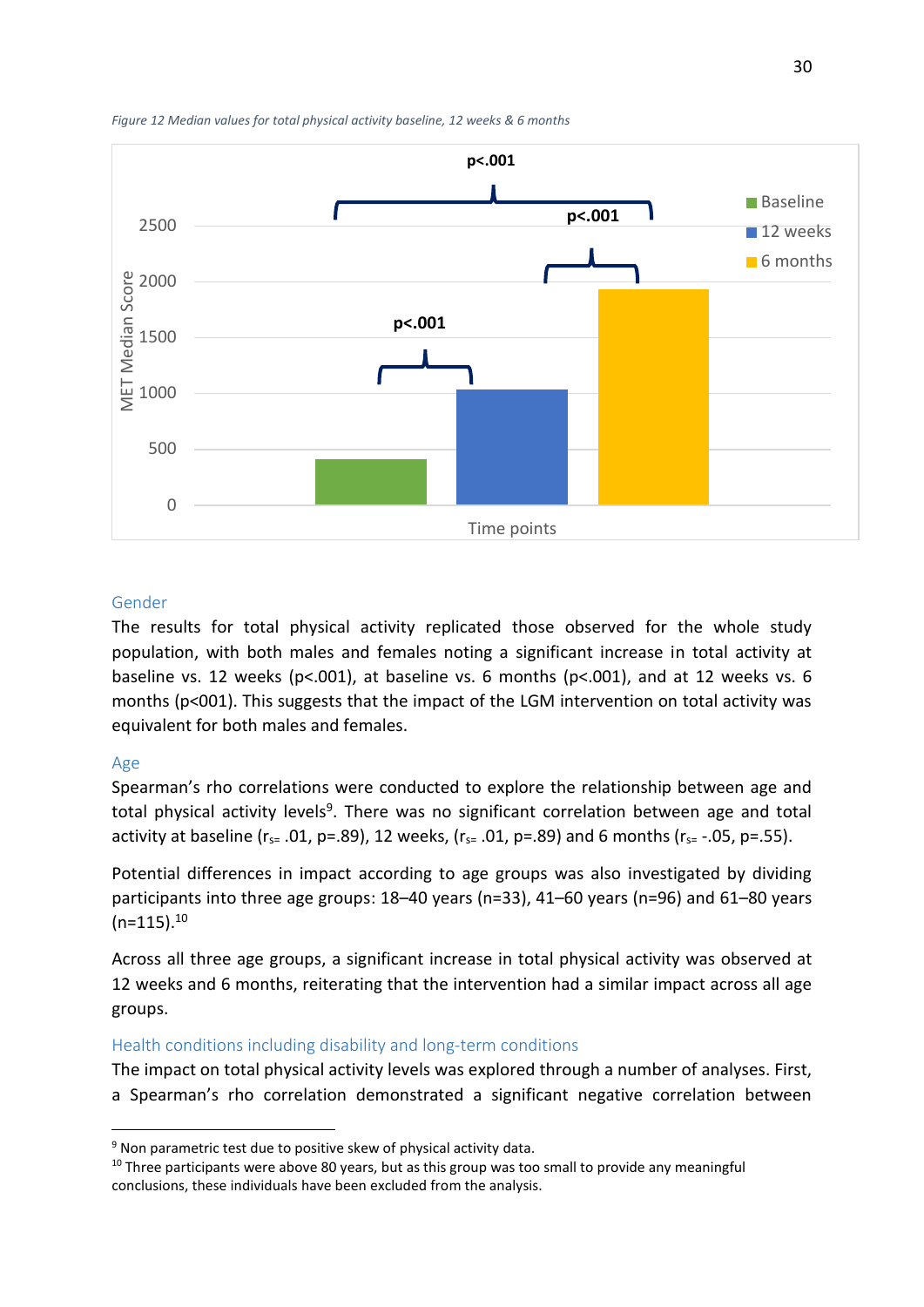number of co-morbid health conditions or disabilities and the amount of physical activity at 12 weeks ( $r_{s=}$  -.17, p=.03). This suggests that individuals who report higher numbers of comorbid health conditions, also engaged in lower levels of physical activity at 12 weeks. However at 6 months there was no significant relationship between the two variables suggesting co-morbid conditions were less influential at this later time point ( $r_{s=}$  -.13, p=.08).

#### GP surgery

Again, the results for total physical activity broken down by GP surgery replicated those observed for the whole study population, with participants at both sites noting a significant increase in total activity at baseline vs. week 12 (p<.001), at baseline vs. 6 months (p<.001) and at 12 weeks vs. 6 months (p<001). This suggests that the impact of the LGM intervention on total activity did not differ according to recruitment site.

#### *Walking*

Looking first at the changes in walking, a statistically significant increase in walking was observed from baseline (Mdn = 198.00) to 12 weeks (Mdn = 445.50), T = 2017, p<.001. This pattern of results continued with another significant increase for baseline vs. 6 months (Mdn = 462.00), T= 2239.50, p<001.

There was no significant change in levels of walking from 12 weeks to 6 months ( $p = .09$ ). The median values are displayed in Figure 13.



*Figure 13 Median values for walking at baseline, 12 weeks & 6 months*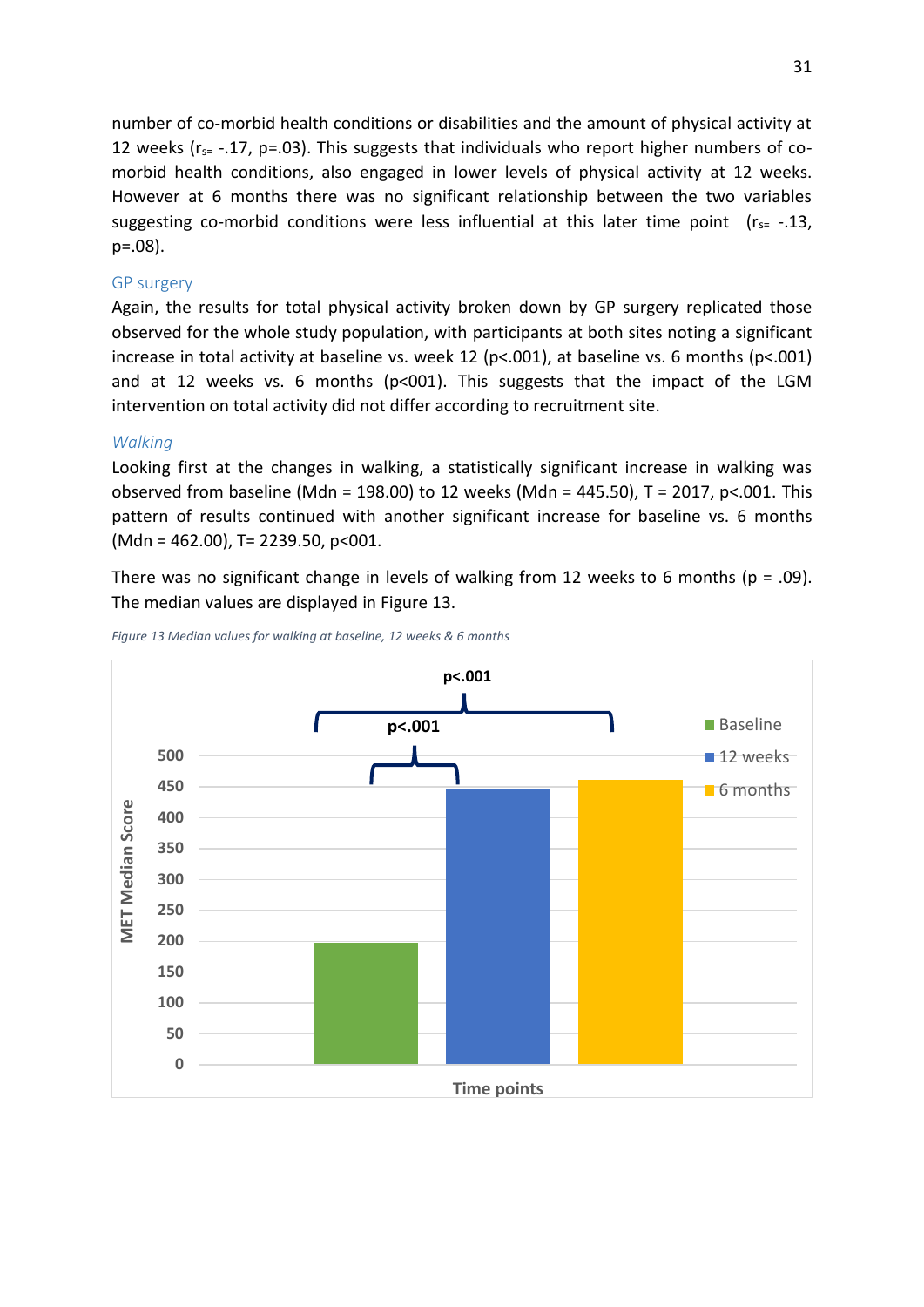#### <span id="page-37-0"></span>Gender

The Wilcoxon Signed Rank Sum Test was again conducted to explore whether the spread of results differed according to gender.

The results replicated those observed for the whole study population, with both males and females noting a significant increase in walking activity at baseline vs. 12 weeks (p<.001) and baseline vs. 6 months ( $p$ <.001), but not at 12 weeks vs. 6 months. This result suggests that the impact of the LGM intervention on walking was equivalent for both males and females.

#### Age

In the 18–40 age group, a pattern emerged that differed from that observed for the whole population. There was no significant improvement in levels of walking at 12 weeks or 6 months compared to baseline levels.<sup>11</sup>

In the two older age groups, the pattern of results replicated that of the whole population, with significant improvements in levels of walking observed at 12 weeks ( $p=.001$ ) and 6 months (p=.001) compared to baseline.

#### GP surgery

No differences between the sites were noted, with individuals across both sites noting a significant increase in walking at baseline vs. 12 weeks ( $p<0.001$ ) and baseline vs. 6 months ( $p$ <.001), but not at 12 weeks vs. 6 months ( $p = n/s$ ).

#### *Moderate activity*

.

With regard to moderate activity, a statistically significant increase was noted at 12 weeks (Mdn = 300.00) and at 6 months (Mdn= 840.00), T= 1241,  $p<001$  compared to baseline (Mdn = 0, T= 1444,  $p$ <001). There was also a significant positive change between 12 weeks and 6 months (T= 1452, p<.001). Taken together, the results suggest the LGM intervention is effective at improving levels of moderate activity in both the short and medium term.

The median values are displayed in Figure 14.

<sup>&</sup>lt;sup>11</sup> The result may be influenced by the relatively small sample sizes across the three time points: 32 at baseline; 16 at 12 weeks; 11 at 6 months.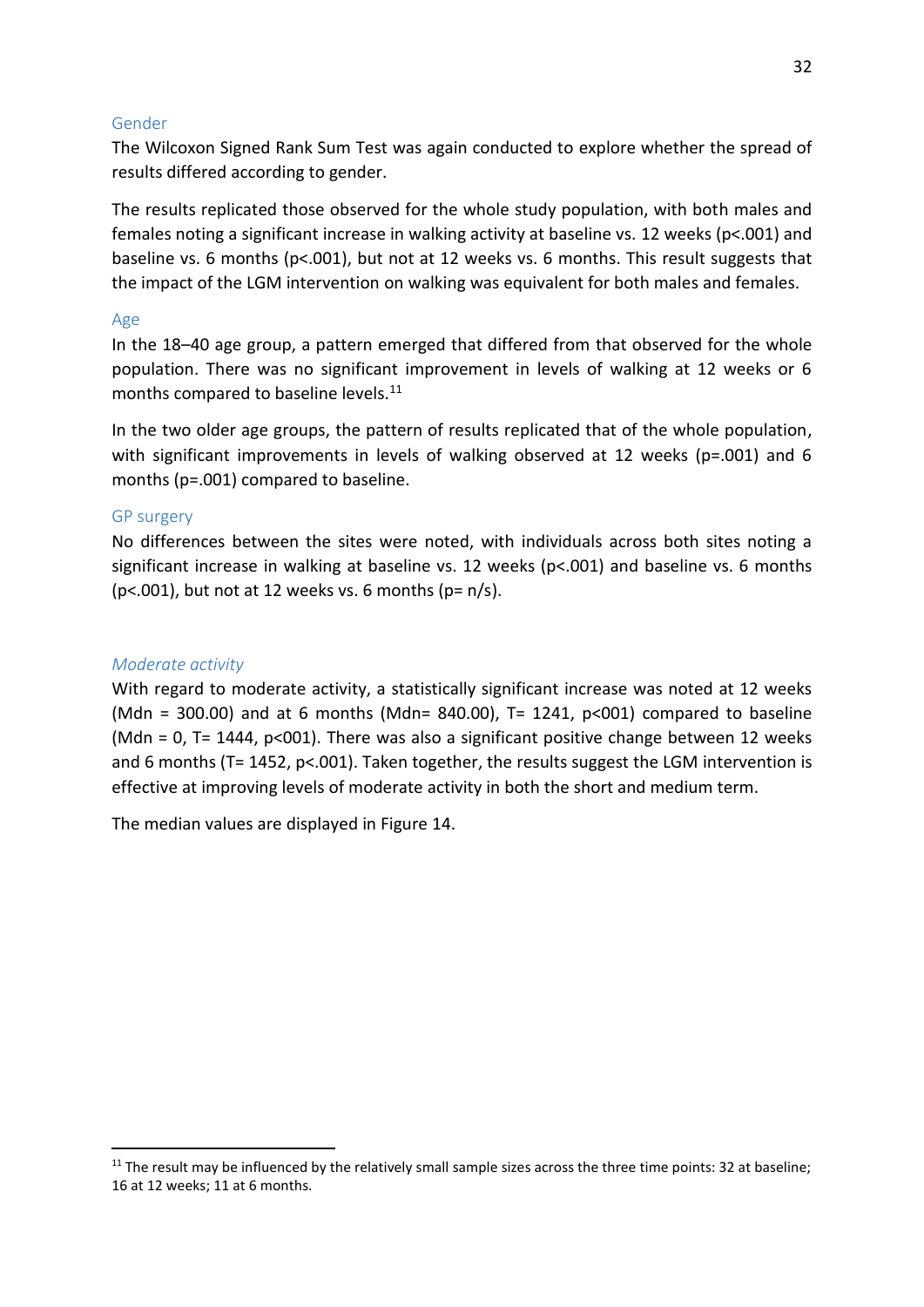

*Figure 14 Median values for moderate activity at baseline, 12 weeks & 6 months* 

#### Gender

Again, results replicated those observed for the whole study population, with both males and females noting a significant increase in moderate activity at baseline vs. week 12 ( $p$ <.001), baseline vs. 6 months ( $p$ <.001) and at 12 weeks vs. 6 months ( $p$ =001). This suggests that the impact of the LGM intervention on moderate activity was equivalent across males and females.

#### Age

Looking at age, the pattern across the groups broadly replicated that of the whole sample, i.e. significant improvements in moderate activity at 12 weeks and 6 months compared to baseline and between 12 weeks and 6 months. The only different result was in the 18-40 age group, in which no significant improvement was observed between 12 weeks and 6 months.

#### GP surgery

Results for moderate activity replicated those observed for the whole study population, with individuals across both sites noting a significant increase in moderate activity at baseline vs. week 12 (p<.001), baseline vs. 6 months (p<.001) and at 12 weeks vs. 6 months (p<.001).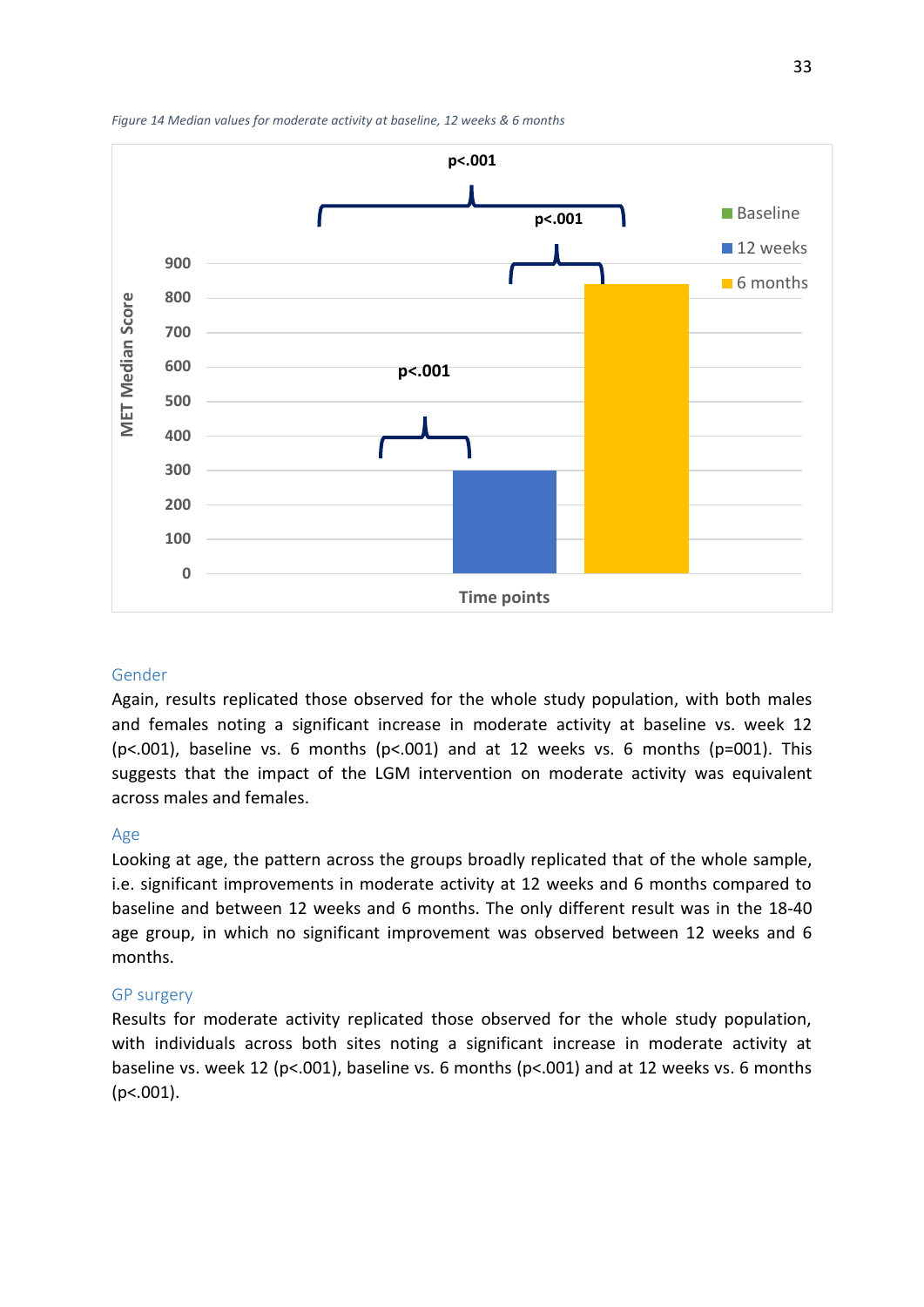#### <span id="page-39-0"></span>*Vigorous physical activity*

Like other activity types, vigorous activity also significantly increased from baseline at 12 weeks,  $T = 155$ ,  $p < .001$ , and 6 months,  $T = 287$ ,  $p < .001$ . A significant difference was also observed between vigorous activity levels at 12 weeks vs. 6 months (p <.05).

#### Gender

Differences in the pattern of results according to gender were observed for vigorous activity. In contrast to the whole population, levels of vigorous activity did not change significantly for male participants at 12 weeks vs. baseline ( $p=.09$  n/s), at 6 months vs. baseline ( $p=.09$  n/s) or at 12 weeks vs. 6 months ( $p=.88$  n/s). However, significant differences were observed for baseline vs. 12 weeks and baseline vs. 6 months for female participants, suggesting that the noted improvement in vigorous activity is predominately among this group of participants.

#### Age

<span id="page-39-1"></span>Differences in the pattern of results according to age also emerged for this type of activity. In the 18-40 group, a gradual, continued significant improvement in levels of vigorous activity was observed at both 12 weeks and 6 months. By contrast, individuals in the 41-60 group took longer to improve levels of vigorous activity, with no initial change at 12 weeks, but significant improvements were noted at 6 months ( $p<0.001$ ). Finally, the 61–80 group made positive changes sooner than the younger group, with a significant uptake noted at 12 weeks ( $p=.001$ ). This improvement was also maintained at 6 months ( $p=.001$ ). There was no significant difference in levels of vigorous activity between 12 weeks and 6 months. This pattern of results suggests that changes in behaviour were generally initiated in the first 12 weeks of the intervention, with the increased levels of activity subsequently maintained throughout the following weeks.

#### GP surgery

The results for vigorous activity replicated those observed for the whole study population, with individuals at both sites noting a significant increase in vigorous activity at baseline vs. 12 weeks (Surgery 2: p<.001, Surgery 1: p<.05) and baseline vs. 6 months (p<.001), but not at 12 weeks vs. 6 months.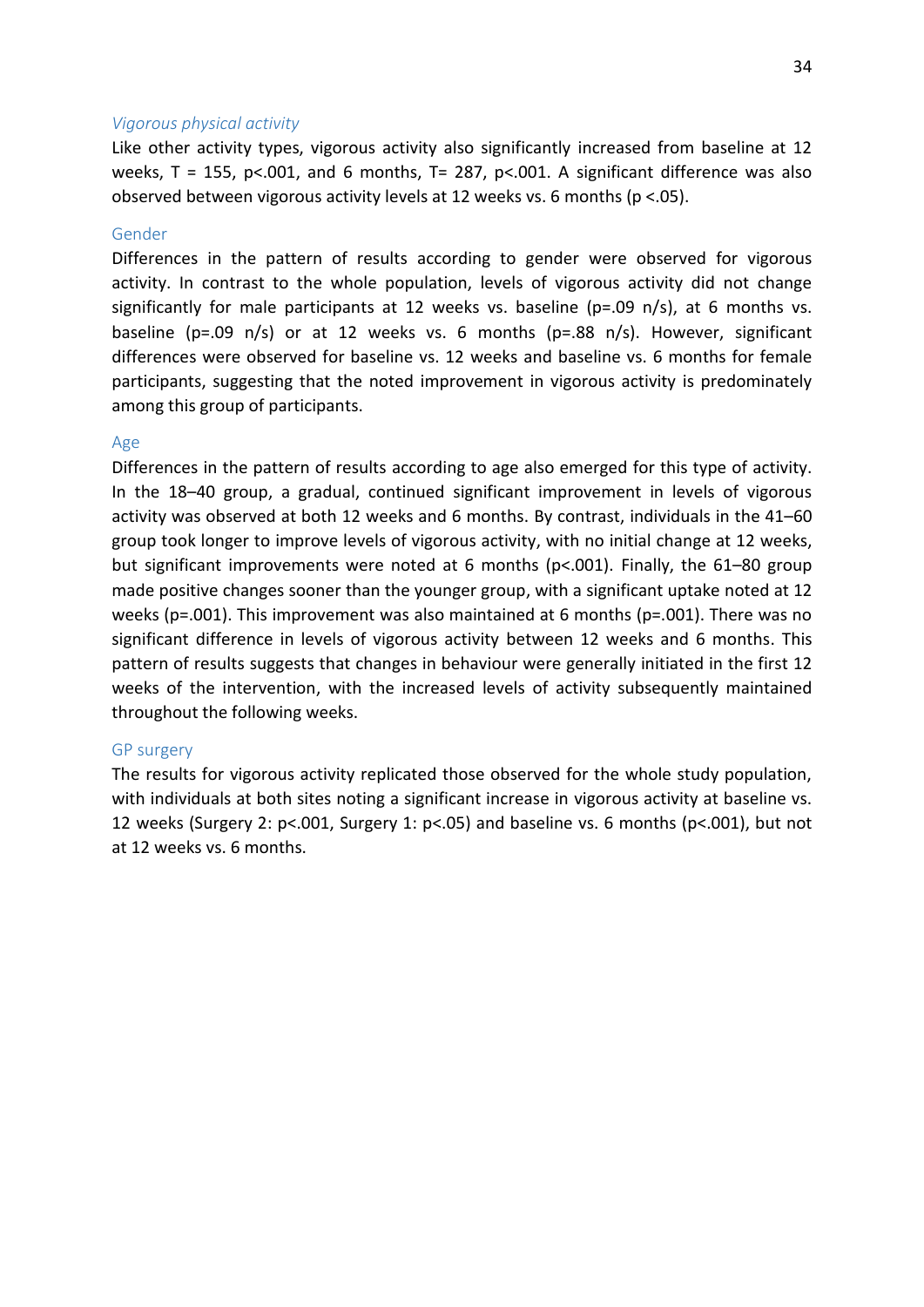#### 4.1.2 Confidence and importance

At baseline, n =207 participants completed the confidence (M=6.44, SD= 1.89, range =1-10) and importance measures (M= 8.47, SD= 1.49, range =1-10). At 12 weeks, n=109 participants provided confidence (M=8.16, SD= 1.47, range =2 $-10$ ) and importance data  $(M=9.14, SD= 1.29, range = 4-10).$ <sup>12</sup>

#### *Impact of LGM on confidence and importance*

In order to determine whether confidence and importance changed over the course of the 12-week intervention, a repeated measures t-test was used to explore potential differences in levels at baseline vs. 12 weeks. The analysis suggests that, at 12 weeks from baseline, there was a statistically significant increase in both confidence, t(97) = -8.26, p<.01, and importance,  $t(97) = -4.16$ , p<.001.

This result suggests that using a one-to-one approach, driven by the individual, is successful at improving confidence, and consequently promotes the individual's ability to positively change their behaviour.

Figure 15 displays the mean values for this relationship.

*Figure 15 Mean baseline vs. 12-week levels of confidence and importance* 

.



<sup>&</sup>lt;sup>12</sup> As it currently stands, only one participant has provided this data for 6 months, hence this analysis is not included.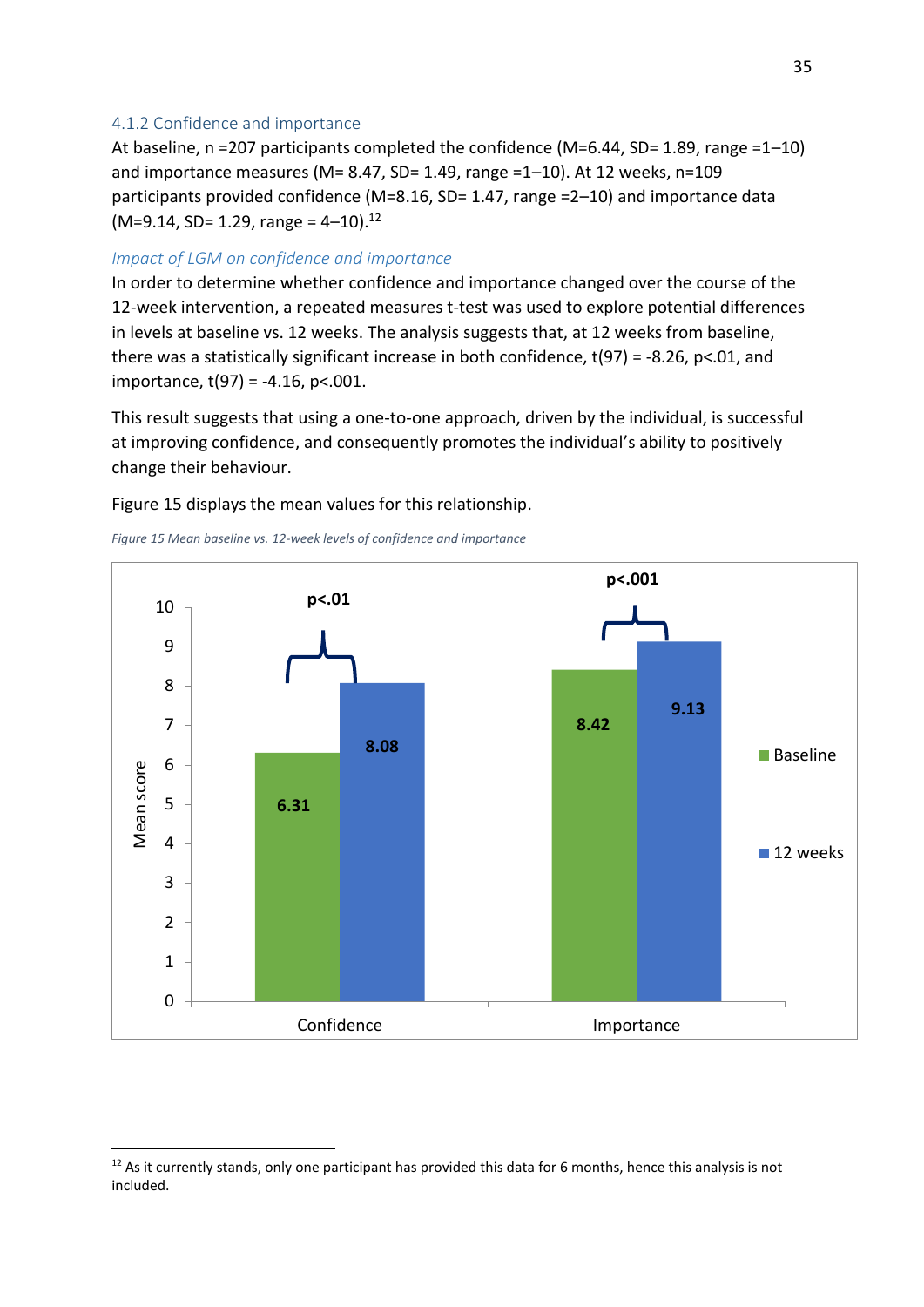Pearson bivariate correlations were also run to explore the relationship between confidence and importance. At baseline, no significant relationship emerged, which suggests that importance and confidence are not related ( $r=12$ ,  $p=.08$ ). However, at 12 weeks, the relationship between the two variables changes, demonstrating a small but significant positive correlation (r=.24, p<.05). This suggests that as importance increases, so does confidence.

#### *Relationship between physical activity, confidence and importance*

<span id="page-41-0"></span>Spearman rho bivariate correlations were also conducted to explore the potential role of confidence and importance in improving levels of physical activity. Baseline levels of confidence did not prospectively predict levels of activity at 12 weeks ( $r_s$ =.04, p=.61) or 6 months ( $r_s$ =.04, p=.67). A result replicated for importance at 12 weeks ( $r_s$ =.08, p=.36) or 6 months ( $r_s$ =.08, p=.35). Together these results suggest that neither confidence in being physically active, or how important physical activity was to the individual, influenced subsequent uptake.

#### *Degree of change in physical activity, confidence and importance*

Initial levels of confidence and importance did not prospectively predict change in physical activity at 12 weeks (confidence=-.12, p=.15; importance: r=-.53, p=.06) or 6 months (confidence: r=-.06, p=.49; importance: r=-.00, p=.99). Together, these results suggest that the baseline levels of confidence to change behaviour and importance of physical activity did not influence the amount of physical activity at 12 weeks or 6 months.

However, a different picture emerges when focusing on the relationship between 12-week assessment of confidence and the change in physical activity from baseline to 6 months.

This analysis produced a significant positive correlation between confidence levels reported at 12 weeks and change in physical activity from baseline to 6 months (r=.26, p=.02). Hence participants with higher levels of confidence at 12 weeks reported increased positive changes in physical activity over the 6-month period. This suggests that improved confidence levels initiated by the LGM programme were further built upon to increase levels of physical activity.

There were no significant correlations between importance at 12 weeks and physical activity at 6 months.

#### *Confidence and importance profile groups*

Responses on the measures of confidence and importance can be divided into four groups, to more clearly illustrate the extent to which individuals are 'ready to change'. Miller and Rollnick (2002) define the individuals within these groups as follows:

- 1. **Low importance, low confidence:** Neither sees change as important nor believes that they could successfully make such a change if they tried.
- 2. **Low importance, high confidence:** Confident that they could make a change if they thought it were important to do so, but are not persuaded that they want to change.
- 3. **High importance, low confidence:** Willing to change, but lacks the confidence to do so.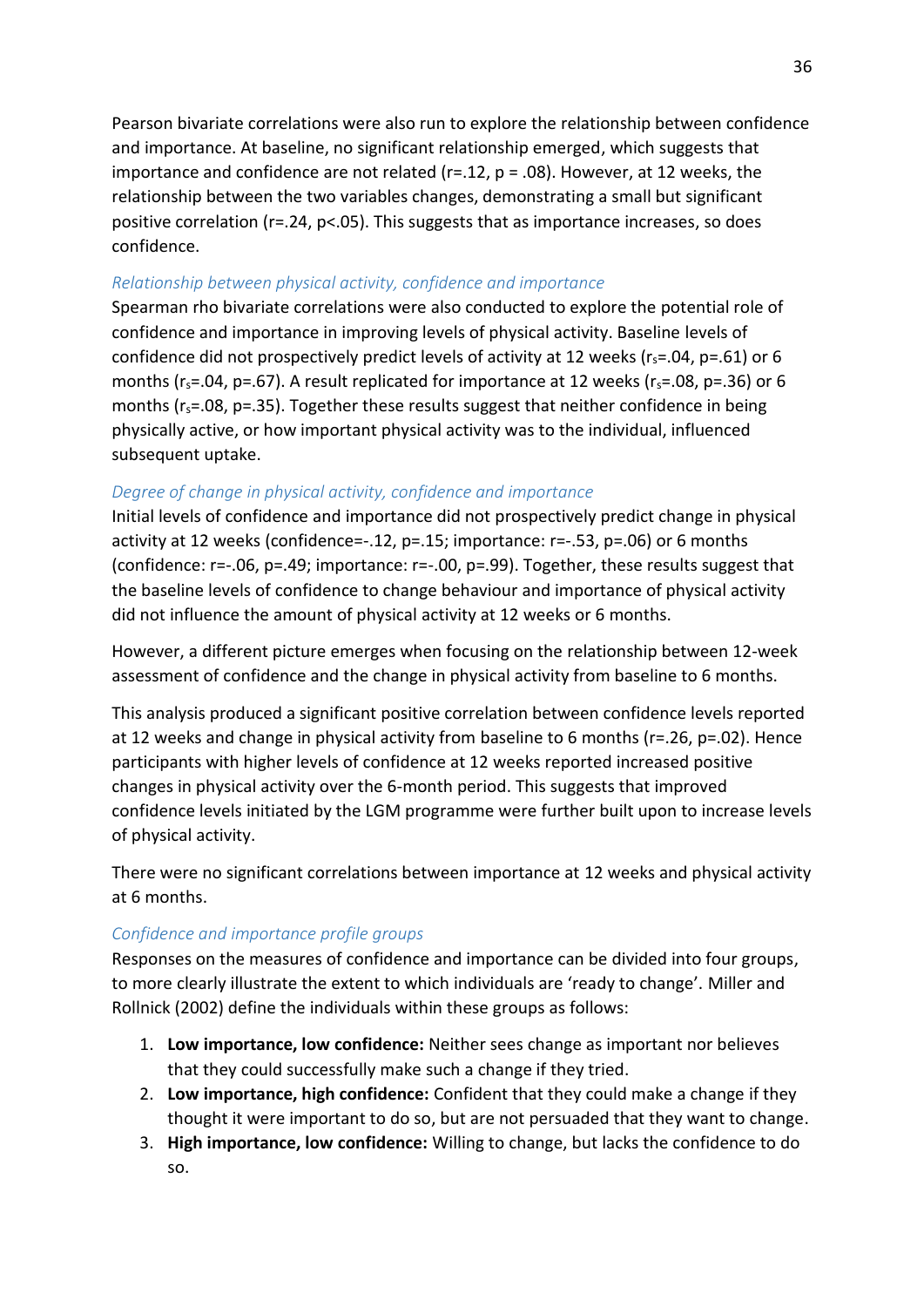#### <span id="page-42-2"></span>4. **High importance, high confidence:** Sees change as important and also believes that they could succeed.

To form the four groups outlined above, baseline responses were dichotomised into 'low'  $(1-5)$  and 'high'  $(6-10)$  for both confidence and importance measures. This led to the numbers shown in Figure 16, below. The majority of participants were categorised as 'high importance, high confidence' (67% (n=138)), followed by 'high importance, low confidence (29.1% (n=60)). Overall, relatively few participants indicated that being physically active was not important to them (n=8).



*Figure 16 Participant profiles at baseline* 

<span id="page-42-0"></span>Figure 17 below displays the median MET-minutes in each of the groups at baseline, 12 weeks and 6 months. Improvements in physical activity are noted in all groups, which suggests that initial levels of confidence and importance may have only limited influence on physical activity. This may also be due to the relatively high baseline levels of confidence.

<span id="page-42-1"></span>Caution should be exercised when drawing conclusions from the low importance, low confidence group, as only four responses were collected at baseline and 12 weeks, and only one at 6 months. As such, the relatively large improvement noted in this group should not be over-interpreted.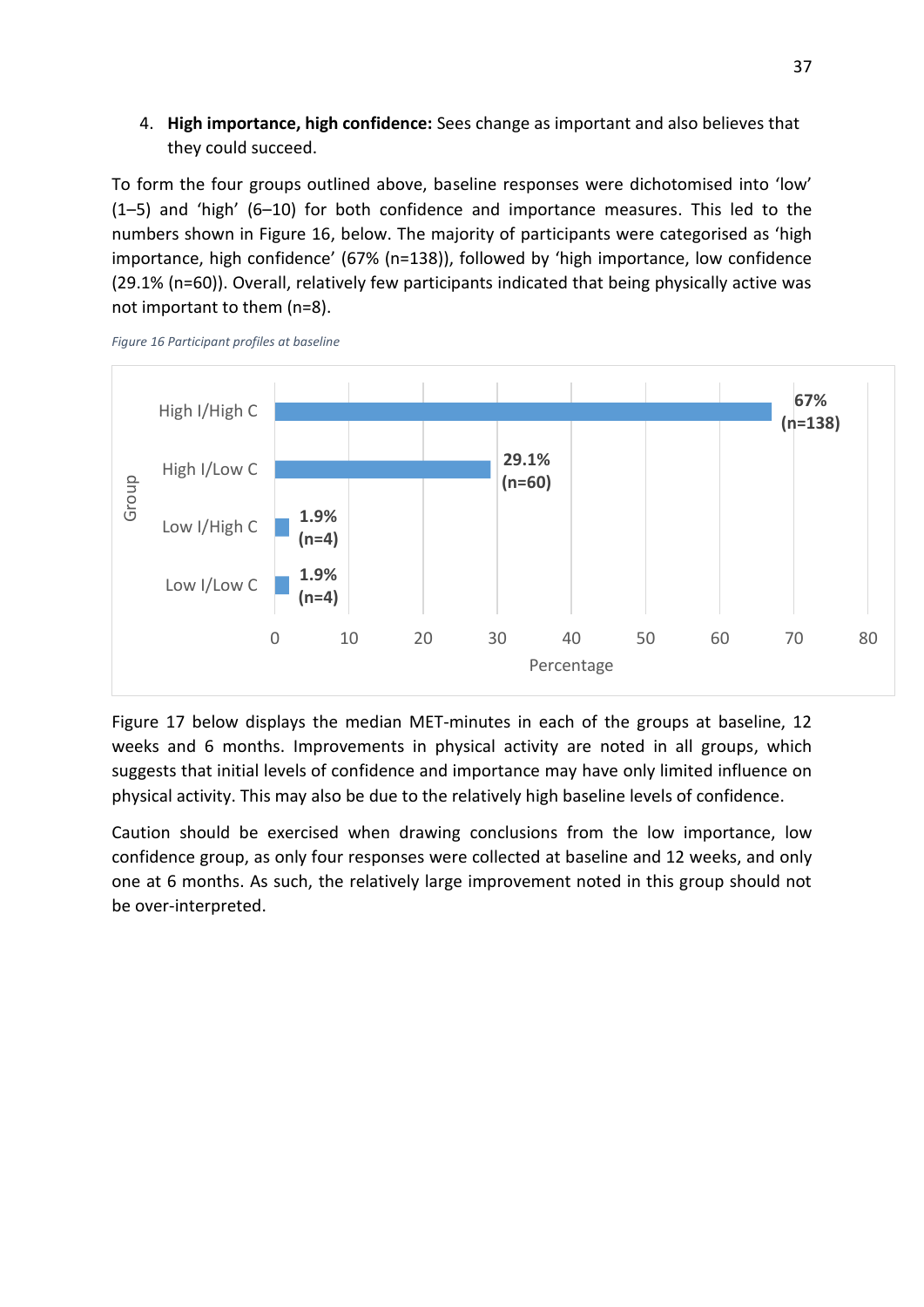

*Figure 17 Median total MET values at baseline, 12 weeks and 6 months for each readiness to change group* 

#### <span id="page-43-0"></span>4.1.3 Impact of LGM on weight

Although changes in weight were not a primary outcome of this particular intervention, data was collected from a small group of participants at the start of the programme. At baseline, 39 participants provided weight data, ranging from 57 to 135 kg, with a mean of 85.77 kg (SD=15.68). At 12 weeks, data was only collected for eight participants, ranging from 66 to 104 kg, with a mean of 85.32 kg (SD=13.98).

For the eight participants who provided weight measurements at baseline and 12 weeks, a paired-samples t-test revealed no significant changes in weight over the time period ( $p =$ .28). However, given the small number of participants in the analysis, it should be emphasised that no meaningful conclusions can be drawn from this result.

#### 4.1.4 Attrition profiles

.

At 12 weeks, the proportion of individuals who did not return for an appointment was 26.4% (n=64). At 6 months, a total of 33.1% of participants did not supply data. Overall, no follow-up data was collected for 44 participants  $-$  18.1% of the total study population.<sup>13</sup>

<sup>&</sup>lt;sup>13</sup> 19 participants who did not attend the 12-week appointment supplied follow-up data at 6 months.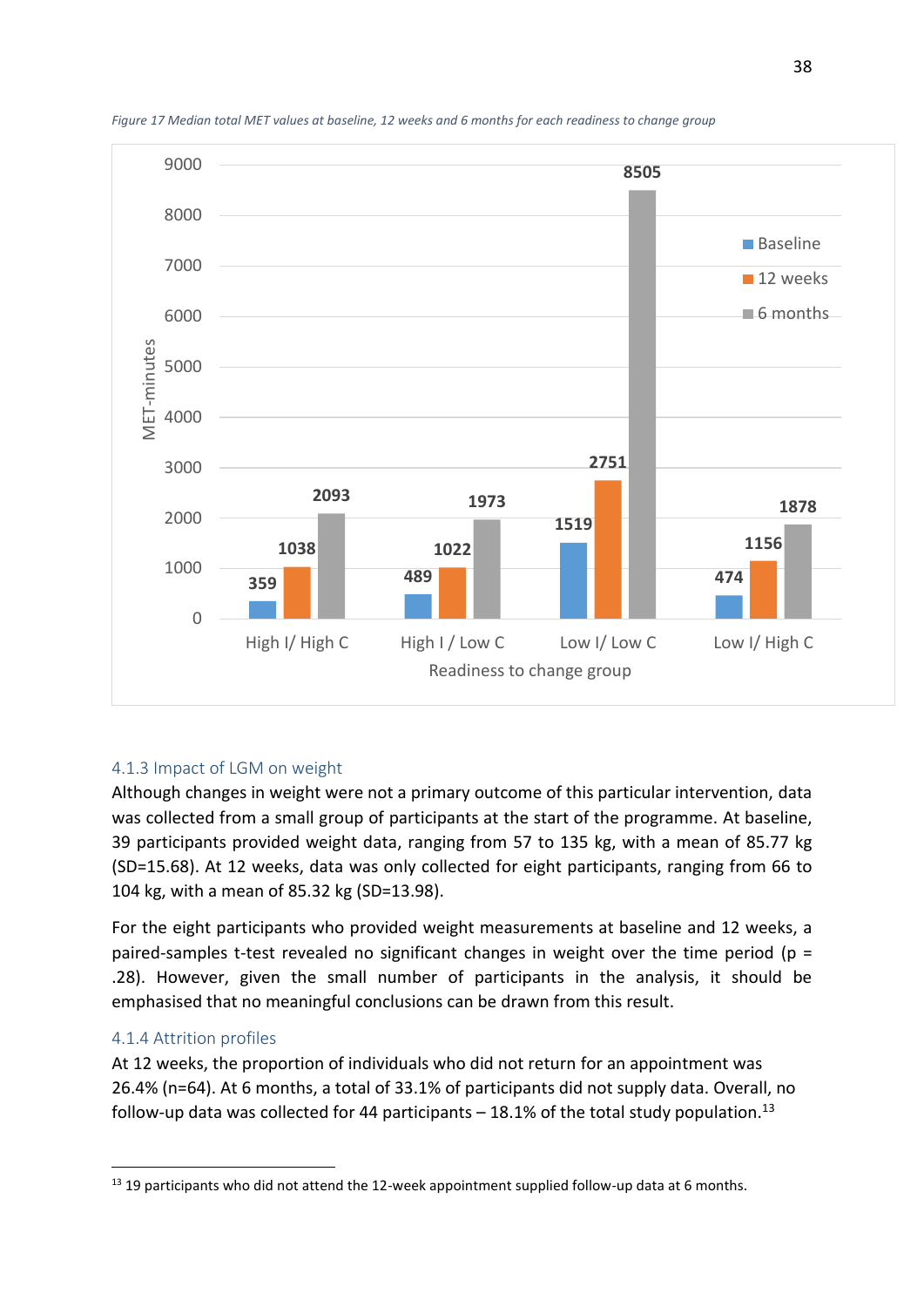<span id="page-44-1"></span><span id="page-44-0"></span>Of those who did not attend either a 12-week or 6-month appointment, 27.9% (n=12) were male and 72.1% (n=31) were female. Broken down by GP surgery, similar levels of attrition were noted across both sites, with 45.5% (n=20) recruited from Surgery 2 and 54.4% (n=24) from Surgery 1. Of those who reported an underlying health condition, 8.8% (n=13) did not attend the appointment at either 12 weeks or 6 months.

Regarding confidence levels, the majority of individuals who did not return were categorised as 'high'  $-62.9\%$  (n=22). It may be that these individuals already felt equipped to change without the continuing support of the intervention. Regarding importance, no participants in the 'low' group failed to provide data, while n=35 from the 'high' group dropped out. However it should be noted that, overall, only n=8 participants were categorised as 'low' importance at baseline.

Regarding baseline physical inactivity, the majority of participants who did not attend the 12-week appointment were classified in the 'low' group according to total METminutes/week (69.8% (n=30)), of whom 25.6% (n=11) were from the 'moderate' group and 4.7% (n=2) from the 'high'. Looking at this number from a different perspective, 30 participants equates to 20.1% of those identified as engaging in 'low' levels of physical activity. This proportion is higher than both moderate (15.1%) and 'high' (11.1%), which suggests that the low physical activity group may be more vulnerable to attrition and in need of additional support (e.g., peer mentoring, or more regular telephone follow-ups) to prevent drop-out from a physical inactivity intervention.

#### 4.1.5 Participants who did not change behaviour

At 12 weeks, 34 participants reported a decrease in physical activity. Exploring the profile of these individuals, 77.4% (n=24) reported an underlying health condition. An increase in severity of this condition may offer one explanation as to why physical activity levels decreased from baseline. In relation to age, the largest groups of individuals were in the 51– 60 years category (35.3%, n=12) and 61–70 years (29.4%, n=10). The majority of participants in this group were 'white British' (82.4%, n=28), while the remaining participants were from six different ethnic groups. Taken together these findings suggests that individuals above the age of 50 with underlying health conditions may also benefit from additional support to enable them to make positive changes in behaviour. It should also be noted that at 6 months a large proportion of those who reported a decrease at 12 weeks (n=21), did go on improve physical activity levels at 6 months (compared to baseline). This suggests the formation of new habits and behaviours may take longer in certain age profiles when comorbid health conditions need to also be managed.

Regarding confidence, 36.7% (n=11) of participants whose physical activity decreased were identified as being 'low' in confidence and  $63.3\%$  (n=19) as 'high'. This equates to 17.2% of all participants identified in the 'low' group at baseline and 13.9% in the 'high' group.

Of the eight participants identified as 'low' importance at baseline, two reported decreased levels of physical activity.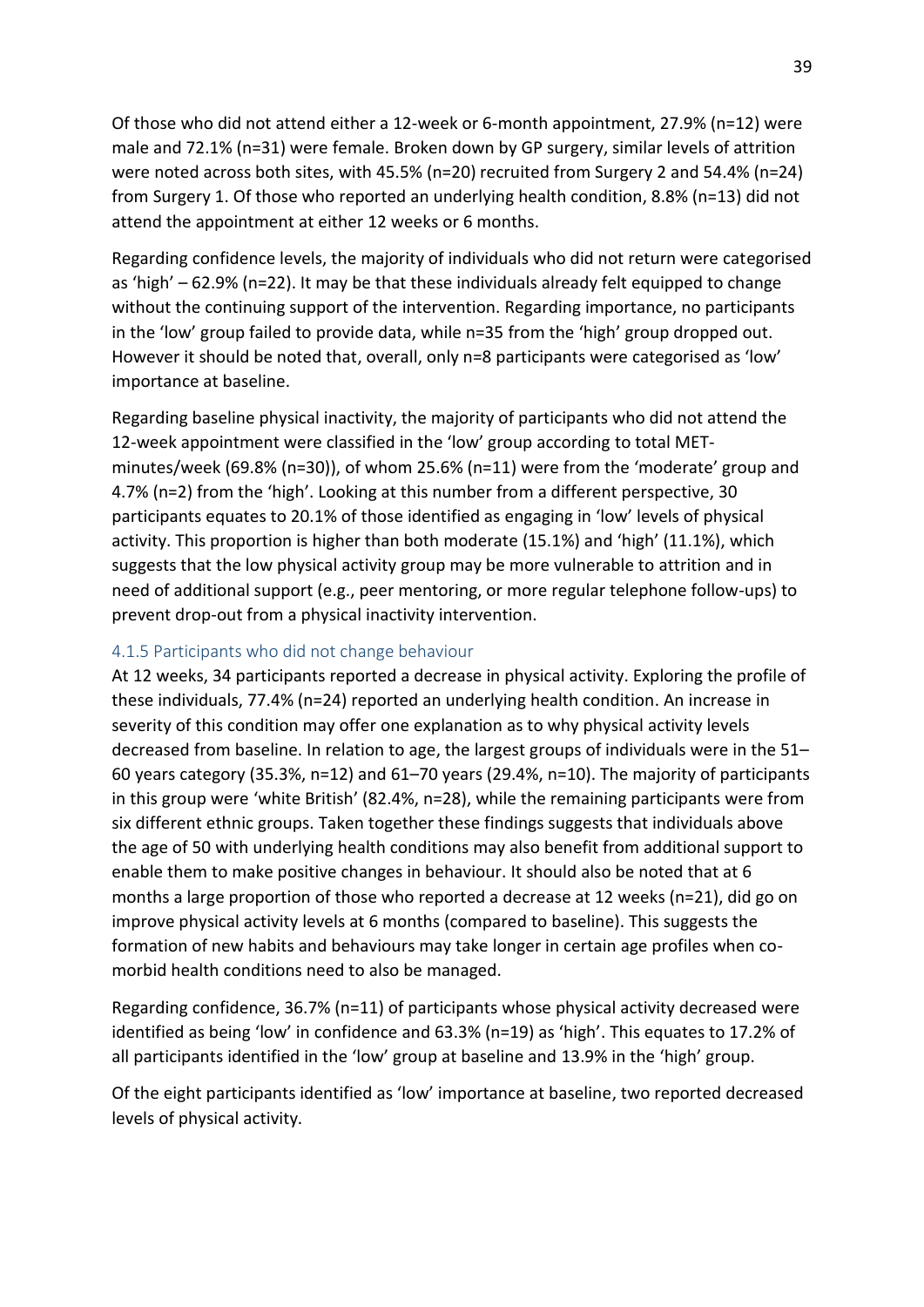#### 4.2 Qualitative data

#### 4.2.1 LGM participants

Telephone interviews were conducted with seven participants to discuss their views on the impact and organisation of LGM.

#### *Views on LGM intervention*  **CEPs**

Overall, positive feedback on the CEPs was positive. The participants seemed to appreciate the collaborative approach to changing their behaviour, and noted how it differed to previous experiences, where they felt 'talked at'.

*Pleased with how helpful the advisor was. I didn't feel pressured to do anything I didn't want to do. Was phrased as if you would like to try [...] and put my mind at ease.*<sup>*'*</sup> (P001)

Participants also appreciated the personalised advice and how CEPs were knowledgeable enough to adapt advice to the individual.

*けAs I say, I liked the fact that you know they did look at what you wanted to do. They did look at trying to find activities that were going to suit you. Some of them, perhaps not always at the time you could possibly do them, but at least there was someone who was actually showing an interest in you.げ* (P005)

#### Recruitment

The GP-headed invitation letter does not seem to have consciously influenced the participants' decision to join the programme. One participant remarked that it 'didn't *influence one way or another'* (P001), a second stated 'No, because I've been asking him for *ages if there was such a class<sup>'</sup>* (P004), while another participant did not realise that the referral involved their GP.

#### Practical arrangements

In general, the participants highlighted the ease, flexibility and efficiency of the appointment-booking process, and noted no particular difficulties in relation to the face-toface sessions.

Any comments made about the arrangements focused primarily on the organisation of activities outside of the LGM intervention, e.g. complimentary gym classes at a local leisure centre or walking groups.

#### Feedback on the content of LGM

With regard to the content and purpose of LGM, a couple of participants remarked that the actual intervention was not quite what they had expected. For example, one participant thought that the intervention would involve organised exercise classes, rather than being offered advice about activities that could be undertaken.

*<i>We were under the impression that it was a class that you were going to. We thought we were going to go to, like, a big room that had lots and lots of people the same as us and you would be encouraged to join different activities of what your interests were.*<sup>*'*</sup> (P002)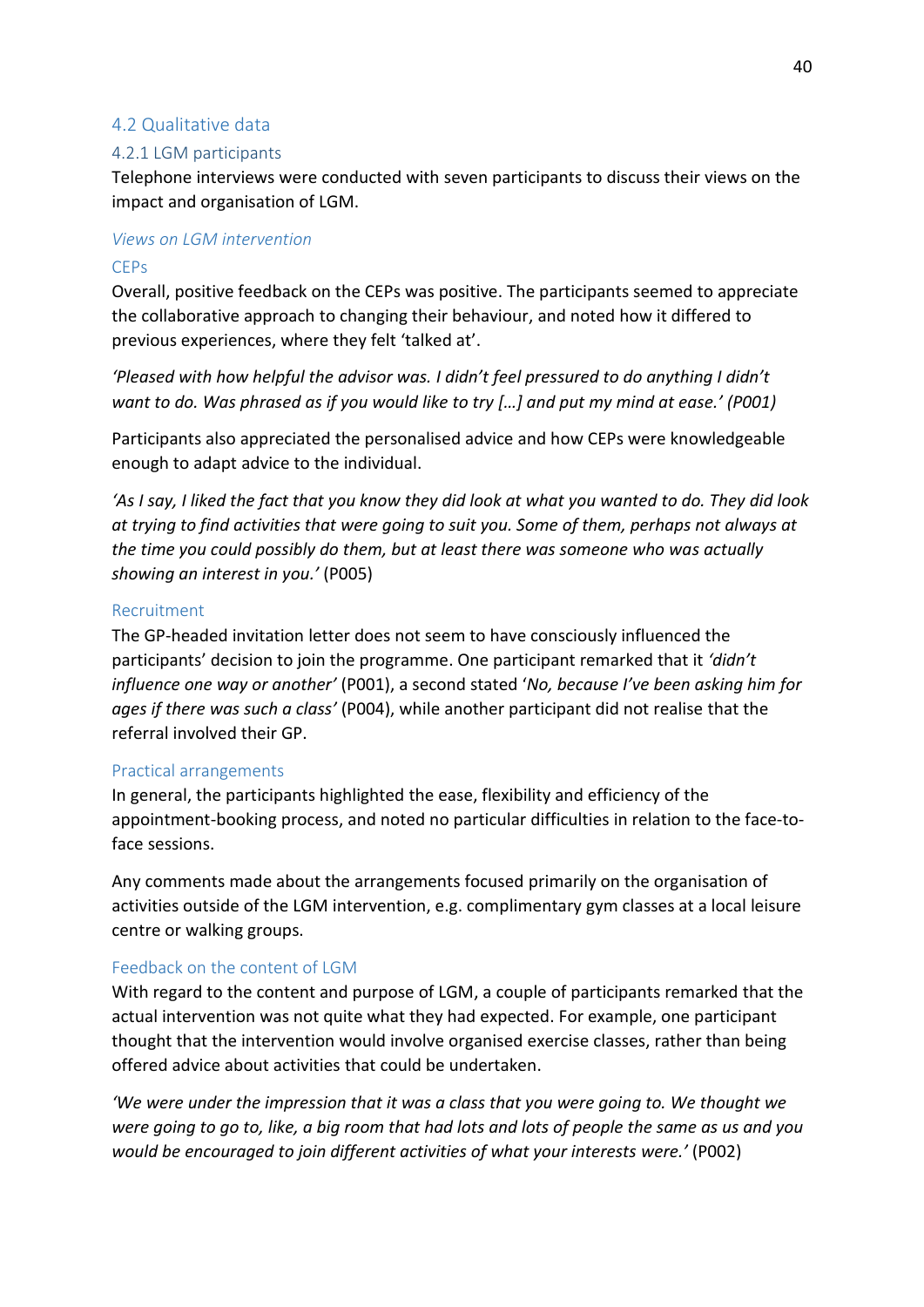Another participant expected to receive a personalised exercise programme from the CEP  $$ as opposed to referral to a gym  $-$  to compliment the signposting and MI. (P003)

<span id="page-46-1"></span><span id="page-46-0"></span>The information provided by ukactive did not suggest the LGM programme would include actual classes, so this may reflect a pre-existing bias regarding individuals' expectations of a physical activity intervention based on previous experience.

#### *Key benefits of LGM*

The participants cited as a key impact the extent to which LGM improved levels of motivation to either lose weight and/or engage in more physical activity.

*けYeah I think he was very good in the sense that, さIt is down to youざ. It all had to come from me and I think that is the important thing that by coming from me, that is motivation in itself because it generates that self-motivation in you that has that element of encouragement that goes along with it.げ* (P005)

Six participants reported that they benefited from the chance to set realistic goals as part of the session.

*けI made some goals that I would actually try and do something at least every other day because every day I know it's just an unrealistic target, and I have stuck to that.'* (P005)

The participants also noted that the one-to-one support was an important factor in facilitating positive changes in their behaviour.

*けぷぐへ sorted out you know other stuff that might have been of interest as well, and passed that on in the interim as well, so yeah they were very good and I had their email if I wanted to contact him, so I knew I could contact them if I wanted to.*<sup>*'*</sup> (P005)

*けThe most important thing was that I think because the trainer said that she would be in contact with me within six weeks and phone me to see how it was going and if I had any problems, etc.げ* (P006)

#### *Impact on physical activity*

When discussing the impact on physical activity, all seven participants noted the benefits of the programme and cited examples of how they had increased their level of physical activity as a consequence of the intervention. Some examples are highlighted below:

*I've started walking with a friend once a week, and I've bought a pushbike and intend to start using it instead of buses and taxisげ (P001)* 

*I've started doing aerobics once a week and the gym [...] The first two weeks I felt more energised.'* (P004)

*けI mean I do go to the gym now and I do try and go there at least twice a week.げ* (P005)

け*So I did and she was very good and put me onto YouTube and showed me quite a few exercises to start with the beginners on the rebounder. So off I go to Argos, bought myself a trampoline rebounder, whatever, and back I came and set up my tablet and off I went, and I thoroughly enjoyed it.げ* (P006)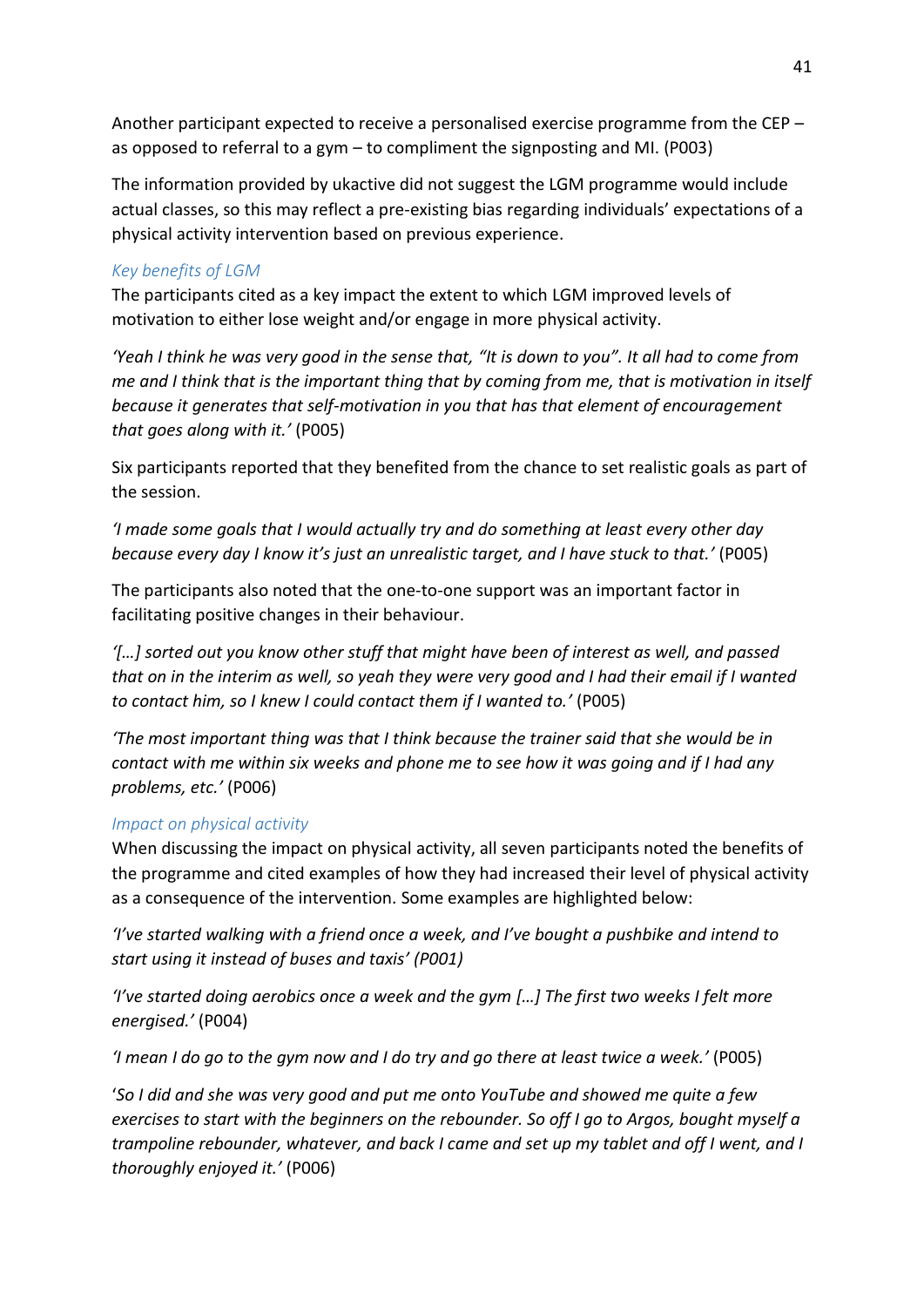#### 4.2.2 Professionals

#### 4.2.3 CEP

The CEP participated in a 30-minute telephone interview to discuss the implementation of LGM in Kent. Discussions focused on the training provided, practical arrangements, views on MI, the resources offered to participants and the structure of the intervention. The main themes that emerged from this discussion are highlighted below.

#### *Training*

One aspect noted was the comprehensive nature of the training. The CEP discussed a number of different areas covered by the training programme, including computer systems, consent procedures, information on the questionnaires, and becoming familiar with the participant information pack. The CEP noted that, although the computer systems were unfamiliar, the quality of the training enabled him to acquire these skills quickly.

*'I found it okay but we got really trained up for that really well, I must say.'* 

The CEP also noted how the training programme was heavily focused on Motivational Interviewing and on appropriate techniques within this approach. Due to MI's different approach to other medical professionals, the CEP recognised its importance within the intervention, as well as its positive influence on changing behaviour.

*You're basically asking them, "How much activity do you think you should be doing?" Not Hike "Right, you should be doing that".'* 

The CEP also acknowledged that MI is client-focused, which illustrates the extent to which ukactive's training programme was effective in delivering the central tenets of the intervention.

*'That's the whole point of my motivational interviews. They are figuring it out all for* themselves.'

The CEP recognised that the training provided a good understanding of the theory behind MI, as well as the importance of tailoring the intervention. The CEP provided an example of one MI technique that they learned during the training:

*'There's a really good technique that I use with nearly every single patient. When people say "Oh I haven't got time for exercise," I just say, "Right, just run me through a typical day for yourself" – what it would look like from when they get up all the way through from when they go to sleep. So that was a good technique, one from the motivational interviewing, that*  I found.'

Regarding changes to the training, one suggestion focused on making clearer precisely what the role entails – specifically, the limitations of the role and the responsibilities of the CEP. This was largely in reference to prescribing exercises for participants, and whether this fell within the remit of the CEP.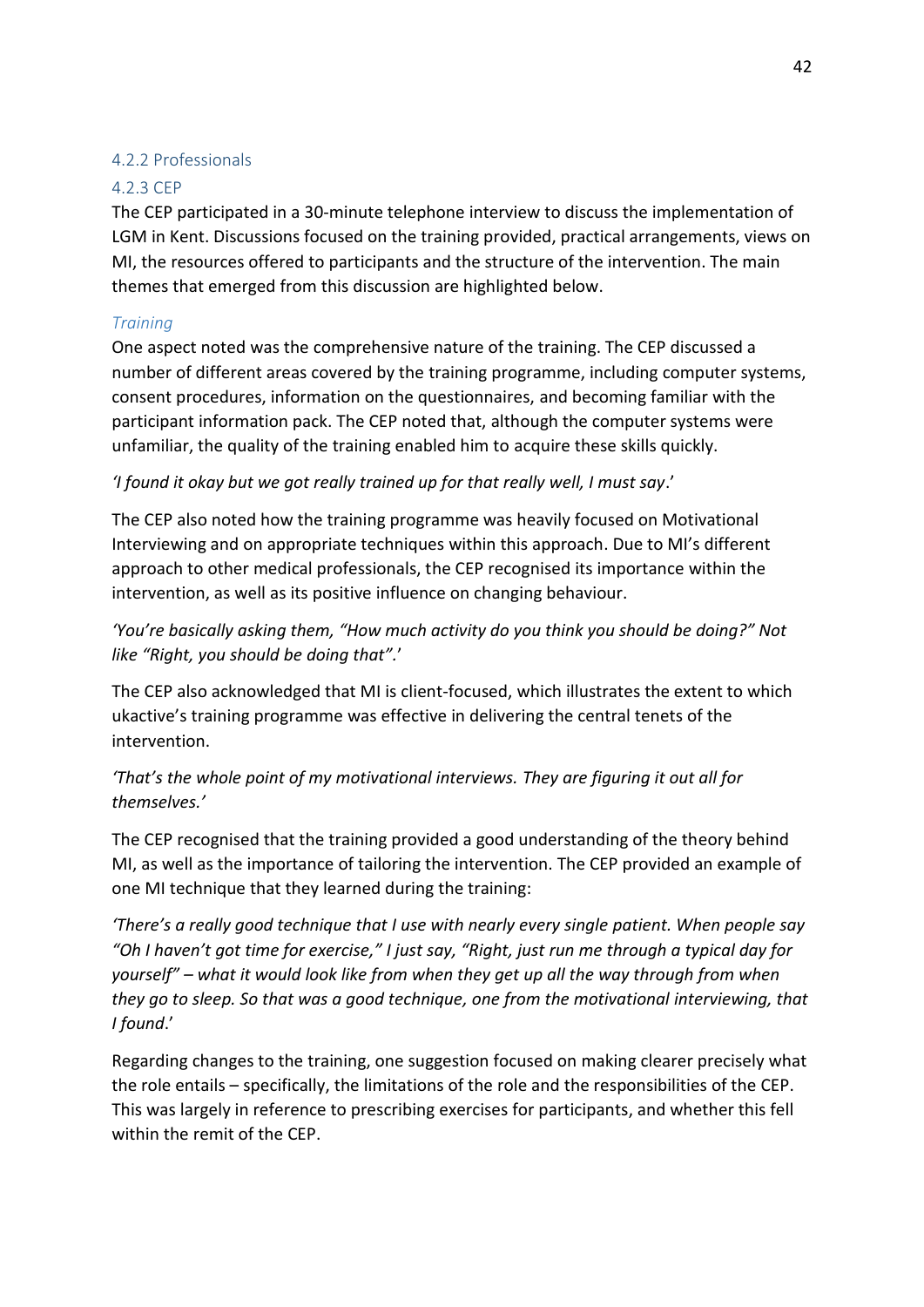*けYouげre not sure whether you should be prescribing exercises as well like, for example, yeah... Because your job title is Community Exercise Professional, you might be led to thinking "Ah, I feel like I need to give him some exercises to do" or anything like that, but what a lot of it is, it is signposting.げ*

#### <span id="page-48-0"></span>*Participant resources*

Overall, the CEP provided positive feedback about the participant resource pack and its potential positive impact on individuals enrolled on LGM. The activity diary was highlighted as being particularly useful.

*I* think it's really good that essentially it gives them something to take home, but the main *benefit of that resource pack is actually the activity diary. I think that is the best thing of the whole resource pack.'* 

One improvement noted was the inclusion of a pedometer, which enabled an objective measure of physical activity.

#### *Executing appointments & follow-ups*

The CEP noted that he felt prepared as a result of the training, but recognised the need to build on these skills by seeing patients. With regard to appointments, he noted how the time allotted seemed relatively short considering the additional tasks that run alongside the MI intervention.

*By the time you've done all the informed consent, you've explained the programme, that's a good, like, five/ten minutes gone already, and then you've got forms to fill in and everything like that, then you've got to book their next appointment in that same session. There's quite a lot to do.げ*

However, the CEP also recognised that the more experience they had in the role, the better they became at keeping the conversations focused and structured. In addition, the CEP noted the importance of being prepared (e.g. organising appropriate signposting resources) prior to each session, which required work outside of clinic hours.

#### *Implementation in GP surgeries*

The CEP reported that the implementation of the intervention within the GP surgery was generally positive. The CEP highlighted a number of considerations that are important with regard to ensuring effective delivery, e.g. a supportive practice manager, receptionists who are familiar with the intervention, and maintaining good communication with receptionists (e.g. sharing the LGM appointment list).

#### *Changes to LGM*

<span id="page-48-1"></span>The CEP proposed two small adaptations that he thought would benefit the intervention  $$ prescribing exercise and gathering anthropometric measurements for all individuals, in order to obtain some objective data to supplement the questionnaire responses. The CEP suggested that the data gathered could be used at the follow-up session as a motivational tool to demonstrate the impact of the behaviour changes over the l2-week period.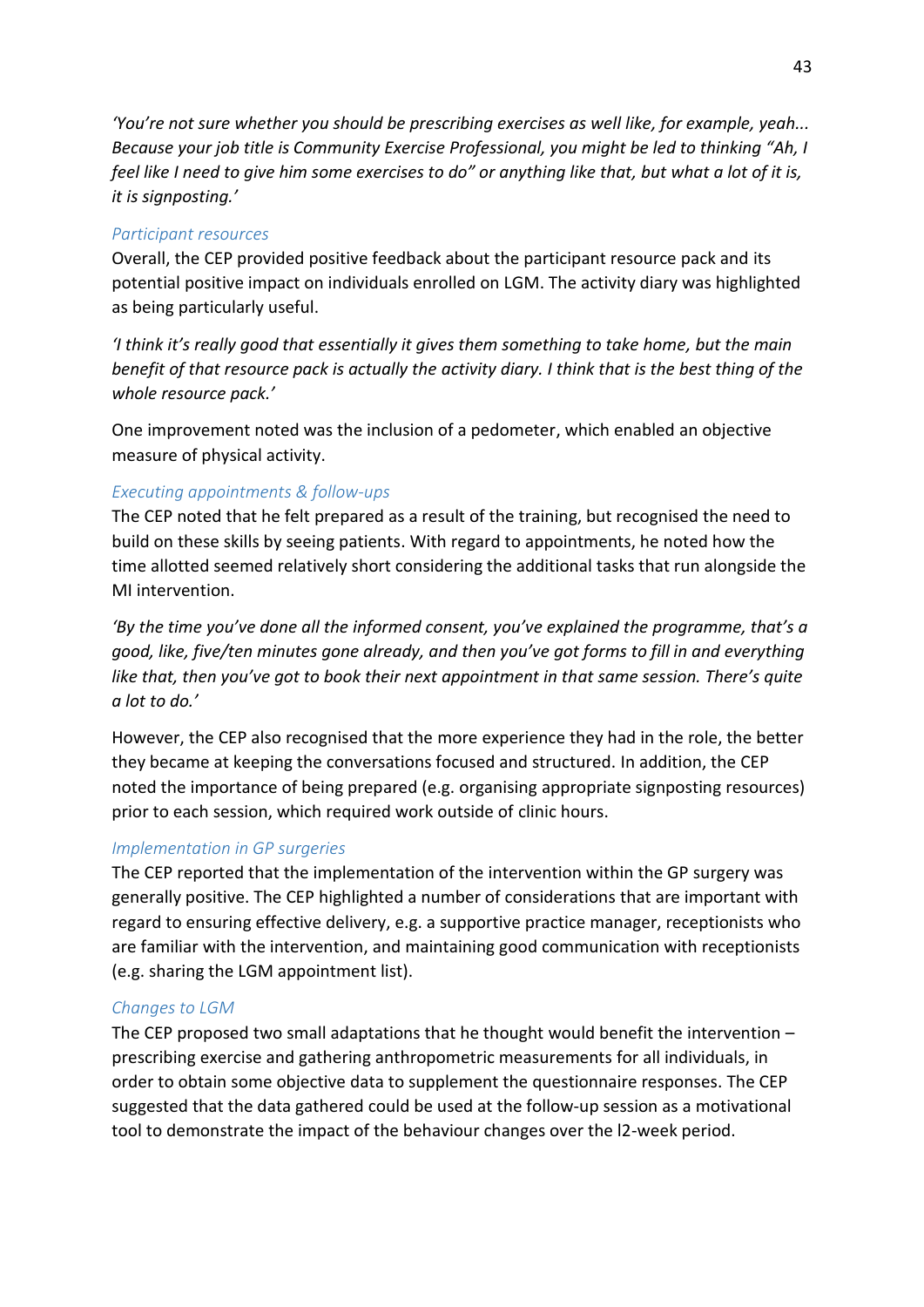*けIf we take their blood pressure, their rested heart rate and their BMI at the first appointment, and then when they come in on their 12-week appointment we do it again, then we've got a good data there, and again it adds more value to their appointment.<sup><i>'*</sup>

#### 4.2.4 GP

A GP working at one of the recruitment surgeries offered their views on the implementation of LGM and how they thought it benefited patients.

#### *Implementation of LGM*

The GP remarked that he thought the ukactive team worked well, and noted their professionalism with regard to implementing the intervention within the surgery.

However, regarding the challenges of implementation, the GP noted there were some issues related to blood tests being administered before and after the intervention, with participants not attending the later appointment. He proposed that this could be resolved by the CEP being trained in 'point-of-care testing', which would qualify them to take measurements and blood tests within the same appointment as the first LGM session. As the GP noted, this training would enable more subjective data to be collected, and thereby enhance the evidence base for the intervention's impact.

#### *Impact on patients*

The GP was of the opinion that LGM has been successful at promoting physical activity. He illustrated the positive impact by highlighting an example from one of his patients.

*There was one chap who couldn't get his arm behind his head and just simple exercises that the health trainer showed him, he was able to, you know, just by doing the exercises, improve his shoulder and neck mobility and he could reach behind his head.'* 

The GP recognised that the LGM intervention fills a gap that GPs are currently unable to fill. Namely, it enables one-to-one support to be offered in a regular basis and over a relatively long period, in order to support positive behaviour change.

*'I'm very pro these kind of projects [...] The messages I need to get out to people and patients are very simple and GPs don't have the time to do that. And when you have someone delivering something on a one-to-one basis, almost across a kind of 12-week period, and you know they get that kind of telephone support and they get guidance, you know, and a lot of*  people just need the impetus just to get going and I think that's what's more important, you *know.げ* 

Overall, the GP viewed the experience as positive for both the practice and the patients. He stated that the challenges that arose during the delivery did not pose serious barriers and would not deter him from involving the practice in other such initiatives.

#### 4.2.5 Practice managers

The practice managers from both GP surgeries participated in a telephone interview, the purpose of which was to explore the how the intervention was implemented within the surgery.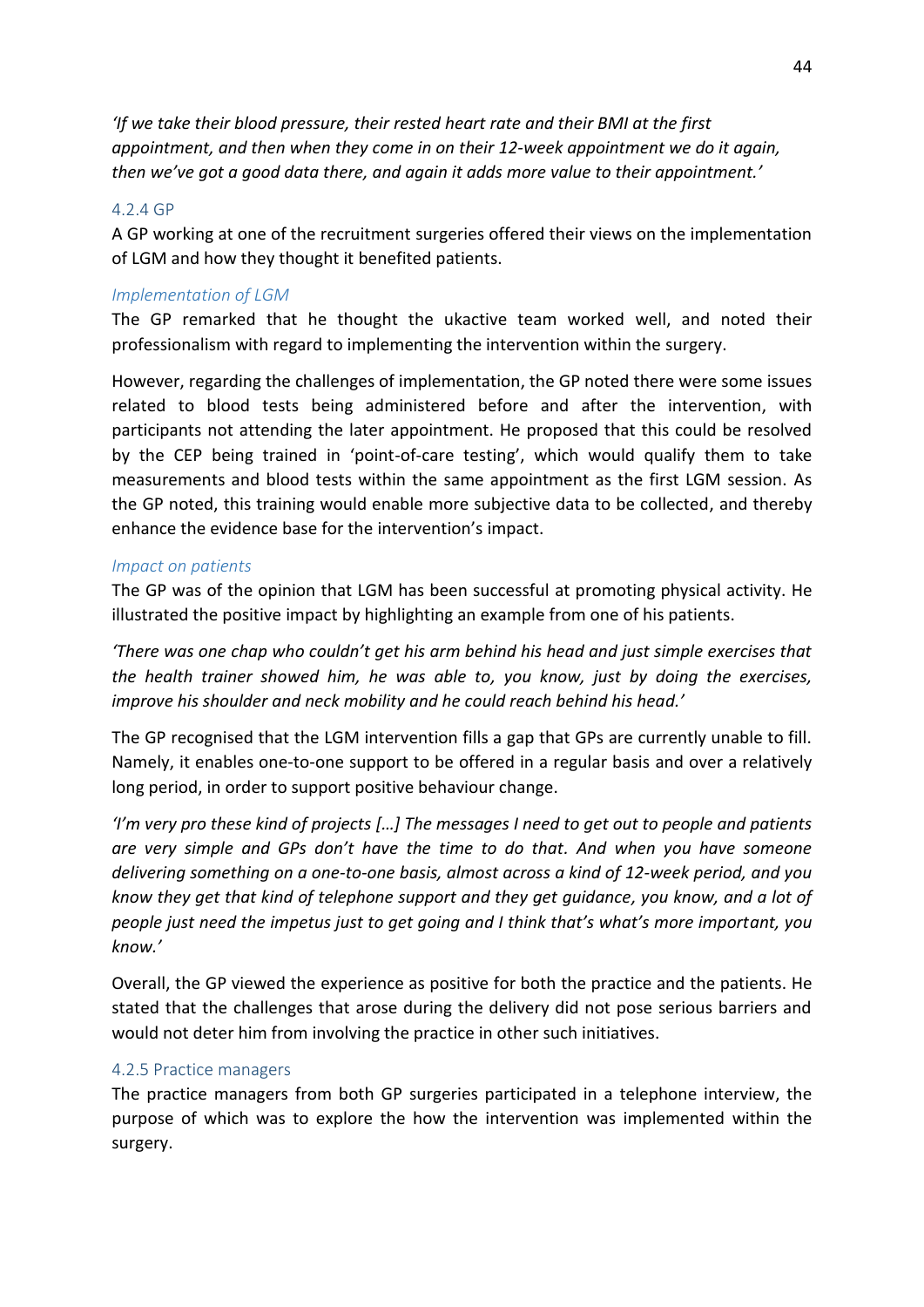#### *IT*

One of the practice managers remarked that the impact on their workload had been minimal, with the majority of the work falling to reception staff. The practice manager commented that the intervention had run very smoothly, with no adverse effects on the receptionists' workload.

Access to the IT system at the surgery was organised externally. Although it took a couple of weeks to organise, once this had been done, accessing the appropriate systems was not problematic.

However, this stands in contrast to the other GP surgery, which initially struggled with exporting the patient lists to Docmail due to the type of software used at this site.

*けI thought we could have just printed off things and let them do it but they wanted it put on to their system and we couldn't do it apart from manually.' (PM002)* 

This increased the workload for the practice staff  $-$  who were, at times, under considerable pressure. However, after the manual reporting had been done a number of times, the process became easier.

This was also raised as an issue by ukactive. Subsequently, GP surgeries using the Vision software package will not be eligible to host LGM.

#### *Practical arrangements*

With regard to accommodating the CEP, neither surgery remarked that this was a problem, and rooms were made available as and when were needed. Both surgeries made efforts to communicate to all staff that the LGM intervention was taking place, in order to ensure that individuals were familiar with the process associated with the intervention.

The practice manager from Surgery 2 also discussed the challenges related to offering the additional appointment to gather the anthropometric measurements, and reiterated the points made by both the CEP and the GP about separate appointments.

<span id="page-50-0"></span>*People are very reluctant to give up their time so they didn't want to come and have their health check, or the initial interview with [CEP] and then come back for a health check. Not many people took that up.*<sup>'</sup> (PM002)

They also went on to recommend future adaptations:

*けOnce we got it running with the [CEP] doing the health checks, that was the best way to run it, so if you do it anywhere else that's the way it should run, with the adviser doing everything, because then you're saving people the time coming back to make another appointmentくげ* (PM002)

#### *Relationship with CEP*

One practice manager expressed that they had expected the CEP to have knowledge of local sports facilities and opportunities for physical activity. However, she didn't feel that this had necessarily been the case, despite the CEP receiving training while preparing for the role. The practice manger felt that this ought to be an important qualification for any future CEP.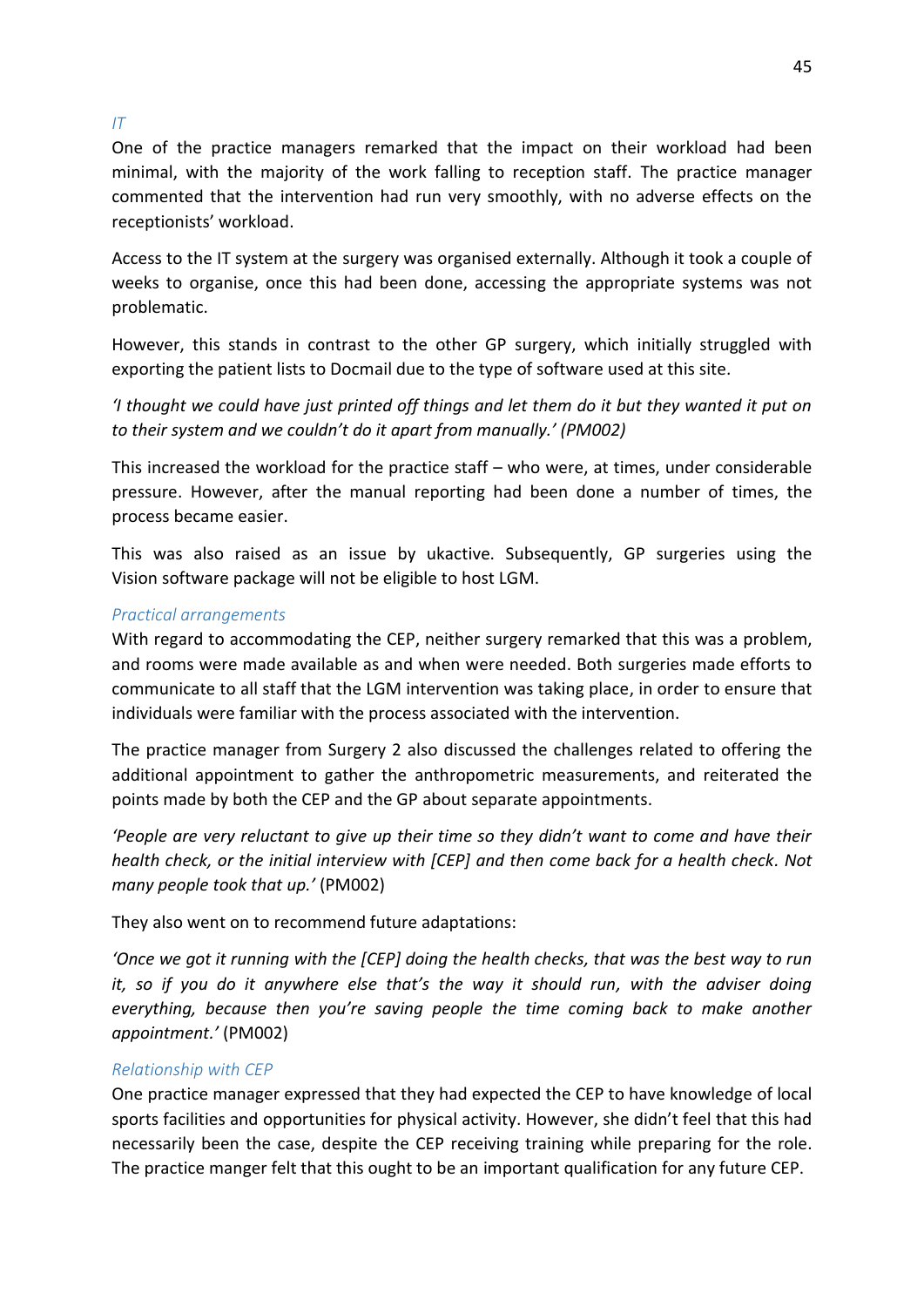*けI think if you were going to run it again, I think whoever goes in that role probably should live in the area and [be] someone that knows about the demands. I mean, we have areas of deprivation, so to a degree it's how do you talk to people about healthy eating and healthy lifestyles when you know they are heavy smokers and they are travellers and – or they are on benefits and don't have the money? How do they prepare food more healthily and things like that, you know, and someone who has a local knowledge of all that, I think.げ (PM001)* 

Both surgeries reported a positive working relationship with the CEP. One remarked that the CEP had made efforts to introduce themselves to the other staff, which helped integrate them into the work environment. The second CEP was described as being very good, possessing good working knowledge and being able to relate effectively to a wide range of patients.

#### *Impact on patients*

Both practice managers noted the intervention's positive impact on patients. One provided the following example:

*'You know, a lot of them were saying to our staff, you know, "Oh, I didn't realise I could go here and do things," and you know, [the CEP] was giving them sort of local places they could go to for sort of free exercise classes and things and, you know, I think it kick-starts people Sometimes into, you know, because it's not someone from the practice, it was someone from outside.げ* (PM002)

One of the practice mangers also remarked that the relationship between the CEP and the participant can be an important influence on the extent to which they engage with the intervention.

*けThey [the participants] did build up a really good relationship with him. At the end, he was chasing people to come back and they were responding more to him than my reception staff ringing them [...] they'd say no to our reception, but when he rang them, "Oh yes, I'll be in" you know!げ* (PM002)

# 5. Conclusion

Overall, an uptake in activity was demonstrated by a number of key indicators:

- 1. Movement between IPAQ categorised activity groups
	- **Low physical activity levels:** At baseline, a large proportion of individuals **62.1%** – were categorised as 'low' for overall physical activity. At 12 weeks, this proportion **decreased** to **30.6%,** and to **19.3%** at 6 months.
	- **Moderate physical activity levels:** At baseline, a third of the individuals **30.4%** – were categorised at 'moderate' for overall physical activity. At 12 weeks, this proportion **increased** to **52.0%,** and then **fell** to **42.4%** at 6 months.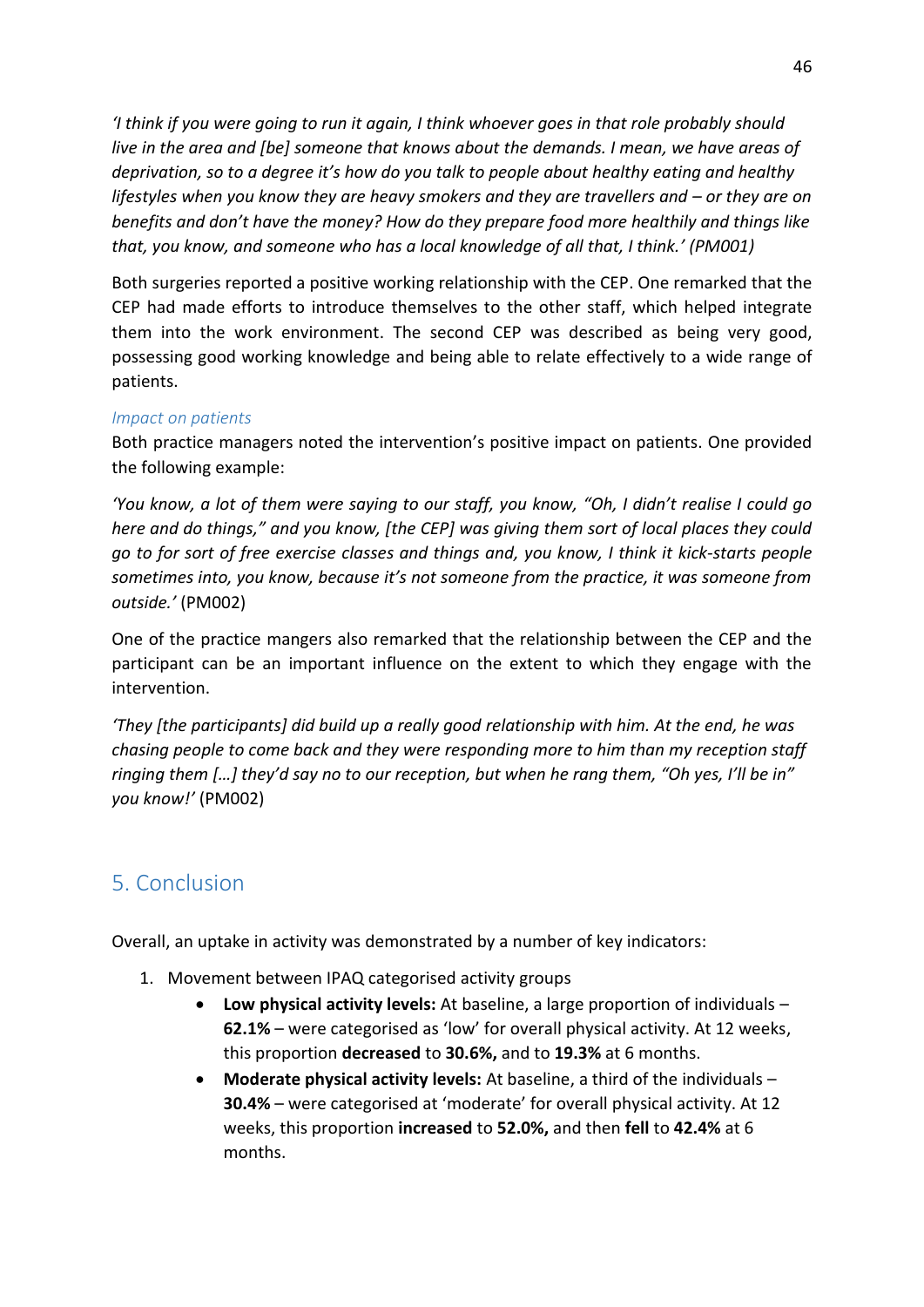- **•** High physical activity levels: At baseline, a minority of participants  $-7.5\%$  were categorised as 'high' for overall physical activity. At 12 weeks, this proportion **increased** to **17.3%** and to **38.6%** at 6 months**.**
- 2. Degree of change scores
	- For those participants who returned at 12 weeks, the mean degree of change in total physical activity was in a positive direction  $-625.18$  MET. For those participants who returned at **6 months**, the result was **1466.77 MET,**  suggesting an overall uptake in the amount of physical activity.
	- At **12 weeks, 70.3%** of the participants who returned for the appointment reported a **positive change** in total physical activity. For those who provided data at 6 months, this proportion rose to **87.1%.**
	- With regard to maintaining the change in behaviour, change score analysis suggests some initial positive evidence. For the 92 participants who reported an increase in physical activity at 12 weeks, **64.1%** reported further increases in physical activity at 6 months, **4.3%** indicated no change, and **31.5%** reported a decrease.
- 3. Comparison of baseline physical activity levels to 12 weeks and 6 months
	- Overall, **statistically significant increases** in walking, moderate and vigorous activity were observed at **12 weeks** and **6 months** compared to baseline levels.
	- As to be expected based on the uplift in all the activity types, **total physical activity also significantly improved** at **12 weeks** and **6 months** compared to baseline levels. It also significantly improved between 12 weeks and 6 months.
- 4. Types of activity driving the uplift
	- Walking and moderate physical activity were the main drivers of the uptake in physical activity. Of the 121 participants who reported an increase in activity at 12 weeks vs. baseline, **75.2%** reported an uplift in **walking** and **65.3%** in **moderate** activity.
- 5. Role of confidence and importance
	- Levels of both confidence and importance increased at 12 weeks compared to baseline.
	- The results suggest that confidence to change behaviour and importance of physical activity at baseline did not influence the amount of physical activity in which participants engaged. However, a different picture emerges when the focus is on the relationship between 12-week assessments of confidence and the change in physical activity at 6 months  $-$  namely, a positive correlation is observed. This suggests that participants with higher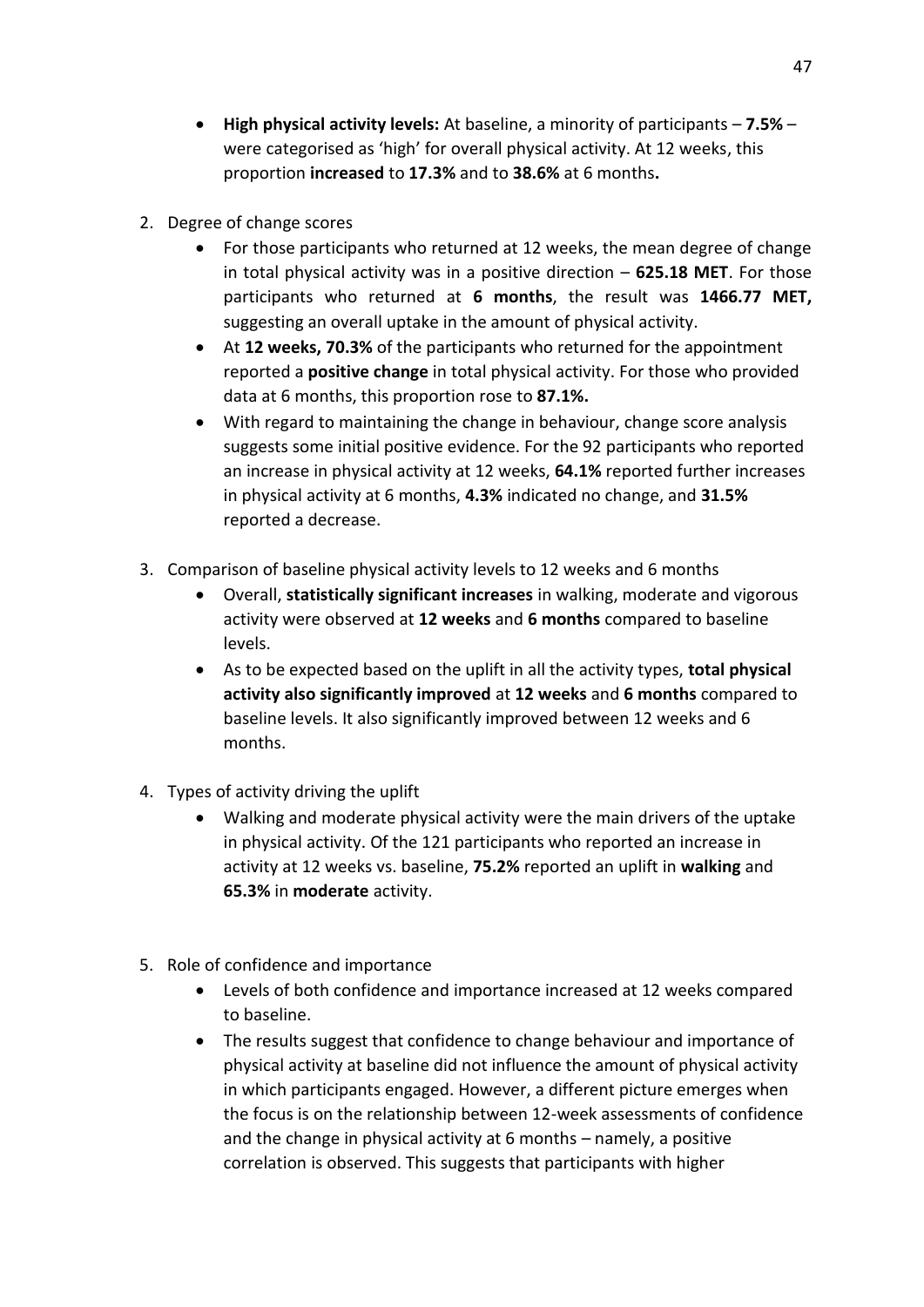confidence levels at 12 weeks go on to report higher levels of physical activity. In other words, it takes time to increase levels of confidence, but higher confidence has a positive influence on physical activity levels.

- 6. Attrition rates
	- 45 individuals who booked in for an initial appointment did not attend the first session.
	- Overall, attrition rates were relatively low and in line with expectations for this type of behaviour change intervention. At 12 weeks, **26.4% (n=64)** of participants did not attend the appointment, while at 6 months **33.1% (n=82)** did not respond to a request for data. Taking these figures in to consideration, it suggests that the initial GP screening process identified participants who were broadly willing to commit to the programme.

In addition, the evaluation facilitated exploration of four main aims, of which the key findings are highlighted below.

- 1. To explore the characteristics of service users who successfully changed their behaviour, in order to predict success in future cohorts or identify service users likely to require greater support.
	- Total levels of physical activity were not significantly affected by gender  $-$  the positive impact was equivalent for both males and females. However, for vigorous activity, only female participants noted a significant improvement.
	- There were no significant relationships between total physical activity level and the participants' age.
	- 34 participants reported a decrease in physical activity. Exploring the profile of these individuals, **77.4%** reported an underlying health condition. An increase in severity of a health condition may therefore serve to explain why physical activity levels decreased from baseline.
	- **17.2%** of all participants identified in the 'low' group at baseline, and 13.9% in the 'high' group, reported a decrease in levels of physical activity. This suggests that those in the low group are marginally more susceptible to not making positive changes in behaviour.
	- **62.9%** of those who did not return any follow-up data were categorised in the 'high' physical activity group. It may be that these individuals already felt equipped to change without the continuing support of the intervention.
	- **20.1%** of those who identified as engaging in 'low' physical activity dropped out before the 12-week or 6-month follow-up. This proportion is higher than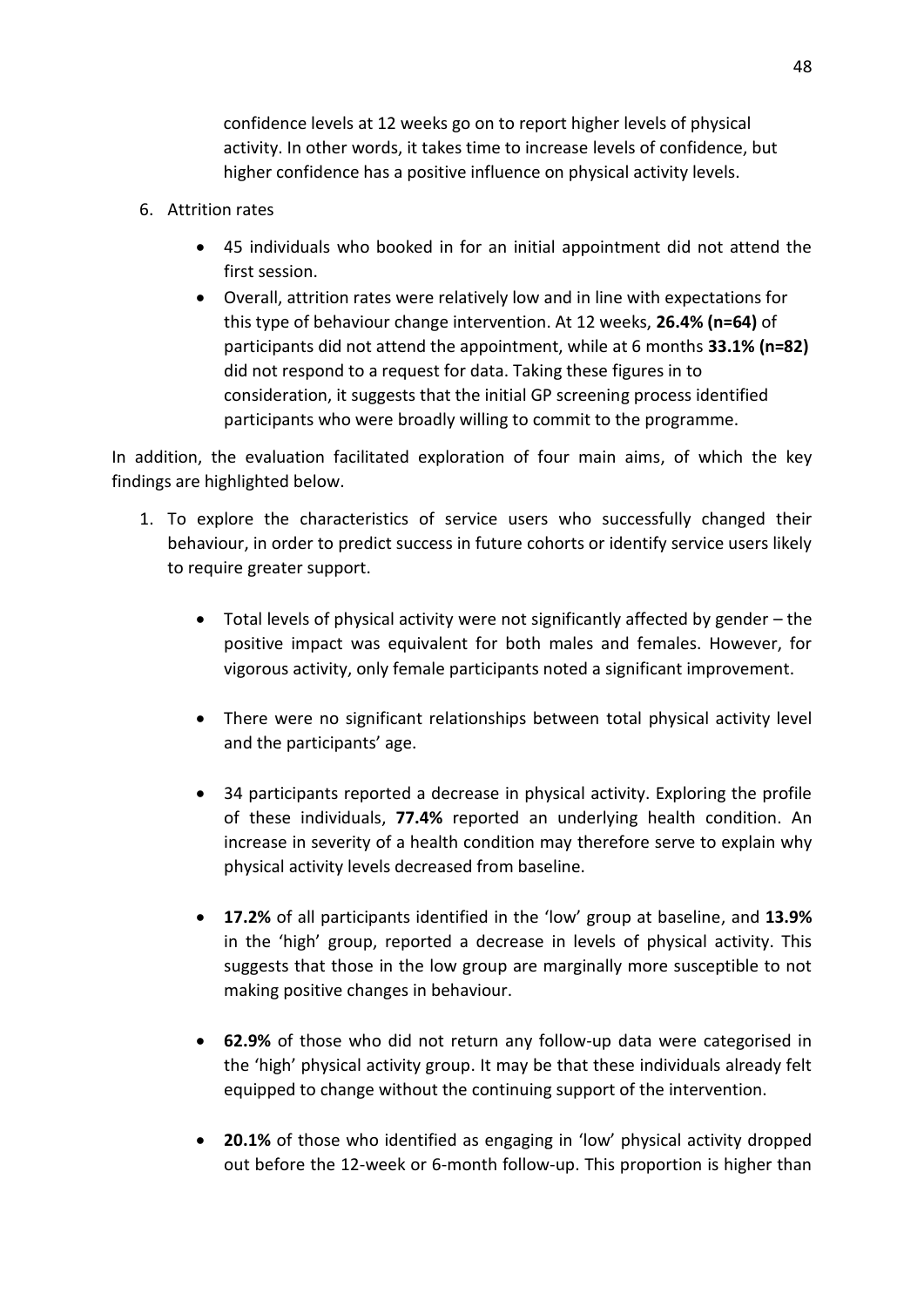both moderate (15.1%) and 'high' (11.1%), which suggests that the low physical activity group may be more vulnerable to attrition.

- With regard to gender differences in recruitment, females responded with a slightly higher rate compare to males, with a letter-to-attendance conversion rate of **12.7%** for females and **8.3%** for males.
- 2. To establish whether recruiting participants via systematic screening of GP surgery patient lists is effective.
	- The screening process identified a large sample of eligible participants, resulting in 3,030 recruitment letters being sent. It therefore seems that this is an effective mechanism of identifying patients.
	- In addition, this approach recruited more people than the original target of 200. As such, the screening process not only identified patients who were eligible as per the screening criteria, but also those who were physically inactive.
	- The screening process was also successful at identifying 'high value' participants, in that it included many individuals who were physically inactive and had a BMI above 28. The intervention also accessed a high proportion of individuals with disabilities and long-term conditions.
	- However, at baseline, a significant proportion of participants **30.4%** were classified as 'moderate', and **7.5%** as high. While these proportions are relatively small (and individuals in the moderate group still have scope to change), it may be that the focus must be on those most in need of the intervention (i.e. patients in the low group). However, in this light, it should be noted that these groupings are based on self-reported data, which is susceptible to over-estimation of activity. Therefore, while participants may have reported activity that classifies them as moderate, an objective assessment may have provided a different picture.
	- The screening and recruitment processes were adapted to reflect the higher proportion of Punjabi-speaking residents in the Surgery 2 catchment area. These included translating the recruitment letter, and ukactive providing a translator for telephone calls. These efforts resulted in **27.2%** of the sample from Surgery 2 being recruited from the 'Asian British' and 'Asian Indian' communities. This compares favourably with the overall percentage residing in the catchment area (9.34%).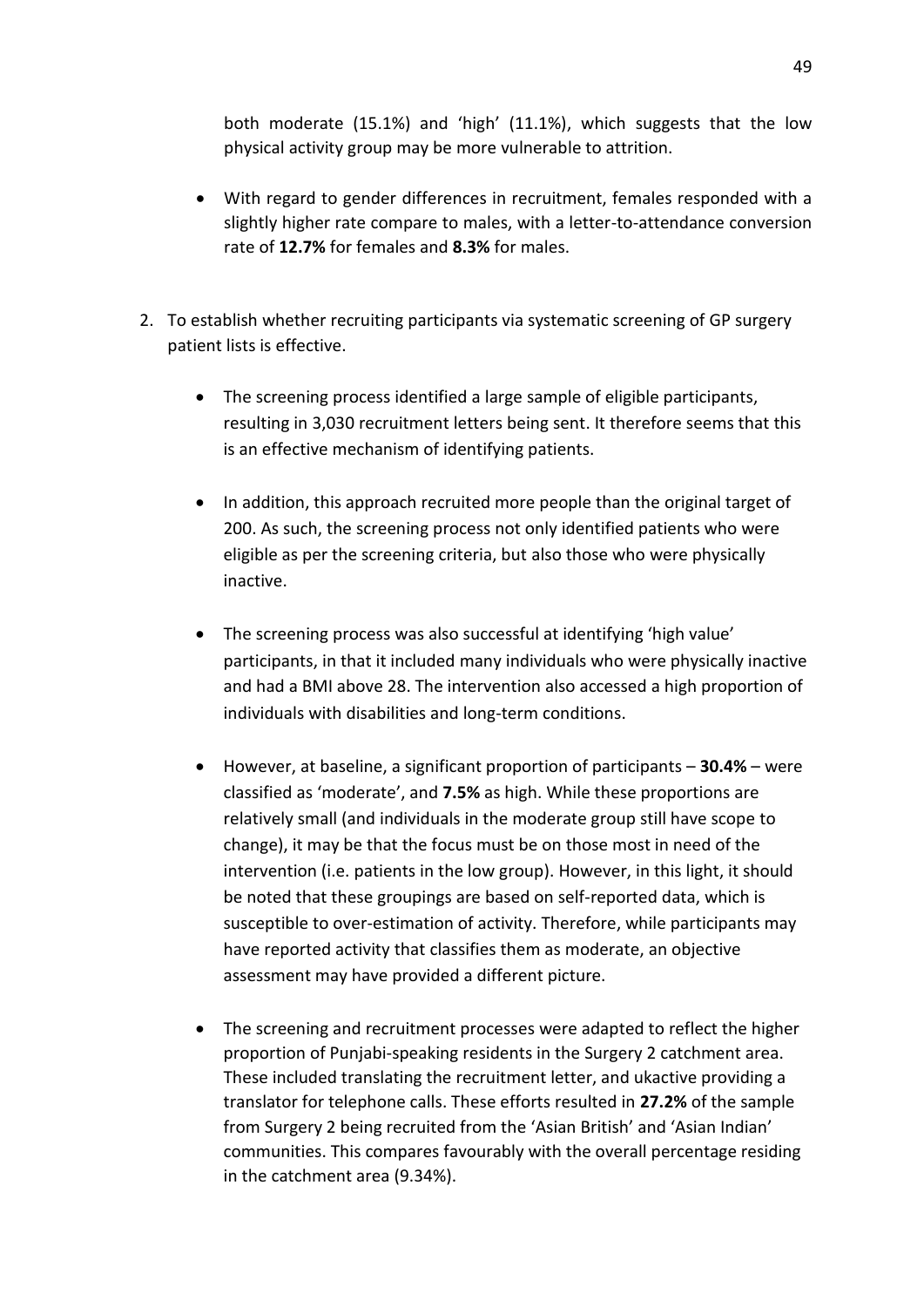- 3. To establish whether recruiting participants via the systematic screening of GP surgery patient lists is an effective method of recruitment.
	- The time commitment for screening patients was more than expected in one surgery, due to incompatible data systems. By contrast, the other surgery noted the efficiency of the screening process was, and reported that it had minimal impact on time and workload. Therefore, ensuring that the surgery's system is compatible is a key lesson that ukactive has already taken on board.
	- The staff identified no practical barriers to the intervention running at the surgery. Room bookings were co-ordinated effectively, and no additional resources were required from the surgery.
	- Communication between surgery staff and the CEP was seen as a crucial element in the smooth running of the intervention. In both locations, efforts were made to ensure that other staff members were aware of the intervention and that receptionists knew when participants were expected.
	- A key issue that arose at one site was the introduction of gathering anthropometric measurements at baseline and 12 weeks, which required participants to book a separate appointment with the surgery phlebotomist. The participants, CEP, GP and practice manager all highlighted this as a problematic aspect of the intervention. In future iterations, if this additional component is included, it should ideally be incorporated as part of the initial LGM session.
- 4. To establish whether recruiting a practitioner workforce specifically to deliver interventions is feasible and effective.
	- The data supplied by ukactive and the CEP interview suggests that the training provided in LGM and MI was comprehensive. The CEP demonstrated a clear understanding of the theory and purpose of MI, which indicates that the training was effective.
	- Furthermore, the participants mentioned the setting of goals, the collaborative approach and discussing their motivation  $-$  all of which are central tenets of MI. This again emphasises the thorough use of the approach.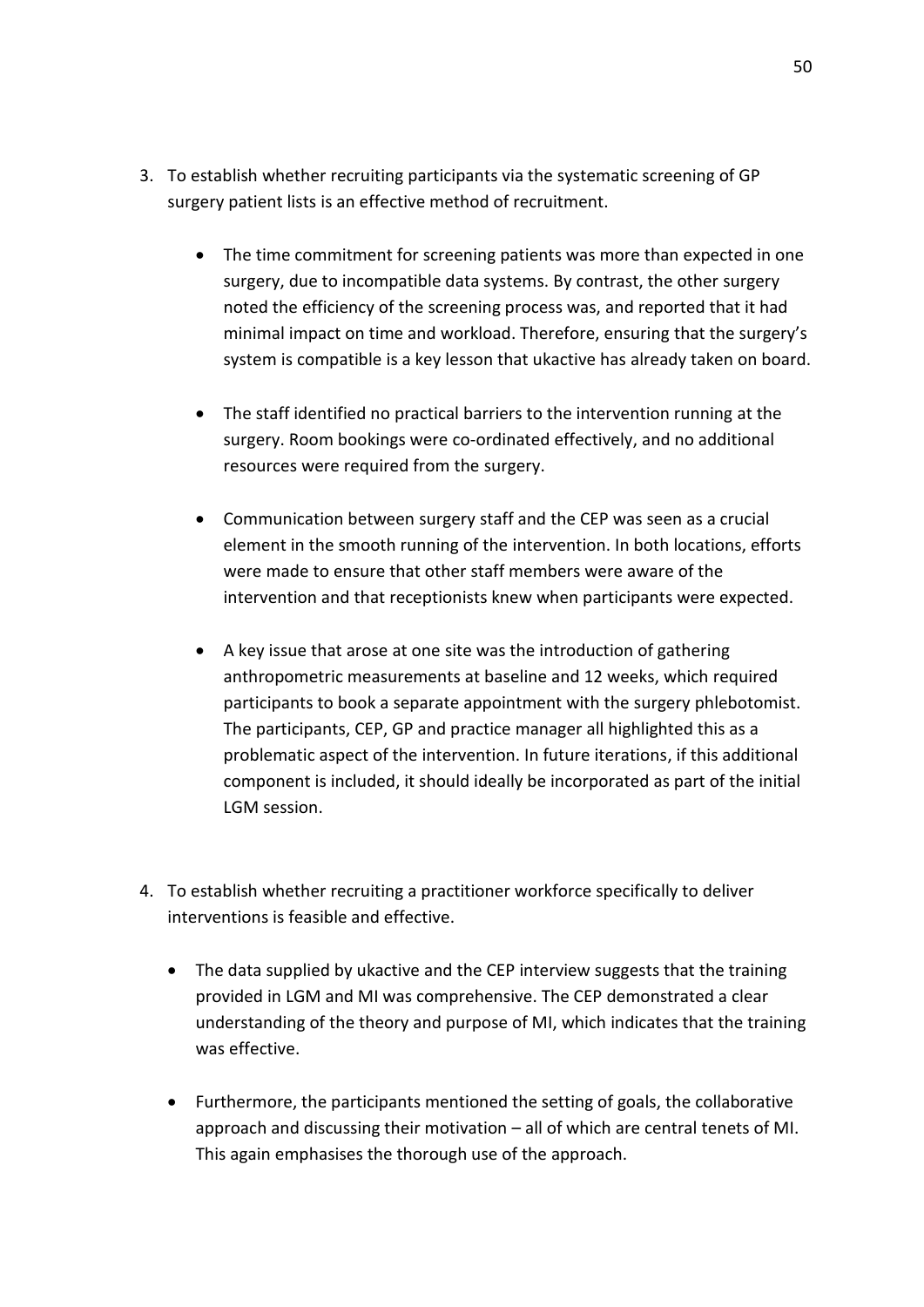- <span id="page-56-0"></span>• In future iterations, it may be useful to record a selection of sessions to objectively assess and compare the content against the MI framework, in order to ensure a more robust assessment of how the techniques were utilised.
- The CEP had an extensive professional background in providing physical activity support to a wide range of individuals. This experience seems to benefit the delivery of LGM, as it builds on the CEP's existing knowledge and expertise.
- The GP also emphasised the importance of having an 'expert' deliver the intervention, as the CEP's high level of knowledge and confidence will further help participants to change their behaviour.
- It was seen as important that the CEP was local, in order to facilitate a solid knowledge base about opportunities for physical activity.
- The CEP emphasised that the role requires work outside of the session itself. Therefore, other professionals who take on the role would need to be willing to engage in this work. If the professional concerned is not an 'expert' in physical activity, this may also utilise more capacity, as they adapt to unfamiliar resources and providers.

Overall, the evidence suggests that the brief MI intervention has been successful in increasing physical activity levels in a targeted population screened and recruited through GP surgeries.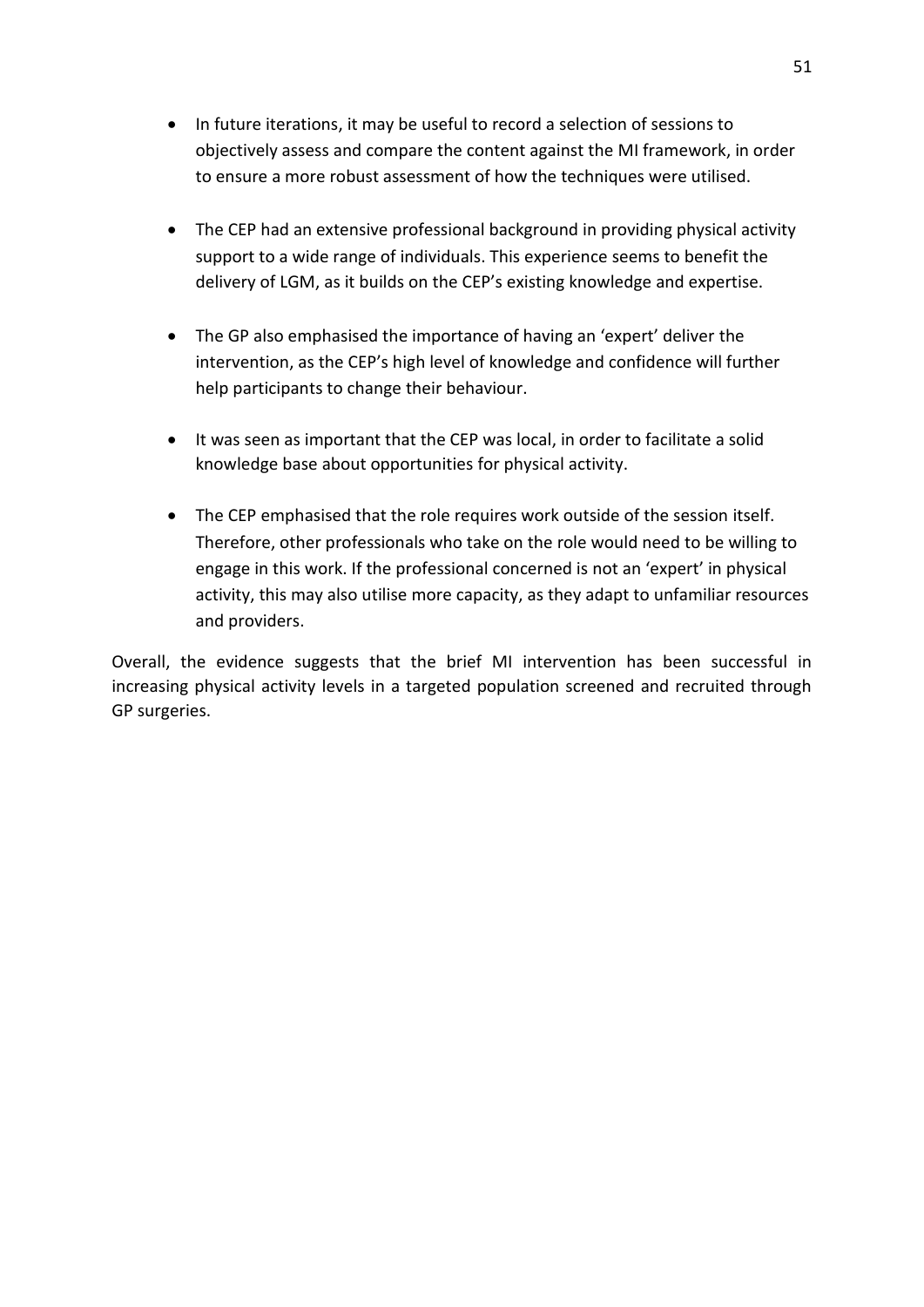#### 6. References

- Armstrong, M. J., Mottershead, T. A., Ronksley, P. E., Sigal, R. J., Campbell, T. S., & Hemmelgarn, B. R. (2011). Motivational interviewing to improve weight loss in overweight and/or obese patients: a systematic review and meta-analysis of randomized controlled trials. *Obesity Reviews, 12,* 709-723. doi: 10.1111/j.1467- 789X.2011.00892.x
- Bird, E. L., et al. (2013). Behaviour change techniques used to promote walking and cycling: A systematic review. *Health Psychology, 32,* 829-838.
- Brown, W. J., S. G. Trost, A. Bauman, K. Mummery and N. Owen (2004). Test-retest reliability of four physical activity measures used in population surveys. *Journal of Science and Medicine in Sport, 7,*205-15.
- Cohen, J. (1988). *Statistical power analysis for the behavioral sciences* (2nd ed.). Hillsdale, NJ: Erlbaum.
- Craig, C. L., et al. (2003). International physical activity questionnaire: 12-country reliability and validity. *Medicine & Science in Sports & Exercise, 35,* 1381-95.
- Department of Health (2011). *Physical activity guidelines for adults (19-64): Factsheet 4*. [http://www.dh.gov.uk/en/Publicationsandstatistics/Publications/PublicationsPolicyA](http://www.dh.gov.uk/en/Publicationsandstatistics/Publications/PublicationsPolicyAndGuidance/DH_127931) [ndGuidance/DH\\_127931](http://www.dh.gov.uk/en/Publicationsandstatistics/Publications/PublicationsPolicyAndGuidance/DH_127931)
- Department of Health (2011). *Start active, stay active. A report on physical activity from the four Home Counties' chief medical officers.* London: Department of Health.
- Department of Health. (2012). *Let's Get Moving: A physical activity care pathway. Commissioning Guidance*. London: Department of Health.
- Dixon, A. (2008). *Motivation and Confidence: What does it take to change behaviour?* The King's Fund.
- Hallal, P. C. and C. G. Victora (2004). Reliability and validity of the International Physical Activity Questionnaire (IPAQ). *Medicine & Science in Sports & Exercise, 36,* 556.
- Hardcastle, S. J., Taylor, A. H., Bailey, M. P., Harley, R. A., & Hagger, M. S. (2013). Effectiveness of a motivational interviewing intervention on weight loss, physical activity and cardiovascular disease risk factors: a randomised controlled trial with a 12-month post-intervention follow-up. *International Journal of Behavioural Nutrition and Physical Activity, 10,* 40.
- Hoffman, T. C., et al. (2014). Better reporting of interventions: Template for intervention description and replication (TIDieR) checklist and guide. *BMJ, 348,* g1687.
- Hollis, J., Williams, L., Collins, C., & Morgan, P. (2012). Effectiveness of interventions using Motivational Interviewing for physical activity and dietary modification in adults: A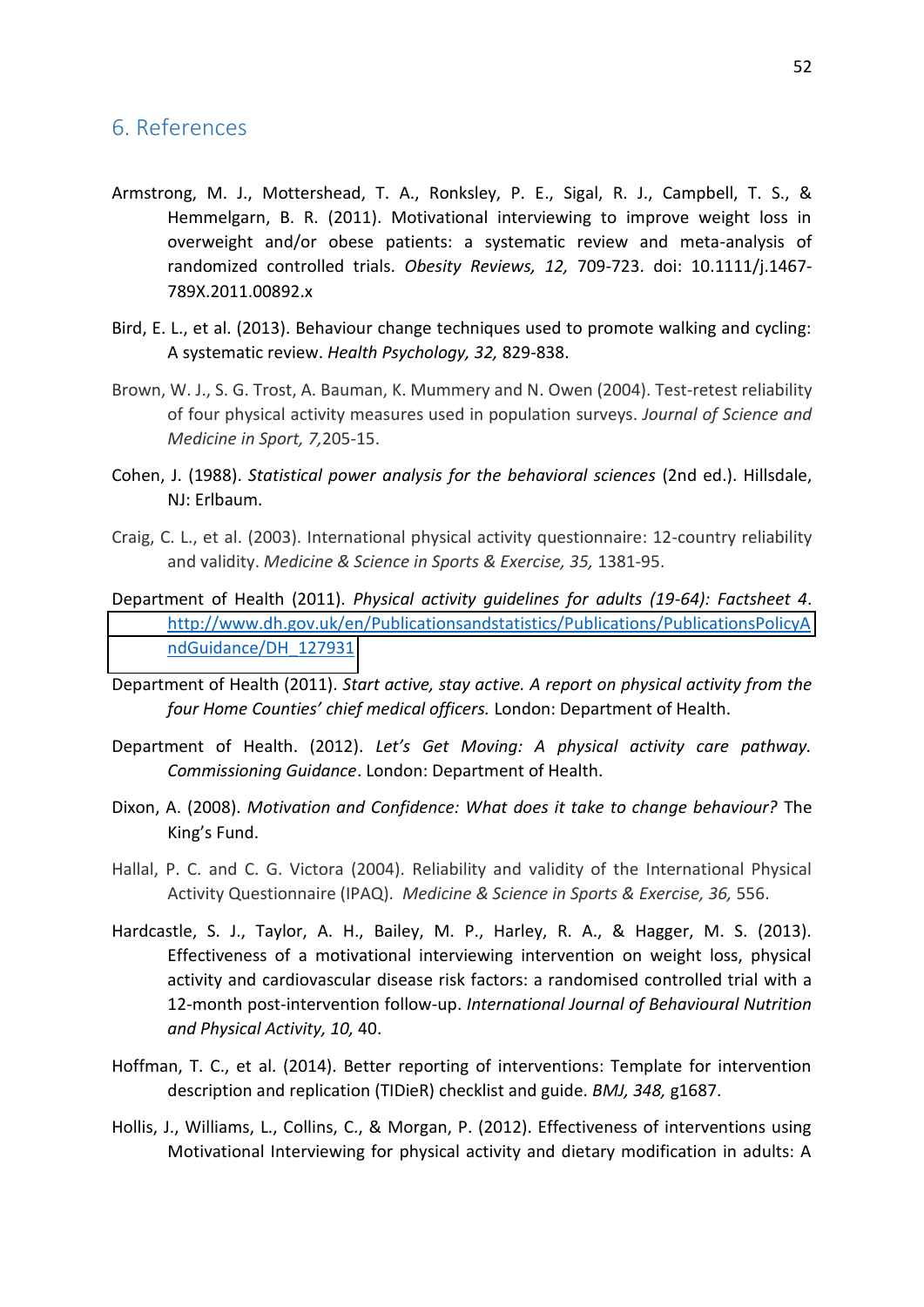systematic review. *Obesity Research & Clinical Practice, 6*, 31. <http://dx.doi.org/10.1016/j.orcp.2012.08.064>

- IPAQ (2005). Guidelines for data processing and analysis of the International Physical Activity Questionnaire (IPAQ) - Short and Long forms.
- Johnston, M. (2014). Improving the reporting of behaviour change interventions. *The European Health Psychologists, 16,* 181-189.
- Lee, I. M., Shiroma, E. J., Lobelo, F., Puska, P., Blair, S. N., & Katzmarzyk, P. T. (2012). Effect of physical activity on major non-communicable diseases worldwide: An analysis of burden of disease and life expectancy. *Lancet, 380,* 219-29.
- Lundahl et al. (2010). A meta-analysis of motivational interviewing: Twenty-five years of empirical studies. *Research in Social Work Practice, 20,* 137-160.
- Lundahl, B., Moleni, T., Burke, B. L., Butters, R., Tollefson, D., Butler, C., & Rollnick, S. (2013). Motivational Interviewing in medical care settings: A System Review and Metaanalysis of Randomised Controlled Trials. *Patient Education and Counseling, 93,* 157- 168.
- Miller, W. R. (1983). Motivational Interviewing with problem drinkers. *Behavioural Psychotherapy, 11*, 147-172.
- Miller, W. R., & Rollnick, S. (2002). *Motivational Interviewing: Preparing people for change*  (2<sup>nd</sup> Ed.)London: The Guilford Press
- NHS Information Centre for Health and Social Care. (2009). *Health survey for England 2008: Physical activity and fitness*. London: NHS Information Centre for Health and Social Care.
- National Institute for Health and Care Excellence. (2014). *NICE Guidelines (PH49). Behaviour change: Individual approaches*. NICE
- O'Halloran PD, Blackstock F, Shields N, Holland A, Iles R, Kingsley M, Bernhardt J, Lannin N, Morris ME, Taylor NF. (2014). Motivational interviewing to increase physical activity in people with chronic health conditions: a systematic review and meta-analysis. *Clinical Rehabilitation 28*, 1159-1171.
- Olander, E. K., et al. (2013). What are the most effective techniques in changing obese individuals' physical activity self-efficacy and behaviour: A systematic review. *International Journal of Behavioural Nutrition and Physical Activity, 10*, 40.
- Pridgeon, L., & Grogan, S. (2012). Understanding exercise adherence and dropout: an interpretative phenomenological analysis of men and women's accounts of gym attendance and non-attendance. *Qualitative Research in Sport, Exercise and Health, 4,* 382-399. http://dx.doi.org/10.1080/2159676X.2012.712984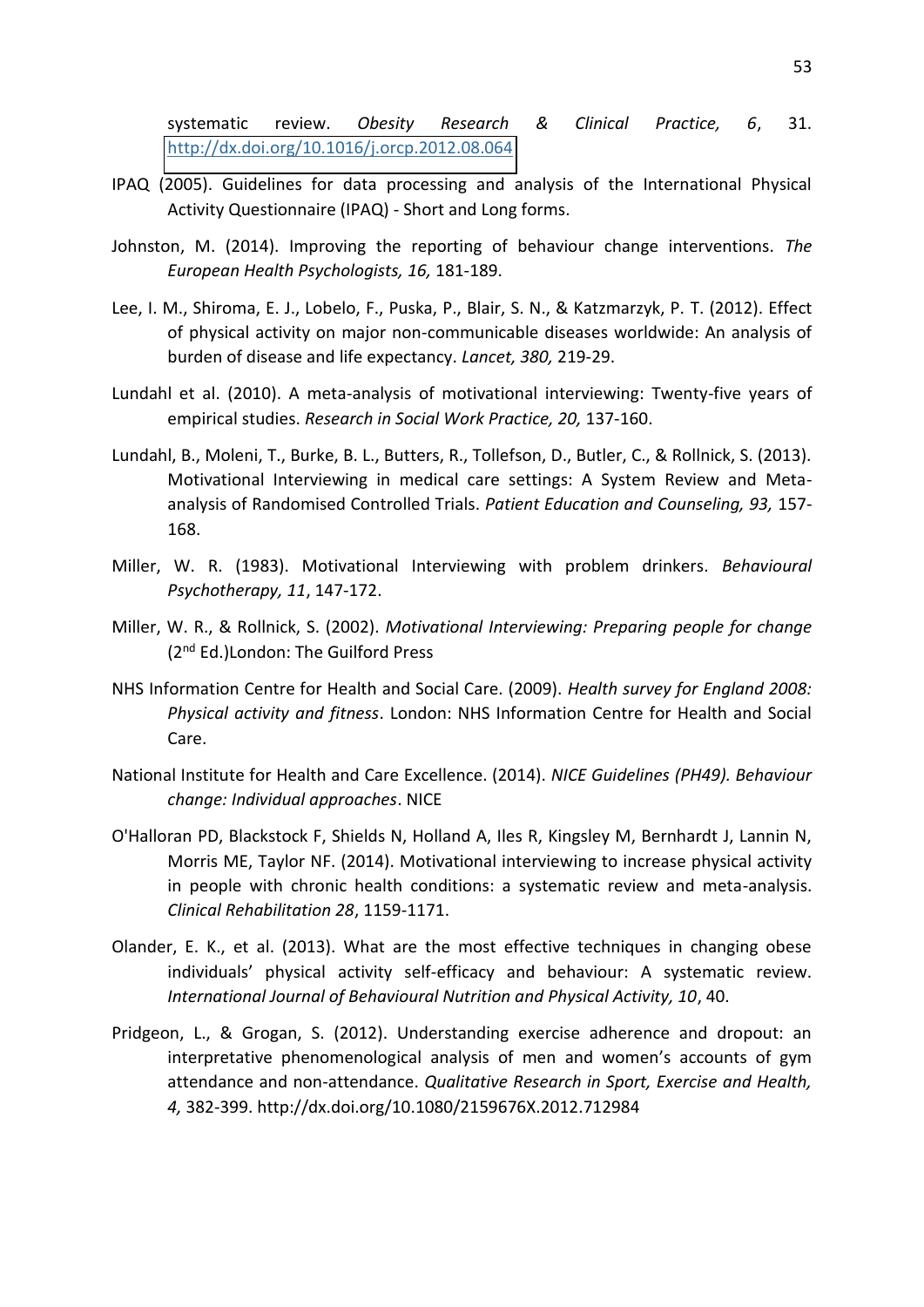- <span id="page-59-0"></span>Public Health England (2014). *Everybody Active Every Day*. [https://www.gov.uk/government/uploads/system/uploads/attachment\\_data/file/37](https://www.gov.uk/government/uploads/system/uploads/attachment_data/file/374914/Framework_13.pdf) [4914/Framework\\_13.pdf](https://www.gov.uk/government/uploads/system/uploads/attachment_data/file/374914/Framework_13.pdf)
- Ritchie, J., & Lewis, J. (2003). Qualitative research practice: A guide for social science students and researchers. London: Sage

Sport England (2013). *Active People Survey (7).*

Walker, A., Maher, J., Coulthard, M., Goddard, E., & Thomas, M. (2001). *Living in Britain: Results from the 2000/01 General Household Survey*. London: Office for National Statistics.

World Health Organisation (1998). International Physical Activity Questionnaire (IPAQ).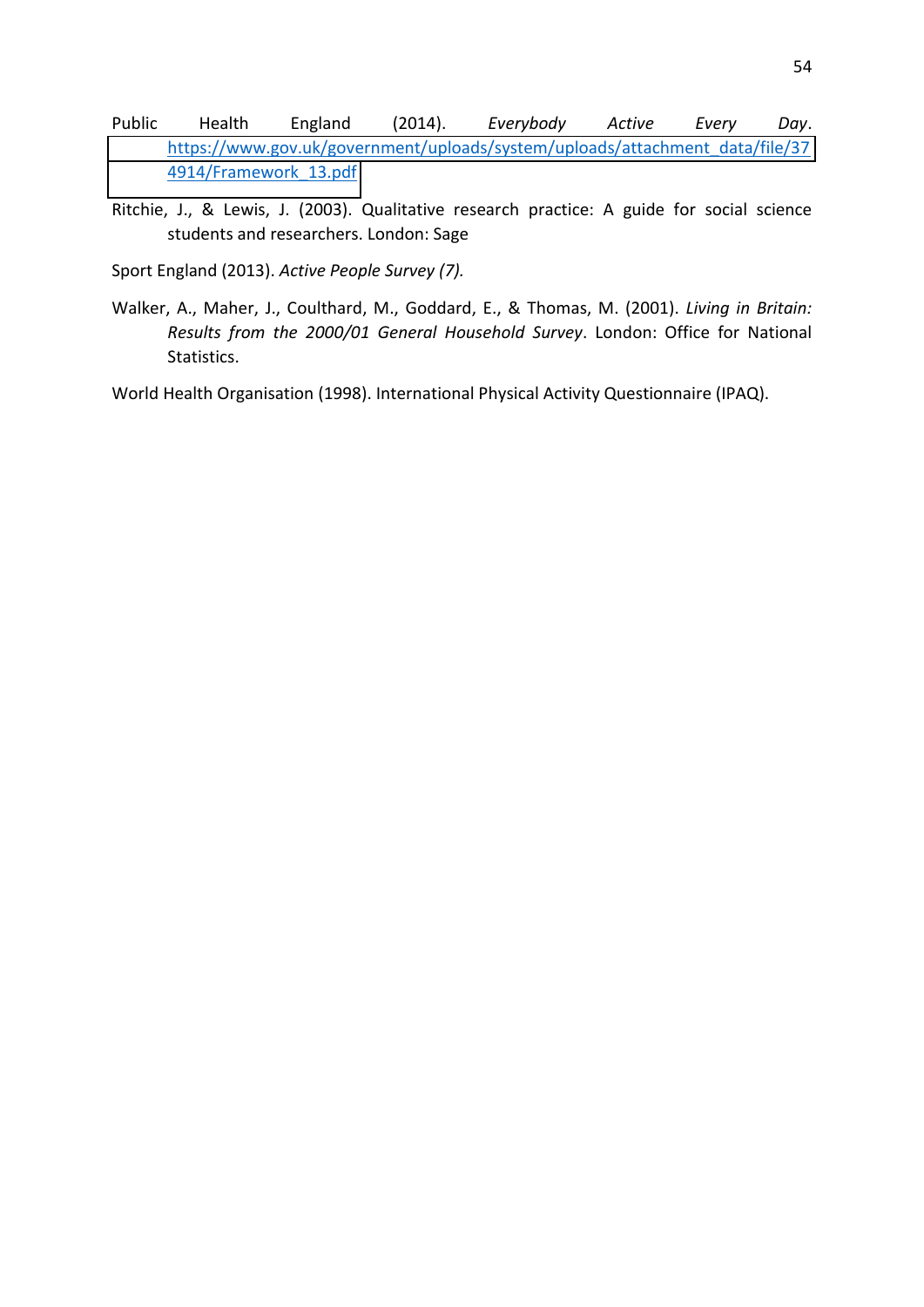# <span id="page-60-0"></span>Appendix 1: TIDieR Checklist

| Item number             | Definition                                                                                                                                                                                                                                                                                                  |
|-------------------------|-------------------------------------------------------------------------------------------------------------------------------------------------------------------------------------------------------------------------------------------------------------------------------------------------------------|
| 1. Brief name           | Provide the name or a phrase that describes the intervention.                                                                                                                                                                                                                                               |
| 2. Why                  | Describe any rationale, theory, or goal of the elements essential to the<br>intervention.                                                                                                                                                                                                                   |
| 3. What<br>materials    | Materials: Describe any physical or informational materials used in the<br>intervention, including those provided to participants or used in<br>intervention delivery or in training of intervention providers. Provide<br>information on where the materials can be accessed (e.g. online<br>appendix, URL |
| 4. What<br>procedures   | Procedures: Describe each of the procedures, activities, and/or<br>processes used in the intervention, including any enabling or support<br>activities.                                                                                                                                                     |
| 5. Who<br>provided      | For each category of intervention provider (e.g. psychologist, nursing<br>assistant), describe their expertise, background and any specific<br>training given.                                                                                                                                              |
| 6. How                  | Describe the modes of delivery (e.g. face-to-face or by some other<br>mechanism, such as internet or telephone) of the intervention and<br>whether it was provided individually or in a group                                                                                                               |
| 7. Where                | Describe the type(s) of location(s) where the intervention occurred,<br>including any necessary infrastructure or relevant features.                                                                                                                                                                        |
| 8. When and<br>how much | Describe the number of times the intervention was delivered and over<br>what period of time including the number of sessions, their schedule,<br>and their duration, intensity or dose.                                                                                                                     |
| 9. Tailoring            | If the intervention was planned to be personalised, titrated or adapted,<br>then describe what, why, when, and how.                                                                                                                                                                                         |
| 10.<br>Modifications    | If the intervention was modified during the course of the study,<br>describe the changes (what, why, when, and how).                                                                                                                                                                                        |
| 11. How well<br>planned | Planned: If intervention adherence or fidelity was assessed, describe<br>how and by whom, and if any strategies were used to maintain or<br>improve fidelity, describe them                                                                                                                                 |
| 12. How well<br>actual  | Actual: If intervention adherence or fidelity was assessed, describe the<br>extent to which the intervention was delivered as planned.                                                                                                                                                                      |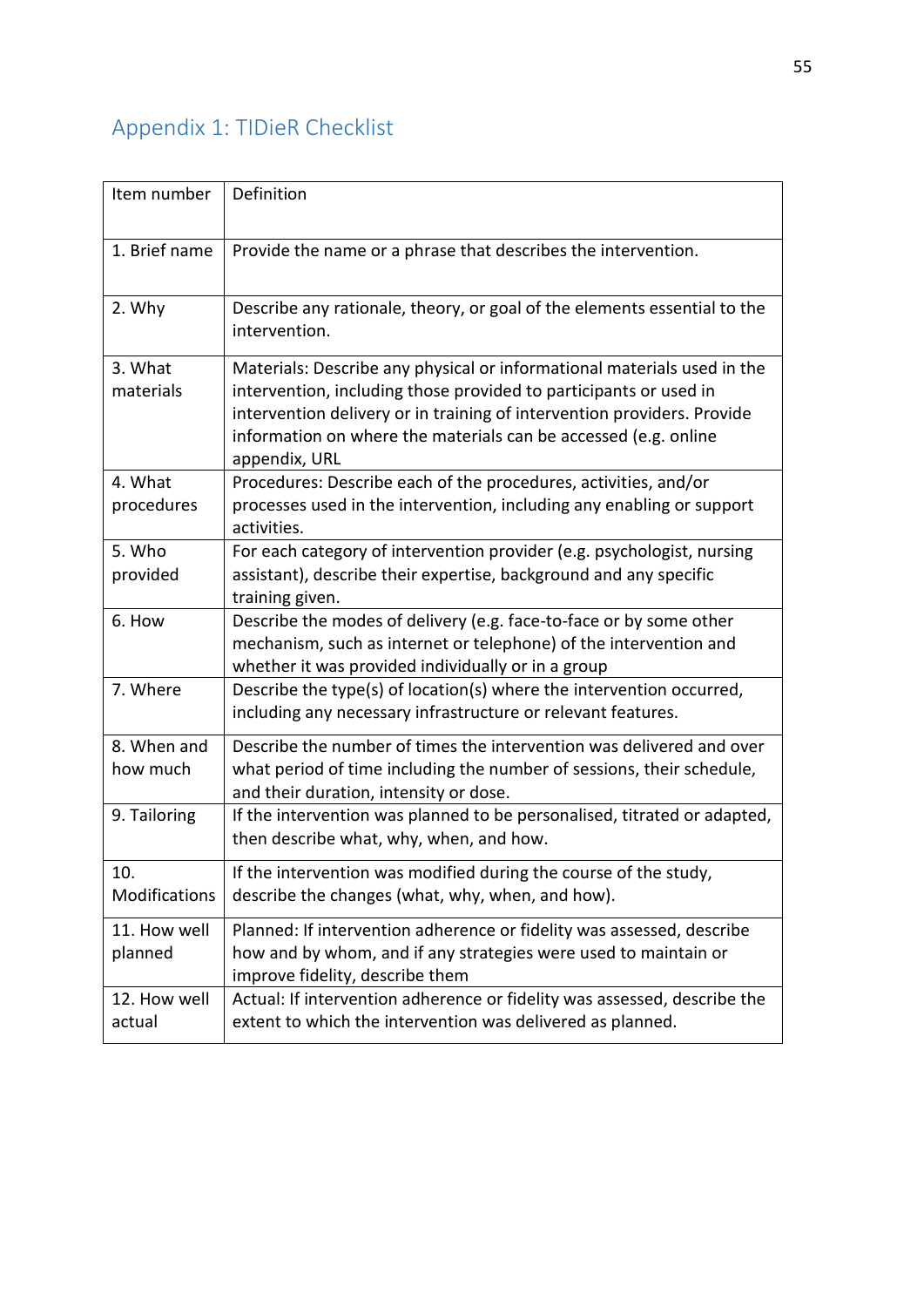## Appendix 2: Interview Guides

#### **LET'S GET MOVING INTERVIEW GUIDE: PARTICIPANTS**

Interviewer to:

- note time/date and location of interview
- review PIS & sign consent form

Before commencing interview:

- Welcome and thank for taking part
- Study aims: refresh participant
- No right or wrong answers: please do not be reticent with what you say
- Confidentiality & audio-recording: only the research team will hear the recording & all personal details will be removed. Any quotes will be anonymous.
- Will keep to planned timing; ask if need a break
- Any further questions?

#### *Notify participant that the recorder has been switched on now.*

| <b>Question (for interviewee)</b>                                                                                                                                                                                                                        | Rationale & probes (for interviewer)                                                      |
|----------------------------------------------------------------------------------------------------------------------------------------------------------------------------------------------------------------------------------------------------------|-------------------------------------------------------------------------------------------|
| 1. Could you tell me a little about yourself<br>a. Age<br>b. Employment status/type of work<br>c. Health condition<br>d. Reason referred to LGM                                                                                                          | Useful to have basic demographic details                                                  |
| 2. What activities or exercise did you do in the<br>last year, prior to LGM?<br>a. Has anything made it difficult to exercise<br>or engage in activities that you enjoyed?                                                                               | Gauge activity levels pre-project<br>Assumption: they did little exercise pre-<br>project |
| 3. What did you think when you first heard<br>about LGM?<br>a. What prompted you to follow up?<br>b. What helped you commit to LGM?<br>c. The letter came from your $GP$ – did this<br>influence your response in any way?                               | 1 <sup>st</sup> impressions, initial doubts, contemplation<br>of change                   |
| 4. How did you find the practical arrangements<br>for LGM?<br>a. Could you get an appointment time that<br>suited you?<br>b. Was it convenient attending<br>appointment(s) at the surgery?<br>c. Were the follow up phone calls at a<br>convenient time? | Logistics of the service: what worked, or<br>not?                                         |
| 5. What do you think of LGM overall?<br>a. What did you like about LGM?                                                                                                                                                                                  | Overview & components (process)                                                           |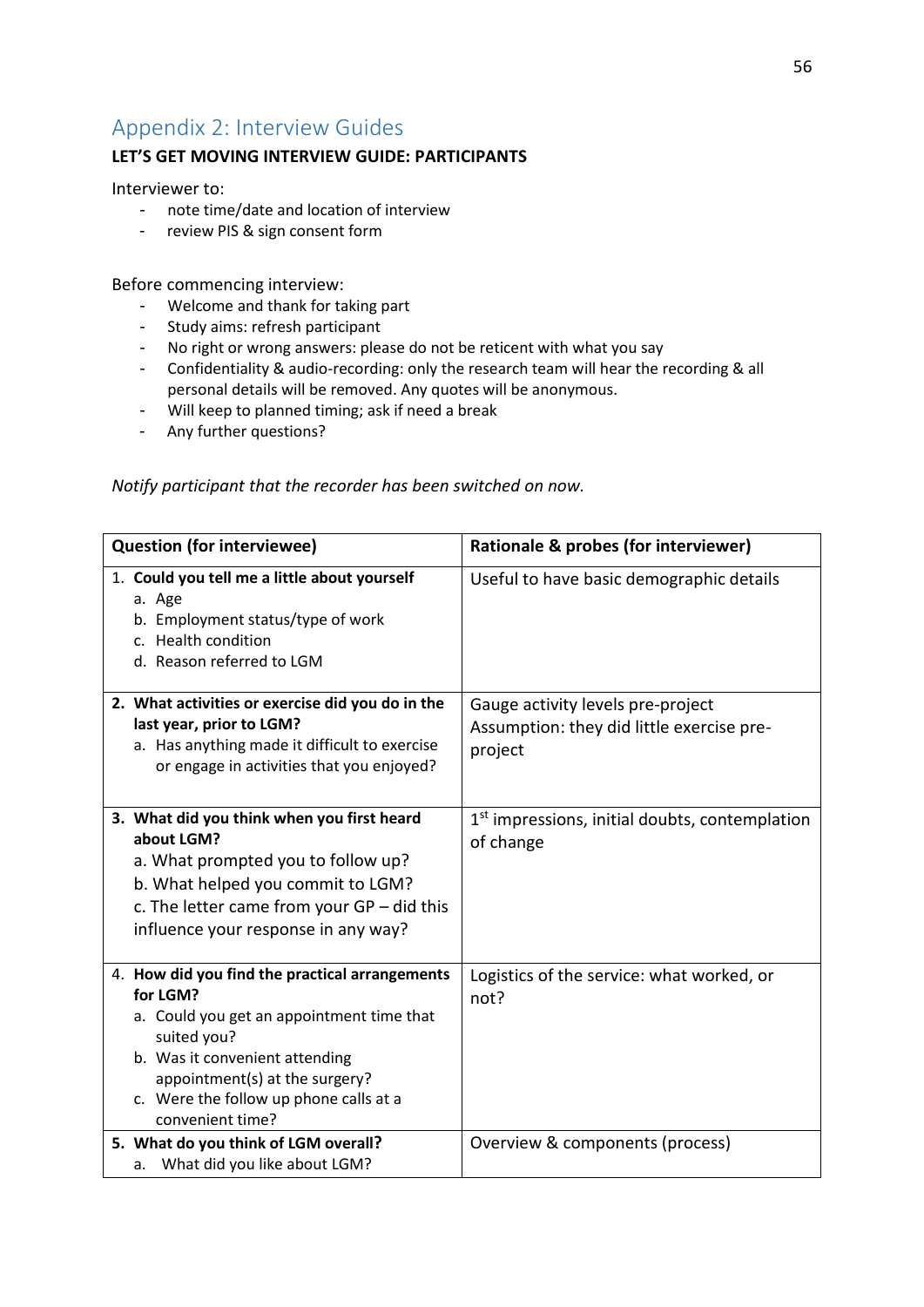| b.<br>c. | What was helpful about having your own<br>trainer?<br>Did you find it helpful making goals?                              | Importance of 1:1                                                                                                               |
|----------|--------------------------------------------------------------------------------------------------------------------------|---------------------------------------------------------------------------------------------------------------------------------|
| e.       | d. How would you explain what a goal is to<br>someone else?<br>What did you think about the                              | Understanding of goals                                                                                                          |
| f.       | motivational interviewing?<br>How would you explain it to someone<br>else?                                               | Understanding of MI                                                                                                             |
| g.       | What did you think of the resources you<br>were given?                                                                   |                                                                                                                                 |
| h.       | Did you get signposted to appropriate<br>activities and/or facilities?                                                   | BHF leaflets, resource pack & activity<br>monitoring sheets, pedometer                                                          |
| i.<br>j. | Did you take part in these activities? If<br>not: What did you decide on instead?<br>What did you think of the follow up | Did Trainers have sufficient local knowledge?                                                                                   |
| k.       | telephone support?<br>Can you think of any improvements we<br>could make?                                                | Probe if they took part (implies Trainer's<br>judgement was accurate). If not, probe for<br>reasons why not/what else they did. |
| I.       | Would you recommend LGM to other<br>people?                                                                              | Phone f/u: was this support<br>appropriate/sufficient?                                                                          |
|          | 6. How has LGM helped you?                                                                                               | Assumption: that is has helped. Outcomes.                                                                                       |
|          | a. What changes have you made in your daily                                                                              |                                                                                                                                 |
|          | life?                                                                                                                    | Probe: diet, smoking, activity levels                                                                                           |
|          | b. What exercise or activities are you doing                                                                             |                                                                                                                                 |
|          | now that you didn't do before?                                                                                           | Probe details e.g. Structured/group vs                                                                                          |
|          | c. Has it had any effect on how you feel                                                                                 | unstructured e.g. gardening. Is it different to                                                                                 |
|          | about yourself?                                                                                                          | pre-LGM activities?                                                                                                             |
|          | d. Have you noticed any changes in your                                                                                  |                                                                                                                                 |
|          | health, for example, how tired you feel?                                                                                 |                                                                                                                                 |
|          | e. Have your friends or family made any                                                                                  | Probe: e.g. confidence, mood                                                                                                    |
|          | comments?                                                                                                                | Anecdotal but relates to c)                                                                                                     |
|          | 7. What might make it difficult to maintain                                                                              | Assumption: that they will find it difficult                                                                                    |
|          | these changes?                                                                                                           |                                                                                                                                 |
| а.       | Have you thought about how to manage<br>this/these problems?                                                             |                                                                                                                                 |
|          | b. Did you talk about this with your<br>Practitioner?                                                                    |                                                                                                                                 |
|          | c. How confident do you feel about<br>managing your activity levels over the<br>next year?                               | LTC may be stable, or not, can they self-<br>manage?                                                                            |
|          | d. What, if any, ongoing support might be<br>useful to help you maintain these<br>changes?                               |                                                                                                                                 |
|          | 8. Do you have any other comments or                                                                                     |                                                                                                                                 |
|          | suggestions?                                                                                                             |                                                                                                                                 |
|          |                                                                                                                          |                                                                                                                                 |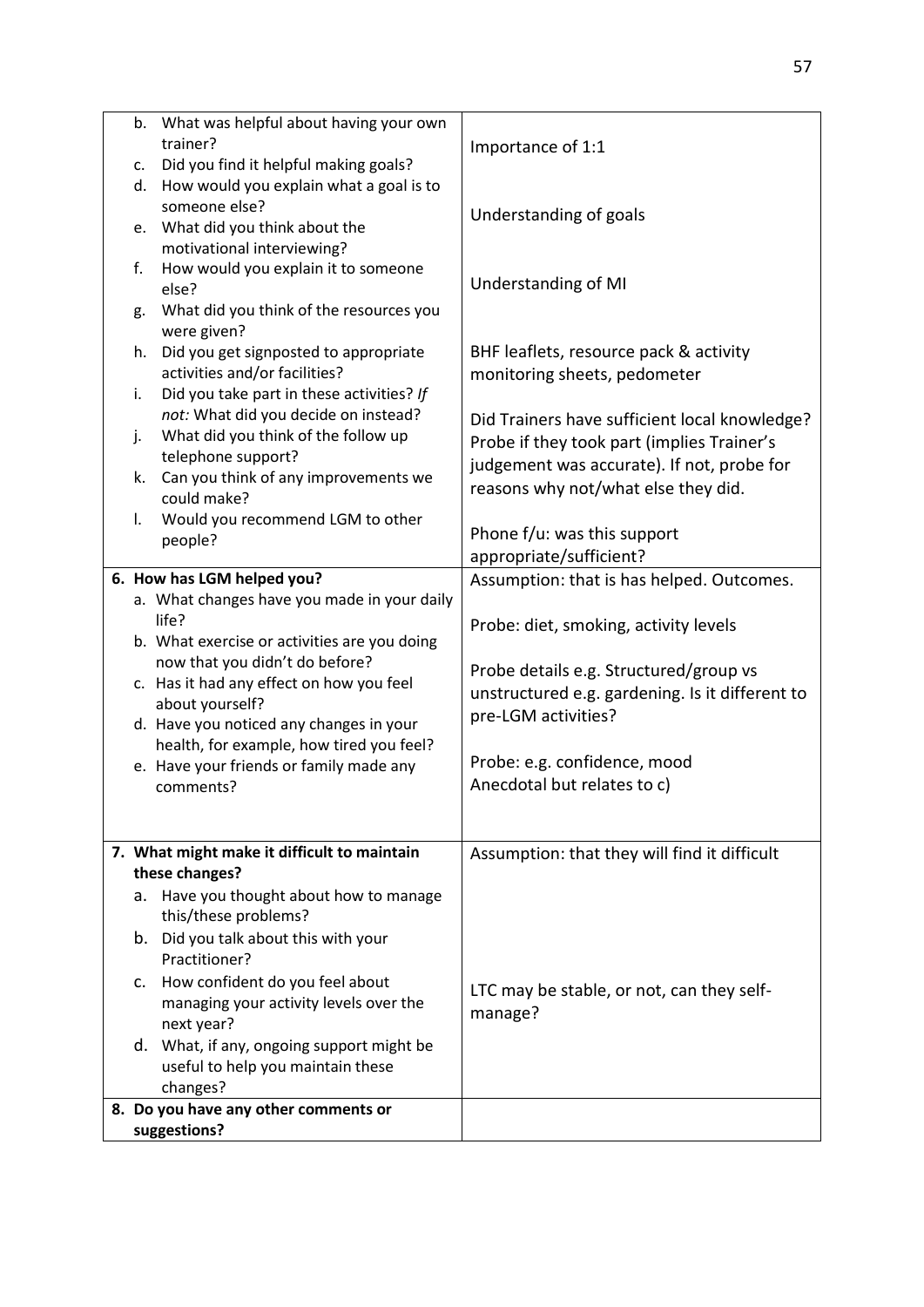#### LET'S GET MOVING INTERVIEW GUIDE: PM & GP

Interviewer to:

- note time/date and location of interview
- review PIS & **sign consent form.** X1 copy each.

Before commencing interview:

- Welcome and thank for taking part
- Study aims: refresh participant
- No right or wrong answers: please do not be reticent with what you say
- Confidentiality & audio-recording: only the research team will hear the recording & all personal details will be removed. Any quotes will be anonymous.
- Will keep to planned timing; ask if need a break
- Any further questions?

*Notify participant that the recorder has been switched on now.* 

| <b>Question (for interviewee)</b>                              | Rationale & probes (for interviewer)          |
|----------------------------------------------------------------|-----------------------------------------------|
| 1. Could you tell me briefly about your role here?             | Intro question to warm up                     |
| 2. What did you think of Ukactive so far? Do you have any      | Part bridging question, part attitude         |
| concerns?                                                      |                                               |
| 3. What activities have you already carried out to support the | Probe exactly what they had to do, time       |
| project?                                                       | taken, what was involved (process)            |
| a. What has this meant in terms of your time?                  |                                               |
| b. Was the time commitment what you expected?                  |                                               |
| c. Have you encountered any problems?                          |                                               |
| d. Do you have any suggestions to improve the initial          |                                               |
| phase?                                                         |                                               |
| 4. Have there been any practical problems with CEPs using      | e.g. desk space, access to computers          |
| the surgery so far?                                            | (physical and passwords), getting in the way, |
|                                                                | phone use (barriers)                          |
| 5. Have there been any problems with their using the           | e.g. time taken to show them how to use it    |
| surgery's database?                                            | (barriers)                                    |
| 6. Are you aware of any problems identifying patients who fit  | e.g. is the database set up to enable easy    |
| the criteria?                                                  | identification (barriers)                     |
| 7. Overall, what do you think of UK Active's project           | Probe what was it like at inception           |
| management so far?                                             | (implementation) and along the way            |
|                                                                | (process). PMs likely to volunteer barriers.  |
| 8. Overall what's working well so far?                         |                                               |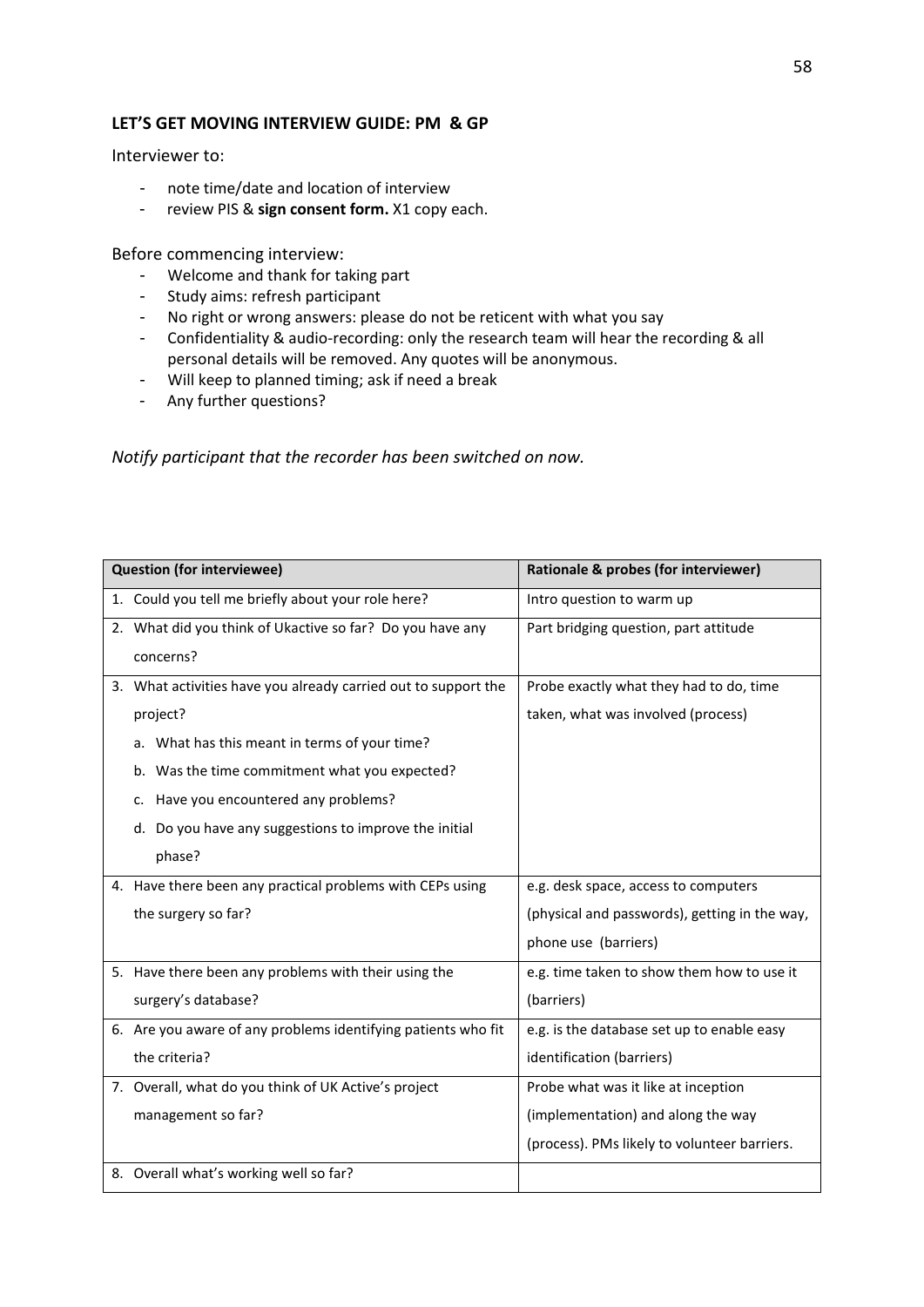|                                                    | 9. Have there been any teething problems? How have these | Might be related to aspects of project that |
|----------------------------------------------------|----------------------------------------------------------|---------------------------------------------|
|                                                    | been addressed?                                          | the PM wasn't directly involved in          |
|                                                    |                                                          | (facilitators/sustainability)               |
| 10. Do you have any other comments or suggestions? |                                                          |                                             |

Thank & close. Turn off tape.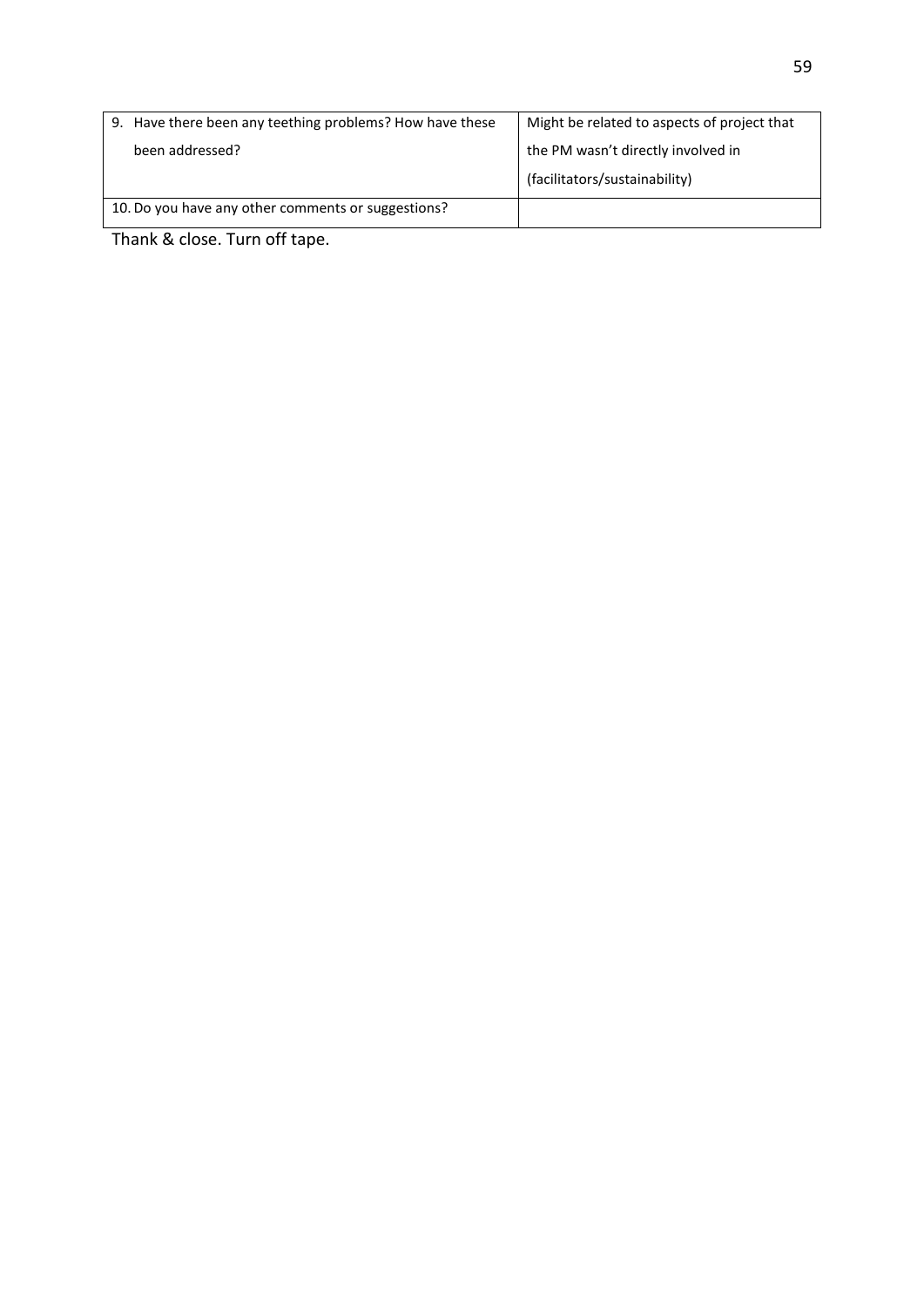#### LET'S GET MOVING INTERVIEW GUIDE: Community Exercise Professionals (CEPs)

Interviewer to:

- note time/date and location of interview
- review PIS & **sign consent form**. X1 copy each.

Before commencing interview:

- Welcome and thank for taking part
- Study aims: refresh participant
- No right or wrong answers: please do not be reticent with what you say
- Confidentiality & audio-recording: only the research team will hear the recording & all personal details will be removed. Any quotes will be anonymous.
- Will keep to planned timing; ask if need a break
- Any further questions?

*Notify participant that the recorder has been switched on now.* 

| <b>Question</b>                                                                                                                                                | <b>Rationale &amp; prompts</b>                                                                                                                                    |
|----------------------------------------------------------------------------------------------------------------------------------------------------------------|-------------------------------------------------------------------------------------------------------------------------------------------------------------------|
| 1. Could you tell me a little about your                                                                                                                       | Warm up & rough gauge re experience with                                                                                                                          |
| experience with activity promotion?                                                                                                                            | HP and LTCs.                                                                                                                                                      |
|                                                                                                                                                                |                                                                                                                                                                   |
| I'm going to ask you about the training for<br>UK Active, the materials they used and<br>carrying out the programme, but we'll do<br>this one thing at a time. |                                                                                                                                                                   |
| 2. Let's start with the training. Can you tell<br>me what you thought about it overall?                                                                        | Training components:<br>Intro to physical activity<br>Using the GPPAQ                                                                                             |
| If you think about the individual<br>a.<br>components of training can you<br>comment on anything you found<br>particularly helpful?                            | Motivational interviewing (MI)<br>٠<br>Training in e-data collection templates<br>$\overline{\phantom{0}}$<br>Asking questions about confidence and<br>importance |
| Were there any areas that you felt you<br>b.<br>needed more training in?                                                                                       | Probe which areas & why                                                                                                                                           |
| Motivational interviewing formed a key                                                                                                                         |                                                                                                                                                                   |
| component of the intervention.<br>Did you feel that you had a good<br>c.<br>understanding of the principles<br>underlying MI?                                  |                                                                                                                                                                   |
| Was it difficult to tailor what you'd<br>d.<br>learnt to the needs of each client and<br>their condition?                                                      |                                                                                                                                                                   |
| Did you feel confident to judge people's<br>e.                                                                                                                 |                                                                                                                                                                   |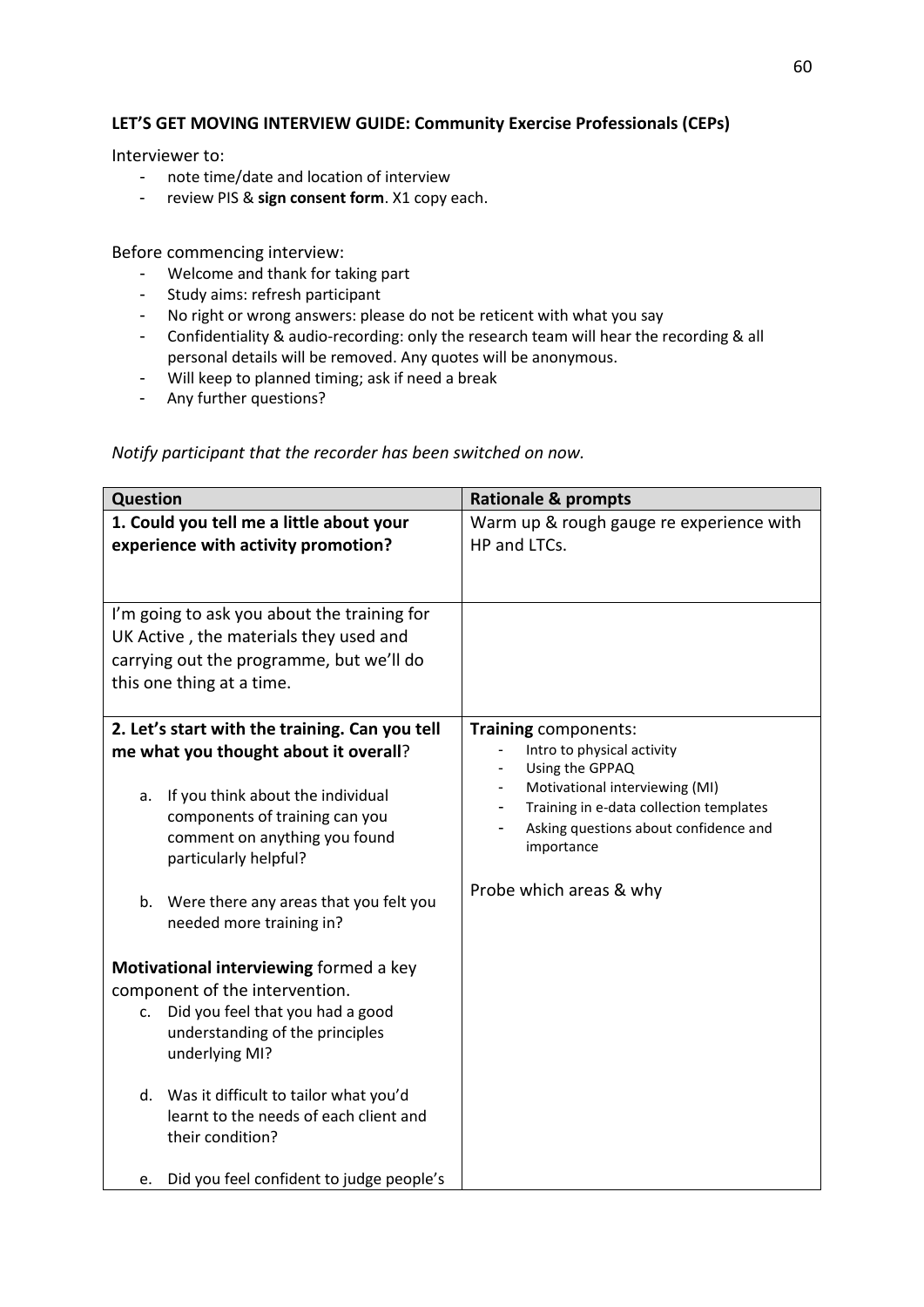|                                                                          | readiness to change?                                                                                    |                                                               |
|--------------------------------------------------------------------------|---------------------------------------------------------------------------------------------------------|---------------------------------------------------------------|
| f.                                                                       | Did you have any problems with goal<br>setting and/or reviewing goals?                                  |                                                               |
| g.                                                                       | Do you have any reservations about<br>using MI? OR your skills in this area?                            |                                                               |
|                                                                          | 3. Overall what did you think of the                                                                    | Ask about components of materials:                            |
|                                                                          | resources you had available to share with                                                               |                                                               |
| patients?                                                                |                                                                                                         |                                                               |
| а.                                                                       | What did you like about the materials?                                                                  | Probe what, why and how for a-e.                              |
| b.                                                                       | Was anything lacking? How did you<br>supplement?                                                        |                                                               |
| c.                                                                       | Did you feel confident signposting<br>people using the resources?                                       |                                                               |
|                                                                          | d. Can you thing think of anything that<br>could be improved?                                           |                                                               |
| 4. How prepared did you feel for your first<br>clients/service users     |                                                                                                         | Implementation skills, confidence and<br>supervision          |
| a.                                                                       | Were there areas that you felt more<br>confident in than others?                                        | e.g. previous experience, quality of training                 |
|                                                                          | b. What do you think that was to do with?                                                               |                                                               |
| c.                                                                       | Can you describe a session that didn't go<br>to plan or that you felt didn't go as well<br>as intended? | Probe how they managed the situation                          |
|                                                                          | d. Were you able to get appropriate and<br>timely support or guidance if or when<br>you needed it?      | Supervision - timely, helpful?                                |
| 5. What were your experiences of the<br>follow-ups?                      |                                                                                                         | Probe setting up of follow- up and content of<br>consultation |
| a. How did scheduling the follow-up                                      |                                                                                                         |                                                               |
| interviews work?                                                         |                                                                                                         |                                                               |
| b. What discussions were had at the follow-                              |                                                                                                         |                                                               |
| ups?                                                                     |                                                                                                         |                                                               |
| c. What outcomes were reported by<br>participants?                       |                                                                                                         |                                                               |
| 6. Did your view of the programme change<br>from when it started to now? |                                                                                                         | View over time. Probe how & why                               |